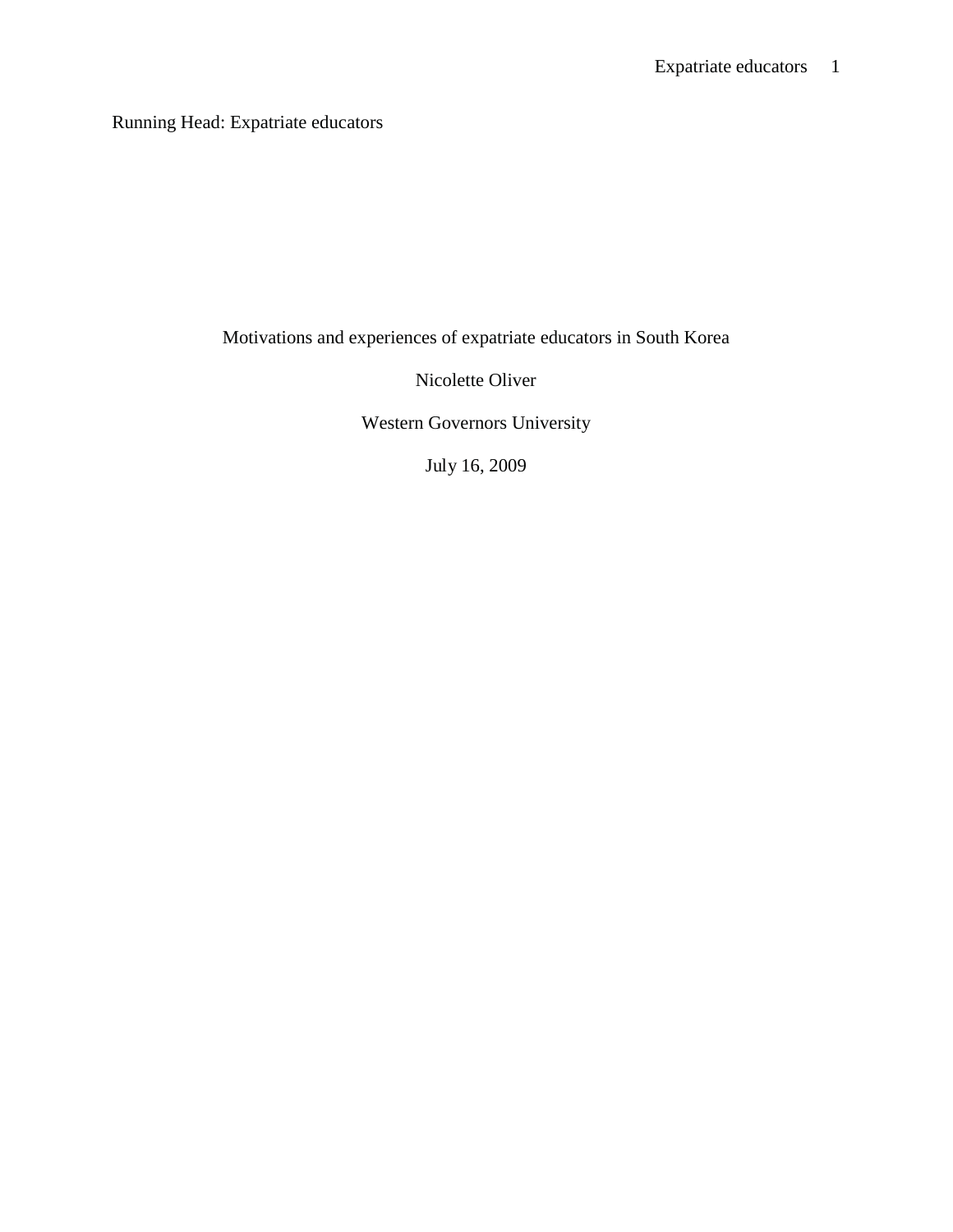# Abstract

This research is a qualitative case study of native English instructors at the Gyeonggi-do Institute for Foreign Language Education (GIFLE) in South Korea. A literature review of issues regarding expatriate educators is included. The guiding question for this study is why such qualified educators choose to live and work in South Korea. To collect qualitative data, the researcher conducted interviews and focus groups with teacher training instructors at GIFLE. Data analysis included an inductive process of categorizing data and interpreting the motivations of expatriate educators to live and work in South Korea.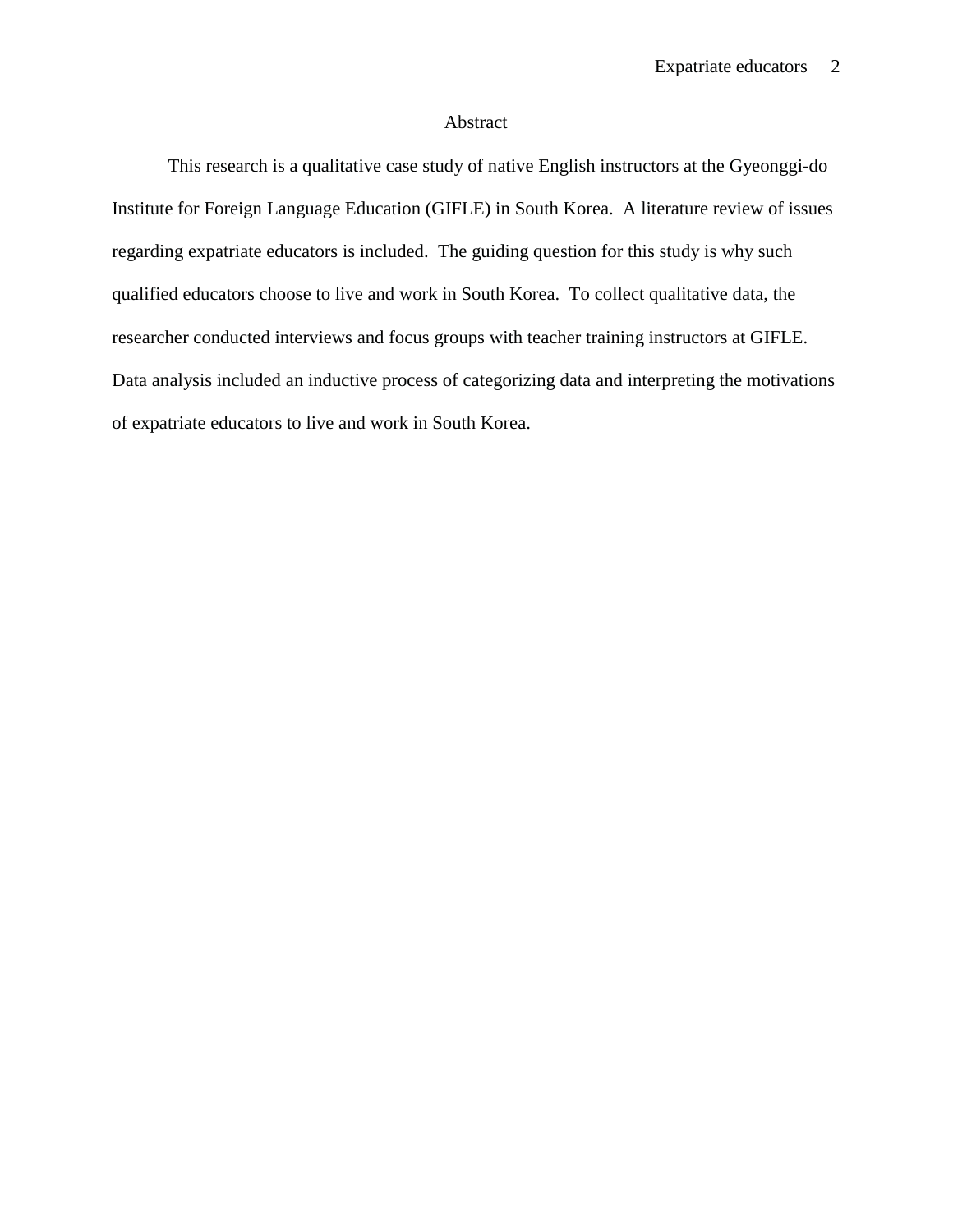# **Table of Contents**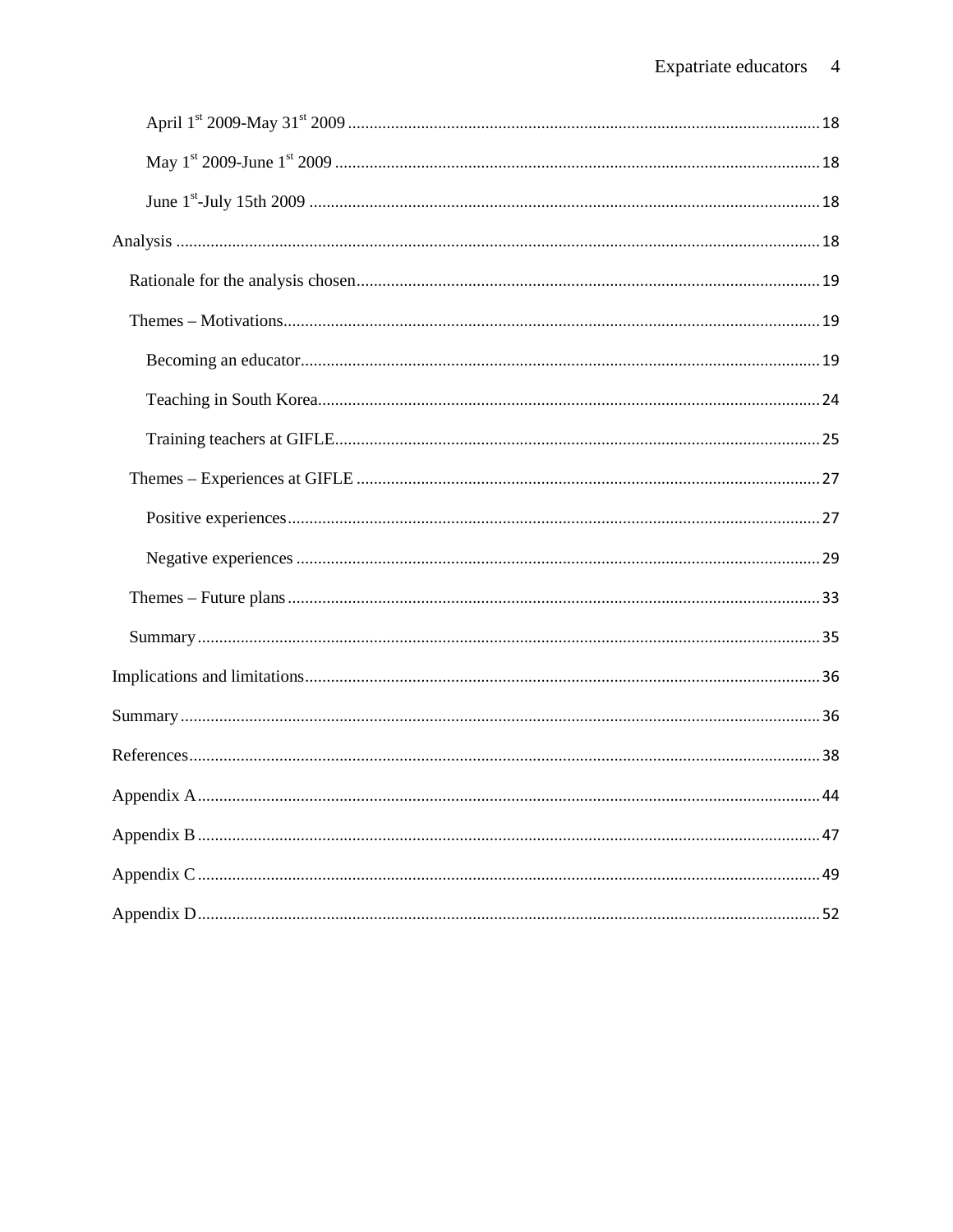## **Introduction**

We stand at the beginning of the  $21<sup>st</sup>$  century, a time in which English is considered to be a global language of business, diplomacy, and education. Due to this phenomenon, native English speakers are in high demand as educators abroad. In response, a 2009 study of career trends for college graduates shows teaching English as a foreign language within the top "Dozen Hot Careers for College Graduates" (UC San Diego, 2009)

Settings for native English teachers span the globe, including all inhabited continents. Teaching contexts cover the public, private, and nonprofit sectors. They include the full range of public education from elementary and secondary schools to universities. Private institutions, from early childcare centers to large corporations, are also hiring native English instructors. Nonprofit volunteer and student/teacher exchange organizations are also becoming very popular (U.S. State Department, 2007). Increasingly, native English speakers are asked to teach not only English language skills, but also a wide range of other topics in English, such as western culture, business topics, and the full range of disciplines at the university level (Guardian News, 2009).

Merely being a citizen of an English-speaking country provides the basic credentials of teaching abroad. Some countries also require higher education such as a bachelor's degree before a work visa is granted. Some companies or institutions may request native English speakers to have certificates, diplomas or degrees in Teaching English to Speakers of Other Language (TESOL). However, the quality of TESOL courses varies widely. Some certificates are awarded over the Internet within the span of one weekend (www.teachabroad.com).

As one can see, for a native English speaker, there is a wide variety of job options for even the less educated. One may think: with all these opportunities for work, why wouldn't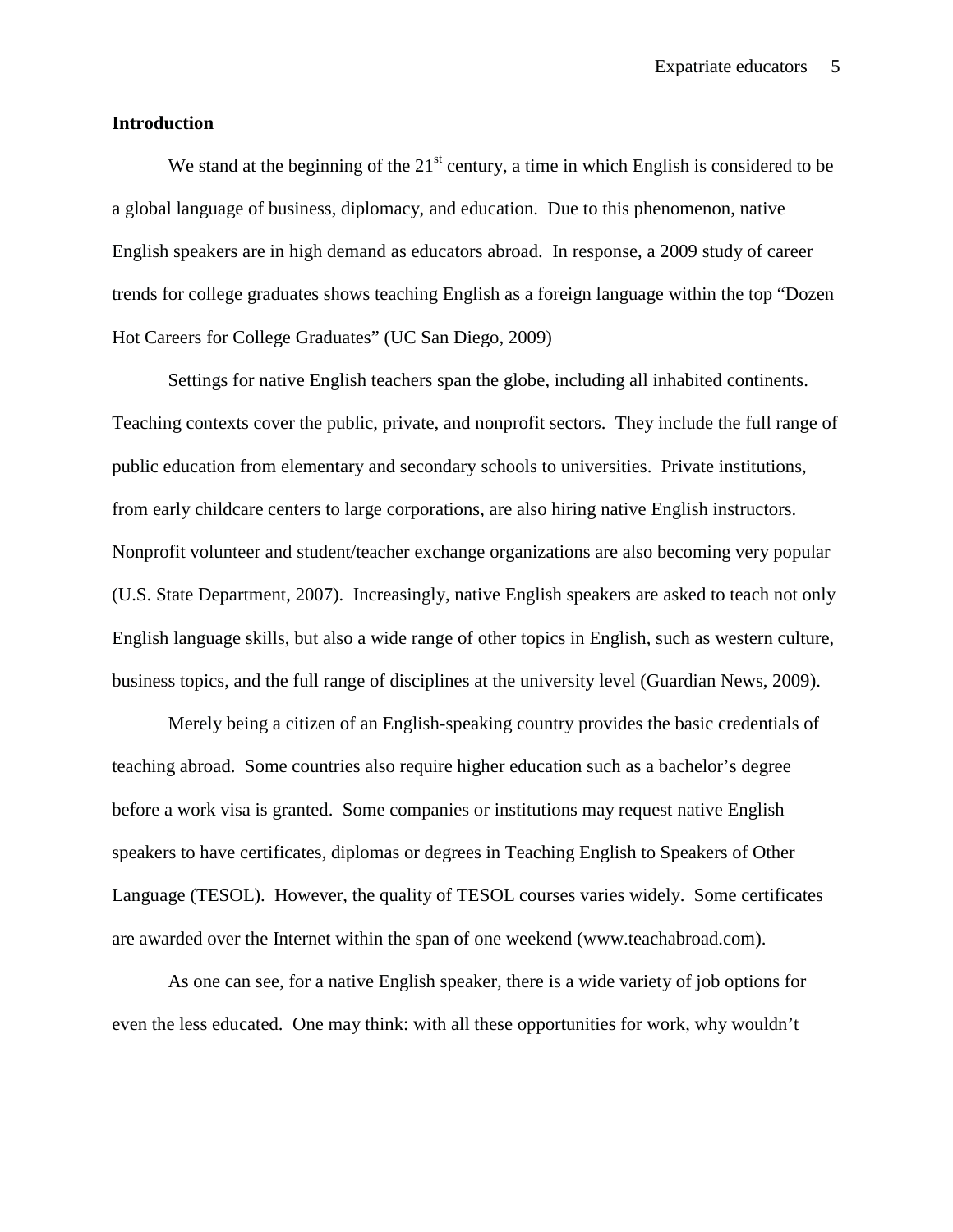native English speakers teach abroad? However, expatriate educators face a number of difficulties.

For one, being separated from friends and family is a difficult situation to voluntarily put oneself in. Furthermore, being employed in a foreign country and culture can be very stressful. Finally, the pay and quality of life abroad varies widely according to each individual teaching position. With these important points in mind, I ask: why would a native English speaker chose to live and work abroad? In particular, why are people choosing to teach in South Korea? This study explores the motivations and experiences of expatriate educators in South Korea.

#### **Problem statement**

This research focuses on the phenomenon of expatriate educators through the case study of native English instructors at the Gyeonggi-do Institute of Foreign Language Education (GIFLE) in South Korea. What demographics or past experiences do these educators have in common? What motivated these educators to enter this setting? Do they share the same or similar goals? What is their experience like as expatriate educators? What are their plans for the future?

## **Literature Review**

## *Introduction*

As of June 6, 2009, a Google.com search of the phrase "teach English" yielded over 72 million results. As of March 14, 2009, a Google.com search of the phrase "Teach in Korea" elicited about four million hits. As of June 6, 2009, the same search yielded over ten million hits. It is clear this is a rapidly growing industry.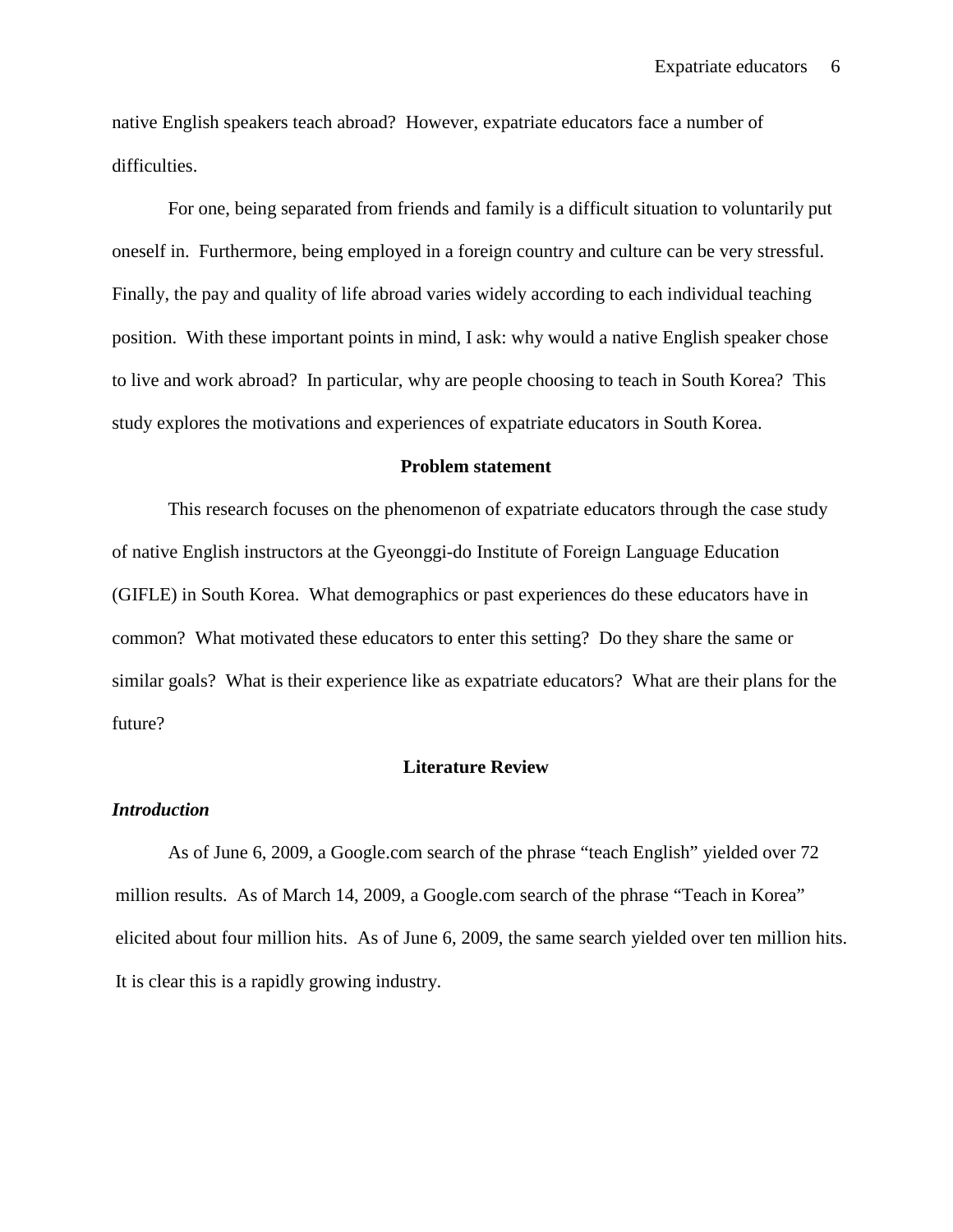# *Labor market*

There are many different types of work environments seeking native English teachers in

South Korea. They are listed here in order from highest to lowest average salary:

- university language institutes
- government/private research centers
- editing/public relations, advertising companies
- corporate in-house language programs
- Korean government schools
- private foreign language institutes (hakwons)
- university academic departments

The students of these work environments are primarily Korean citizens, from early childhood students to adult business professionals (U.S., 2007). Most of these types focus specifically on teaching English as a Foreign Language (EFL).

However, there are other teaching opportunities for certified teachers outside EFL, such as serving as a K-12 teacher within an international school. The US Expatriate Handbook by John Adams (n.d.) outlines four criteria for identifying a truly international school:

- 1. They have a curriculum that differs from the host country.
- 2. They serve the educational needs of an expatriate community living in a host country.
- 3. They have a student population that is international.

4. They have modified their curriculum to make the most of the international setting. It also profiles the customers of a typical international school. While some wealthy local families may send their children to international schools, most students are the children of "upwardly mobile, highly educated, competitive senior executives…with over-achieving families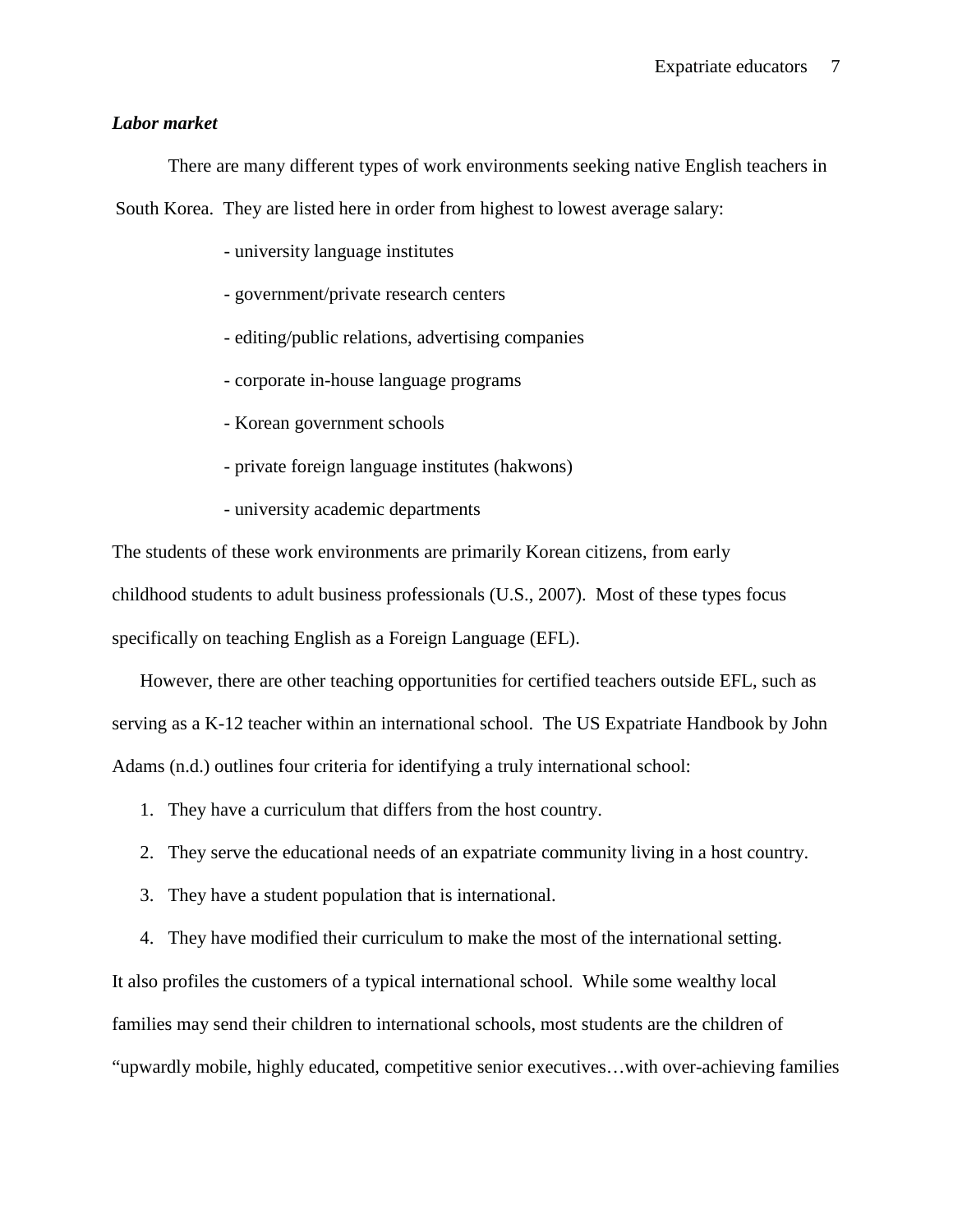to match." It estimates that the latter population contributes half a million US students in international schools abroad (Adams, n.d.).

# *GIFLE*

Amid the plentiful teaching opportunities within South Korea, this study focused on the Gyeonggi-do Institute for Foreign Language Institute (GIFLE). GIFLE, which opened in 1997, is categorized as a Korean government school. It was the only institution of its kind in the country for a decade, until a similar institute was opened in Chungnam in 2007 (CIFLE, 2006). Its mission to foster effective communication, language teaching awareness, and multicultural awareness has been led by nine different directors in its short history.

Native English instructors at GIFLE primarily lead month-long intensive teacher training sessions for elementary and secondary English language teachers. Elementary homeroom teachers are often included in these training sessions as well. In addition, the first content-based training session for math and science teachers was held in December 2008. In some cases, public school administrative staff and nutritionists have received training from GIFLE for the improvement of their English language skills

Native English instructors at GIFLE are also expected to interact with school age children. Each fall, native English instructors participate in a month-long school visit in which they teach an elementary or secondary English course alongside Korean teachers. Furthermore, a new initiative for 2009 includes leading a series of one-day English Adventure Camps for elementary and middle school students.

## *Learning English in Korea*

As of 1997, the U.S. State Department website reported that there were over 100,000 English as a Second Language (ESL) institutes in Korea. This number is sure to have grown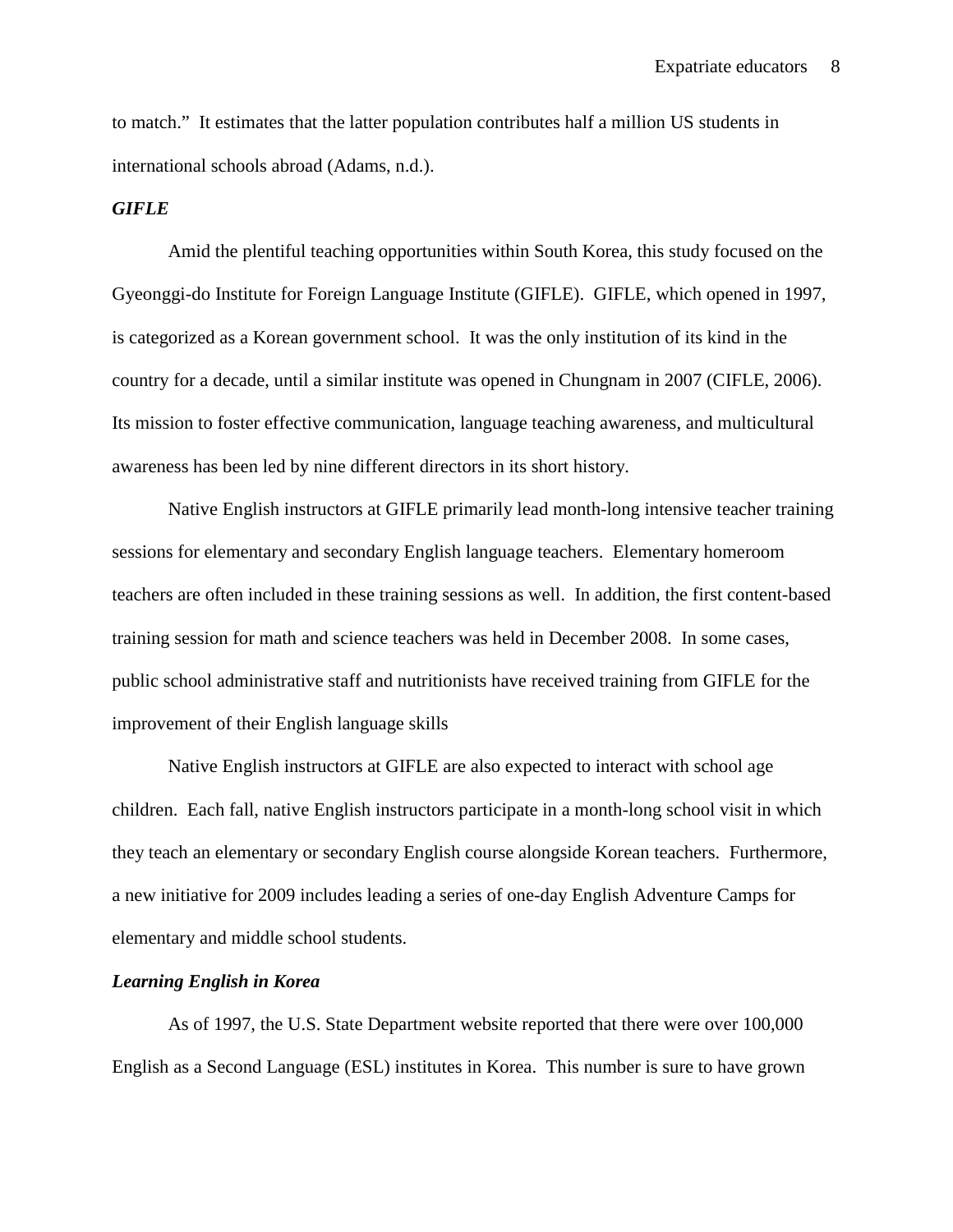over the past decade, since the English language industry is estimated to generate US\$15 billion annually (Glionna, 2009), with Korean families paying over 10 trillion Korean won on private education in 2008 alone (Arirang, 2009). In 2008, this employed roughly 54,000 foreign teachers legally (Kang, 2008). There was an estimated 32,500 foreign teachers working illegally in the country as well (Card, 2008). Thus, expatriate educators comprise the vast majority of the approximately one million foreigners currently living in South Korea. This literature review aims to shed light upon the context in which expatriate educators live and work in South Korea.

Students in grades 3-12 are required to study English language in Korean public schools. Grades 3-10 follow a national English curriculum, while grades 11-12 follow an electivecentered curriculum. The focus of these courses is communicative proficiency. By 2010, the government requires all English language classes to be conducted in English through a new "Teaching English in English" mandate (KEDI, 2008). Thus, teacher training institutes such as GIFLE are the frontlines of English education in Korea.

Korean students' perception of English language learning is not widely researched. Thus, due to its shared Confucian history, studies of expatriate educators in China were reviewed. Researcher Mingsheng Li authored a series of studies on expatriate educators in China over the past ten years.

In a 1999 study, Li identified the potential sources of the problems encountered by expatriate English language teachers in China and explored possible solutions to these problems. Results indicated that conflicts arose from the significant perceptual differences between Chinese students and expatriate teachers in some fundamental conceptions about language learning and teaching (Li, 1999). In a similar study conducted in 2002, Li reviewed the role assumptions and expectations that underlie the classroom communication between Chinese learners and their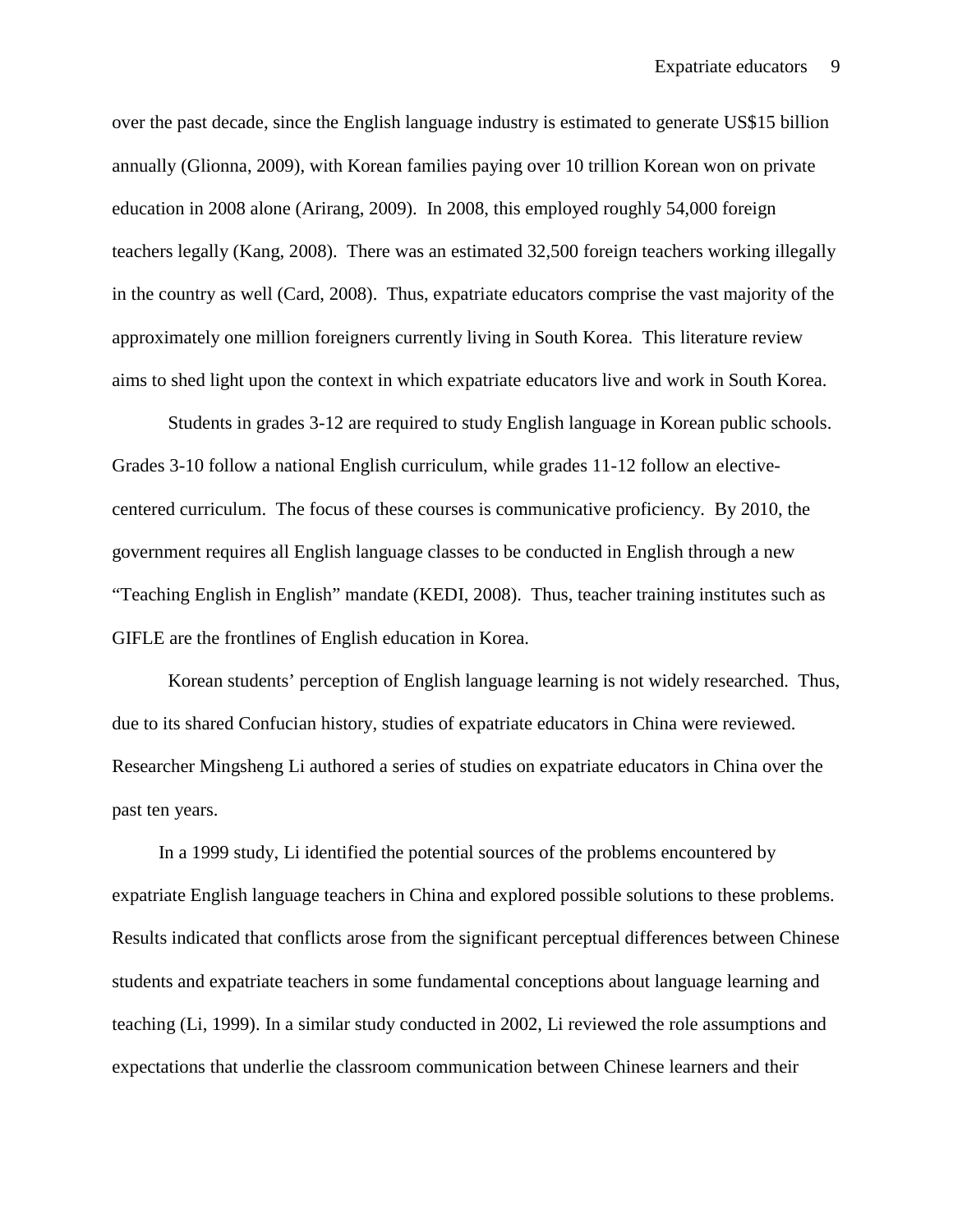expatriate teachers. He suggests that expatriate teachers' lack of knowledge of Chinese cultural and educational context inhibits them from teaching effectively. He asserts that expatriate teachers must understand their roles as teachers in a cross-cultural setting and adapt their teaching to the needs of students (Li, 2002).

In 2003, Li led another study, in which responses from 291 Chinese students and 12 expatriate English teachers indicated that 83% of teachers felt methods and content did not meet student expectations; 58.4% believed they combined Chinese and Western methods. This study showed that most students appreciated exposure to native speakers, but felt teachers did not understand their needs and lacked competence in teaching methods and Chinese culture (Li, 2003). Li's studies piqued my interest in the background knowledge held by expatriate educators of their roles in their host country's culture. What, if any, previous knowledge did GIFLE instructors have about Korea? What have they learned since their arrival in Korea that has impacted their classrooms?

## *Teaching English in Korea*

The U.S. State Department website states that "Many types of people teach English in Korea. Some are professionally trained with degrees in TESOL; some hold graduate degrees in other disciplines and teach in Korea because they want to experience another culture; some teach English while doing other things, such as research; some teach while looking for other jobs; some are merely seeking any kind of work to help pay school bills; some are just passing through." What types of teachers are employed by GIFLE? What are their motivations for working as teacher? In Korea? At GIFLE? In the future?

The U.S. State Department further acknowledges that "Unfortunately some American citizens come to Korea under contract, with promises of generous salaries, bonuses and other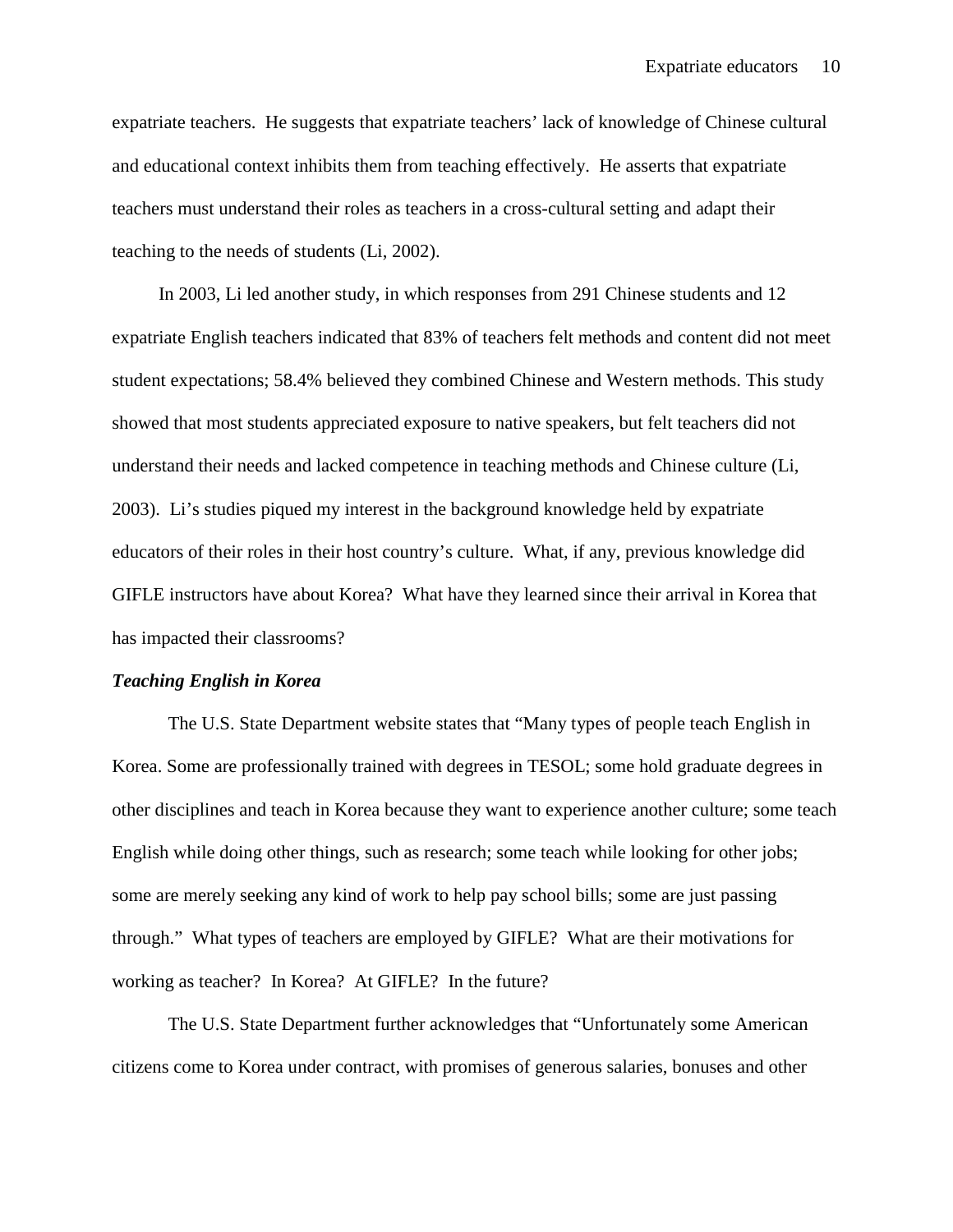amenities, only to find themselves in tenuous situations, often lacking funds to return to the U.S." (1997). What is the experience of teacher training instructors at GIFLE regarding fulfillment of their employment contracts?

Another cultural insight from the U.S. State Department website mentions that "Korea is not an egalitarian society; one is either of a higher or a lower status than other people. How do foreigners fit into this scheme? The simple answer is - they don't. Foreigners are completely off the scope." It continues, "By and large, Koreans do not think teaching ESL is a professional occupation." What does this mean to Western teacher training instructors at GIFLE? How is their experience within Korean society?

# *Research design*

In planning my research design, I first consulted Educational Research: Competencies for Analysis and Application (Airasian, 2006). I decided that my inquiry would best be served by a qualitative case study of teacher training instructors at GIFLE. However, I continued to review other dissertations and theses to see how people have approached similar topics in the past.

Gerald Fast's 2000 descriptive research, "Africa: my teacher! An expatriate's perspectives on teaching mathematics in Zimbabwe" documented his personal experience as an expatriate educator. He taught mathematics in Zimbabwe and noted the importance of immersing oneself in another culture. He also pointed out the influence of teaching in another culture on understanding one's own teaching philosophy and practices. He reflected that this was a very rewarding experience for him, due to the personal and professional growth and contact with students, colleagues, and culture. Reading this research convinced me that personal reflections can be a valuable addition to the field, and I incorporated my own experiences and thoughts into my research.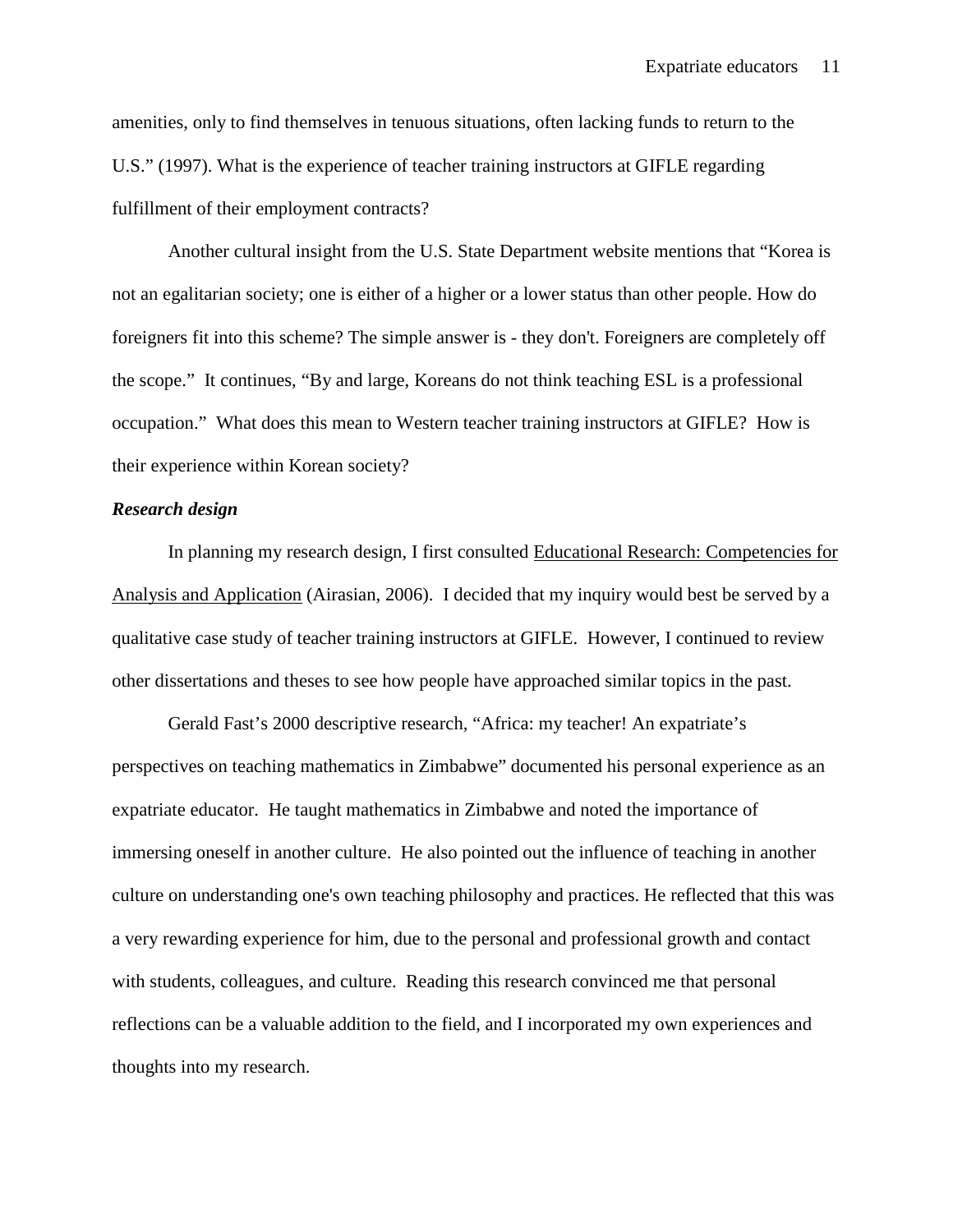A phenomenological case study of western nursing educators in East Asia was reported in the May 27, 2008, issue of the *Journal of Nursing Scholarship*. Authors Caroline S. Melby, Joan E. Dodgson, and Marie Tarrant interviewed eight nursing educators to research culturally collaborative models of nursing practice, education and research. Their qualitative study identified four themes of experience shared by these expatriate educators: differing expectations, the cost of the expatriate experience, bridging pedagogies, and finally, adapting and finding purpose. This led me to approach the issue of instructor motivation from a phenomenological perspective.

In 2007, Julia Richardson and Zikic Jelena shed more light on the negative aspects of the expatriate educator experience. They assert that there are not only difficulties with cross-cultural adjustment, but also unfulfilled expectations/opportunities for promotion. They also introduced "transience and risk" as two more negative factors of the expatriate educator experience. However, they note that there were some positive results of such transience and risk, which illuminates the complex and often contradictory nature of expatriate education (Richardson, 2007). What do teacher training instructors view as positive or negative factors of working at GIFLE?

#### *Motivation*

To continue my research on educator motivation, I read a study of the motivations of Filipino pre-service teachers' motivations (Hao, 2007). It referenced Sternberg's five classifications of educators:

- 1. Crusaders
- 2. Content specialists
- 3. Converts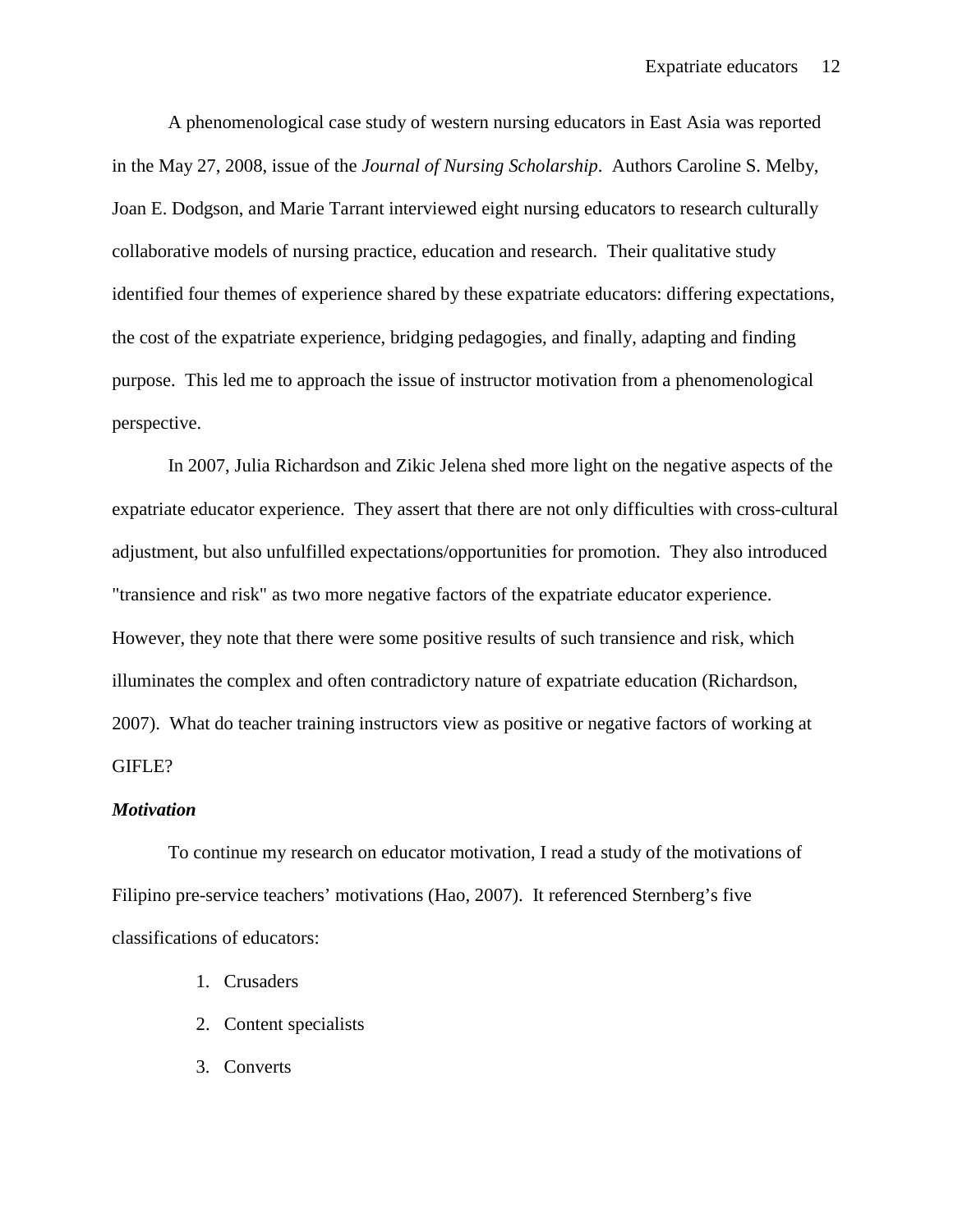- 4. Free floater
- 5. Early decider

It also referenced the three major categories of motivation:

- 1. Intrinsic
- 2. Extrinsic
- 3. Altruistic

In its final report, it classified pre-service teacher motivation into eight categories:

- 1. Idealistic
- 2. Migratory
- 3. Developmental
- 4. Employment security and stability
- 5. Supremacy
- 6. Liberating
- 7. Altruistic
- 8. Perpetual

This article greatly helped me think about the types of categories I may use to classify teacher training instructor motivation in South Korea (Hao, 2007).

A 1997 study of Korean teacher candidates shows a discrepancy between their ideals of education and their perception of the real emphases within schools (Joo, 1997). This study piqued my interest in regards to discrepancies in teacher training instructors' motivations to first enter the teaching profession, to teach in Korea, to teach with GIFLE, and in regards to their future plans. I incorporated these questions into my final interview guide in Appendix A.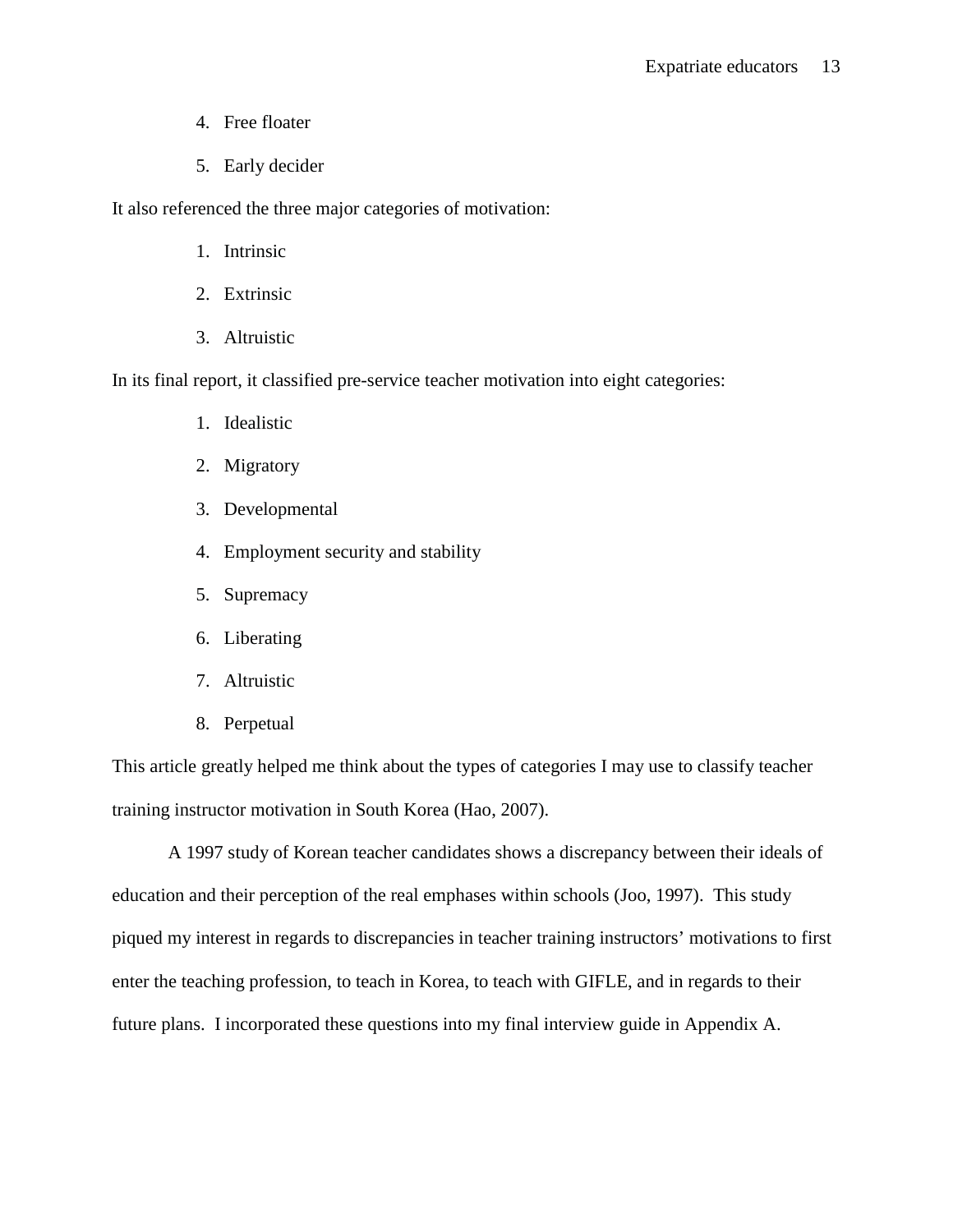## *Conclusion*

In conclusion, GIFLE is important to the Korean educational system and the motivations and experiences of its native English instructors deserve more research if such teacher training institutes continue to be replicated across the country.

## **Research questions and goals**

During my literature review, I found that expatriate educators were sparsely researched. This further intrigued me to shine light upon this topic. In an increasingly globalized world, this is an important educational phenomenon to be researched. As phenomenological research, I understand that my final report will not provide definitive explanations or new theories that can be generalized for all expatriate educators. However, I hope that it raises awareness of and increases insight into the phenomenon of expatriate educators.

In particular, the phenomenon of native English teachers in South Korea is fascinating yet scarcely researched. Thus, my main research questions are the fundamentals of understanding this phenomenon via a case study of native English instructors at GIFLE. Where did these teachers come from? Why did they come to South Korea? What has their experience in South Korea been like? What are their plans for the future? Moreover, the motivations of GIFLE instructors, including motivations for becoming an educator, working in South Korea, and training teachers at GIFLE will be researched.

The specific measurable questions asked of participants during in-person interviews are included in Appendix A. The specific questions asked during the focus group are included in Appendix D. I knew that each question was answered when I received a sincere, in-depth answer from the participants. If a simple answer, such as "yes", "no", or "money" was given by a participant, I prompted participants to seek more detailed or philosophical answers.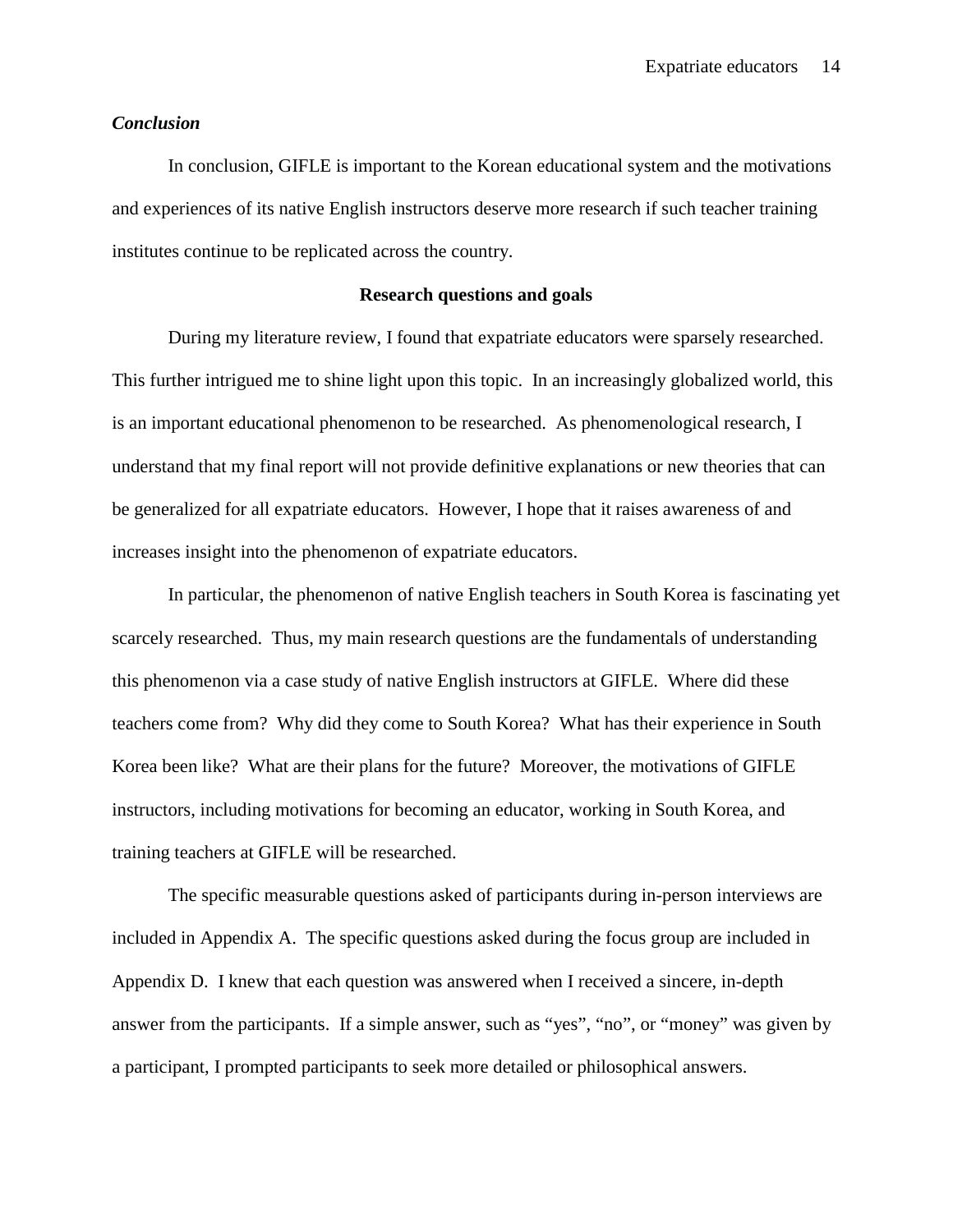#### **Methodology – Participants**

## *Role and bias of the researcher*

As a native English instructor at GIFLE, I was an active participant observer. I both observed and engaged in activities that provided useful information in the given situation. This allowed me to be immersed in the research setting in order to understanding what experiences and activities mean in this context. The bias of being a member of the group being studied is not only appropriate, but adds depth and insight to this phenomenological research.

# *Sampling techniques*

Only native English instructors at GIFLE were included in this case study.

# **Appropriateness**

The sampling techniques are appropriate because GIFLE is the first teacher training institute specifically focused on foreign language education. While the GIFLE model is currently being replicated in other provinces across South Korea, GIFLE is the original and longest-running institution of its kind in the country.

## *Participants*

There are ten native English instructors employed by GIFLE. It is a relatively young staff, with the ages of the instructors falling within the range of 25-40, with fifty percent of instructors under the age of 35. There is an even number of males versus females, with five instructors of each gender. Seventy percent of trainees are single. The majority of the instructors are from North America, including three instructors from the United States and three from Canada. Other instructors hail from the United Kingdom, Ireland, Australia and South Africa.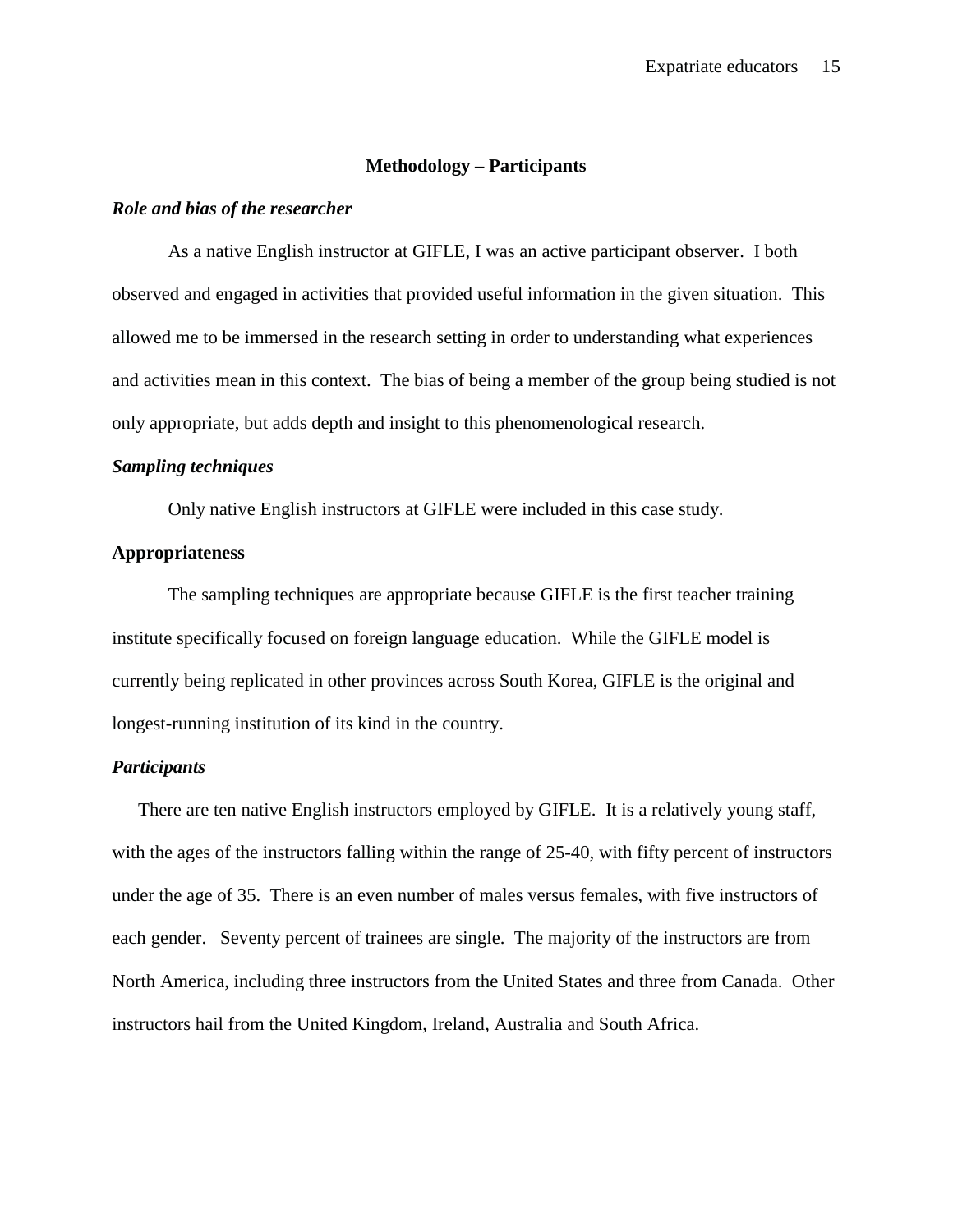The education level of the instructors is high. The minimum education of all instructors is a Bachelor's degree, and ninety percent of instructors have received or are currently pursuing Master's degrees in the education field. Furthermore, seventy percent of instructors are certified teachers in their home countries and sixty percent have received certification in TESOL.

There is a wide variety of previous teaching experience among the participants. Prior the current contract year, all instructors have experience teaching adults. Ninety percent of instructors have teaching experience in their home country and/or K-12 classroom teaching experience. Seventy percent have taught abroad, and sixty percent have previous teaching experience in South Korea. Seventy percent of instructors have TESOL experience and forty percent have trained teachers. See Appendix C for further demographic information.

# **Methodology – Research/Evaluation Instruments**

#### *Data collection methods*

Data sources included all native English instructors at GIFLE, including myself. Data collection methods included interviews, a focus group, and my own personal reflections. Interviews were conducted on an individual basis with GIFLE instructors. A focus group was conducted in the presence of eight instructors, including myself. During the focus group, quotes, charts and graphs representing my preliminary data from the interviews were shared with instructors for feedback. My own personal reflections revolve around my observations of the GIFLE community and my own personal reactions to life within this community.

#### *Instruments*

I kept field notes including interview and focus group notes. I also kept video and audio recordings of all interviews and the focus group. These were primarily qualitative in nature. The purpose of all of them is to describe, analyze, interpret and understand the group's shared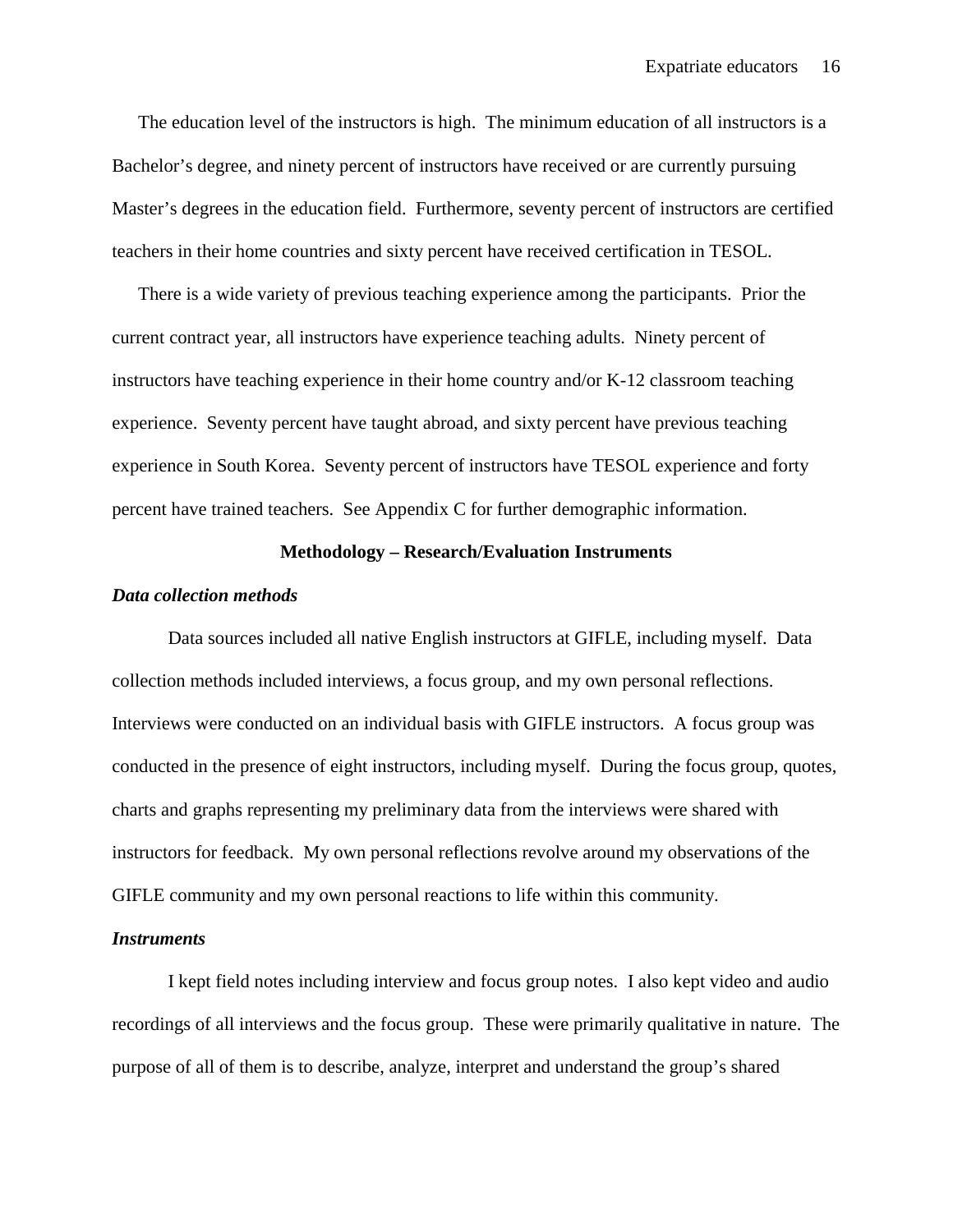attributes. Interview and focus group prompts were primarily open-ended in order to gather more in-depth information than simple yes/no prompts. Data from native English instructor interviews were narrative accounts and reflections. My field notes included my observations from interviews and the focus group.

#### **Materials**

The interview guide presented in Appendix A was used during all in-person interviews. The focus group guide presented in Appendix D was used during the focus group. In addition, audio and visual recording data was gathered via a digital camera for all interviews and the focus group. After in-person interviews and the focus group, I converted the information into electronic form on a computer using Microsoft Word and Microsoft Excel.

#### **Procedure**

I informed GIFLE instructors of the project via e-mail and personal invitation and asked for their informed consent to participate in in-depth interviews and the focus group. The consent form used is included as Appendix B. I recorded the interviews and focus group via audio and video equipment for future reference. Participant anonymity is maintained by assigned code names for each participant within the final report.

Over the course of the research period, each instructor participated in at least one indepth interview and eight of the ten instructors participated in the focus group. Regarding indepth, personal interviews, the prompts provided in Appendix A's interview guide were distributed ahead of time as I scheduled one-on-one interviews according to the preferences of the individual instructors.

Once all interviews were completed, I invited participants to join a voluntary focus group. This allowed me the opportunity to use some of the preliminary themes and ideas that I pulled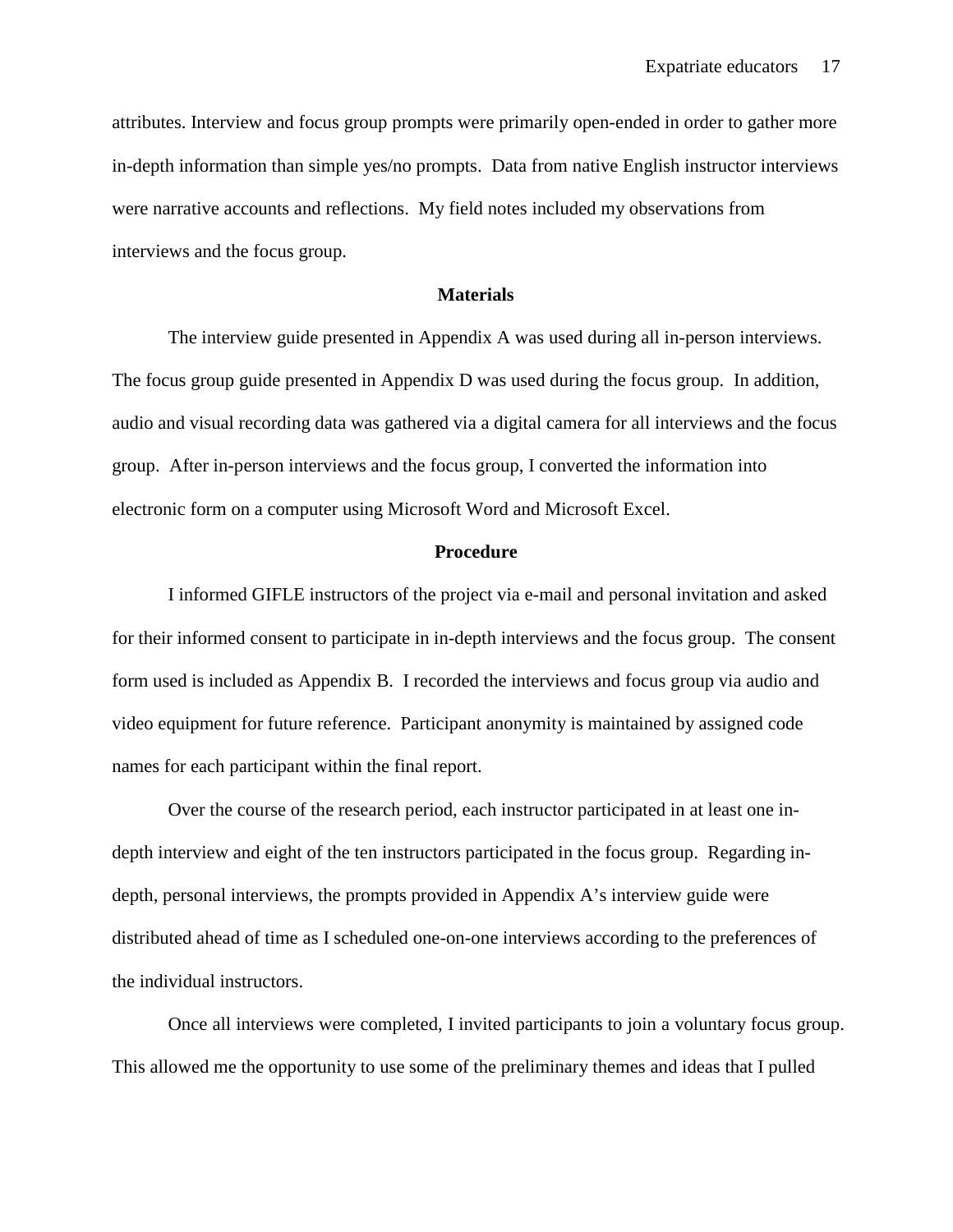from the interview data to use as a point of discussion during the focus group session. During the focus group, I distributed individualized data such as interview quotes and categorization of responses so that instructors could review the data for accuracy. Then, I asked instructors the specific questions listed on the focus group guide included as Appendix D.

# *Timeline*

# **April 1st 2009-May 31st 2009**

I communicated the research project to participants, requested informed consent forms, and scheduled in-depth interviews and the focus group. I collected data.

# **May 1st 2009-June 1st 2009**

I analyzed the data.

# **June 1st-July 15th 2009**

I compiled the final report.

# **Analysis**

Data analysis was an ongoing process throughout the entire research project. Informal steps involve gathering data, examining data, comparing prior data to newer data, and developing new data to gain perspective. I progressively narrowed data into small groups of key data. Once I became familiar with the data, I began classifying, coding and categorizing data into themes (Airasian and Gay, 2006).

My interpretations were based heavily on connection, common aspects, and linkages among data, categories, and patterns. The process of breaking down data into small units, determining the importance of these units, and putting pertinent units together in a general interpretive form helped in interpreting and synthesizing data into general written conclusions (Airasian and Gay, 2006).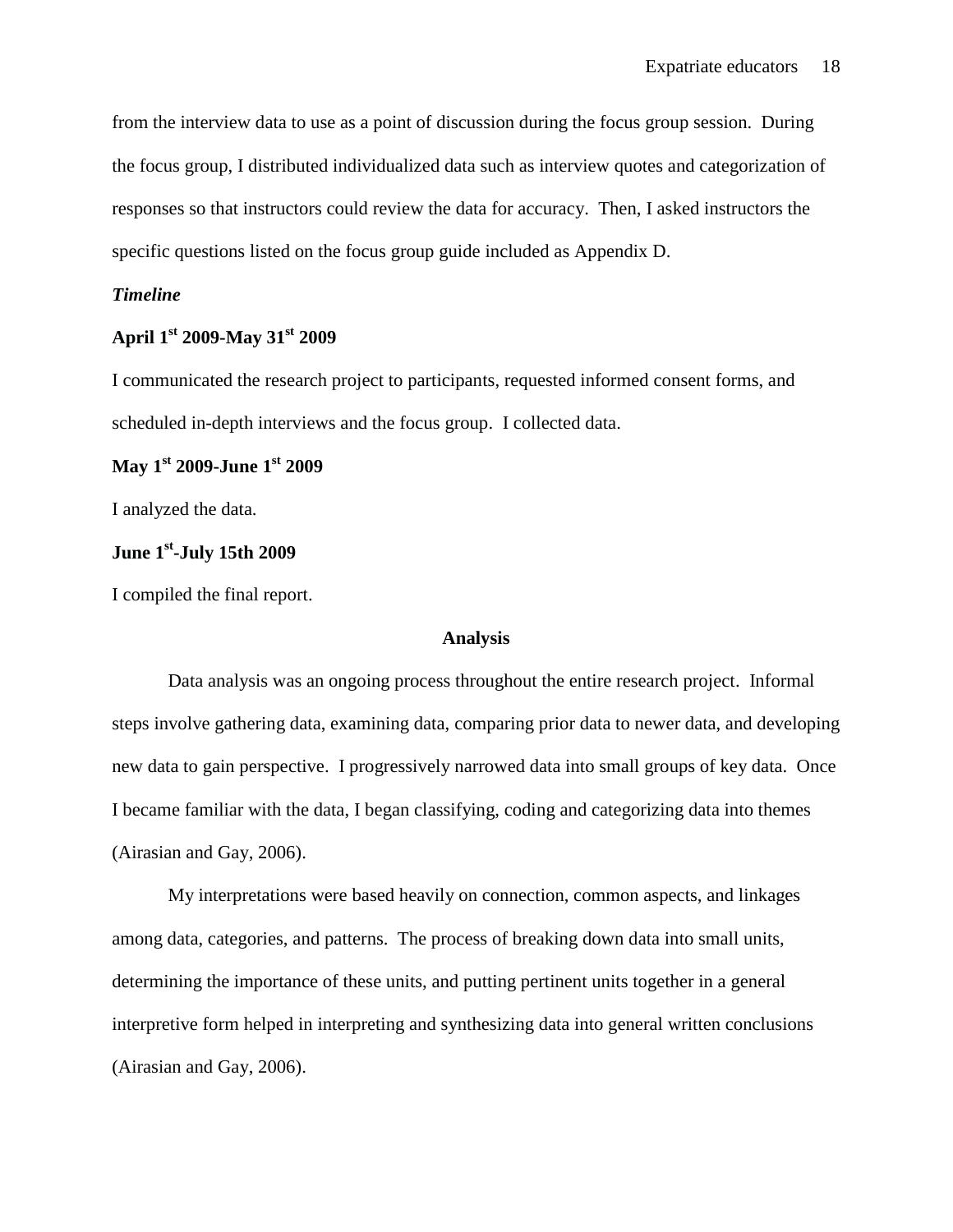# *Rationale for the analysis chosen*

Qualitative research includes a large amount of data to analyze, leading to the inductive nature of this data analysis. This is a very important perspective given the interpretive nature of the analysis and the emergent nature of qualitative research designs in general (Airasian and Gay, 2006).

# *Themes – Motivations*

There were many themes that emerged from the data. The first noticeable theme is the range of motivations for becoming an educator, working in South Korea, and training teachers at GIFLE. The range narrows from nine major categories for becoming an educator (see graph 1) to eight categories for working in South Korea (see graph 2), and finally, to seven categories for training teachers at GIFLE (see graph 3). This was not surprising to me as I expected that as instructors make increasingly specific choices leading them towards training teachers at GIFLE, their motivations would become more similar to each other.

# **Becoming an educator**



Graph 1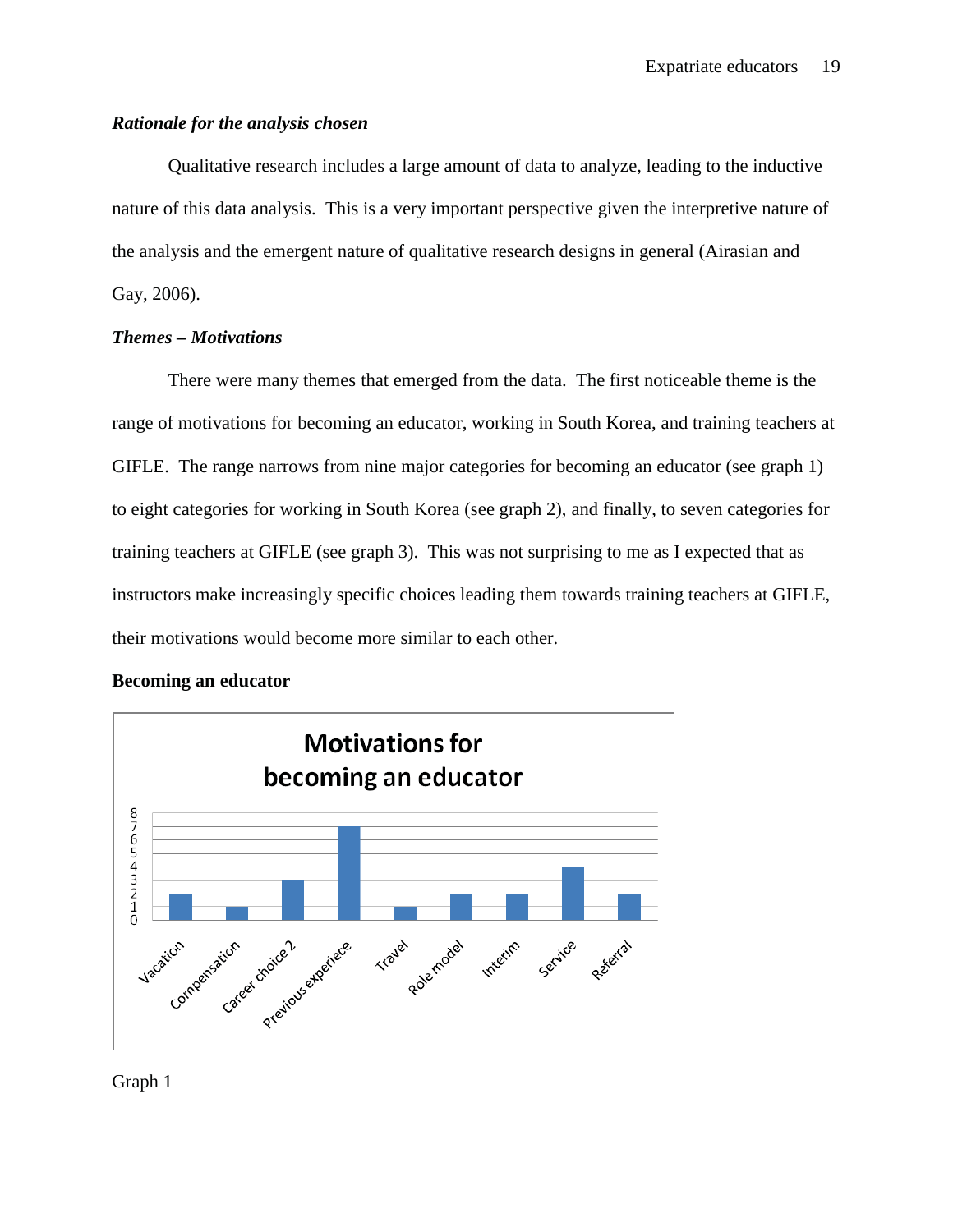The predominant motivation of becoming an educator was previous teaching experience. Seventy percent of instructors cited a positive teaching experience as their motivation to pursuing a career in education. Instructor G describes her first teaching experience as a K-12 English teacher in Korea:

> "You're just thrown in the classroom with a bunch of books and asked to go and teach - sink or swim - and I realized, without sounding arrogant, I actually thrived in that kind of environment and conditions…My whole teaching experience in Korea has always been thrown into the deep end and I've been able to pull it off pretty well so far."

This response was somewhat surprising to me as I previously held a stereotypical image of teachers choosing their careers because they simply loved children. At the same time, this response was not surprising as I was personally motivated to become an educator through a volunteer teaching position with my local church. Instructor G's comment above resonates with me because I also felt comfortably challenged by my previous teaching experiences.

Next, four out of ten instructors were motivated by a sense of service. Instructor D explains how it feels to give back to the community via education:

> "I love teaching. Teaching is the only profession I would ever considered doing. It's what wakes me up in the morning. It's what puts me to bed peacefully at night. It gives me a sense of pride, a sense of self-respect. I love helping people. I love seeing that light bulb go off in my student's head when I know that they understand a concept… There's nothing better than that in the world."

I was surprised that less than half of GIFLE instructors were motivated by a sense of service. During the focus group, Instructor D expressed both surprise and dismay at this figure,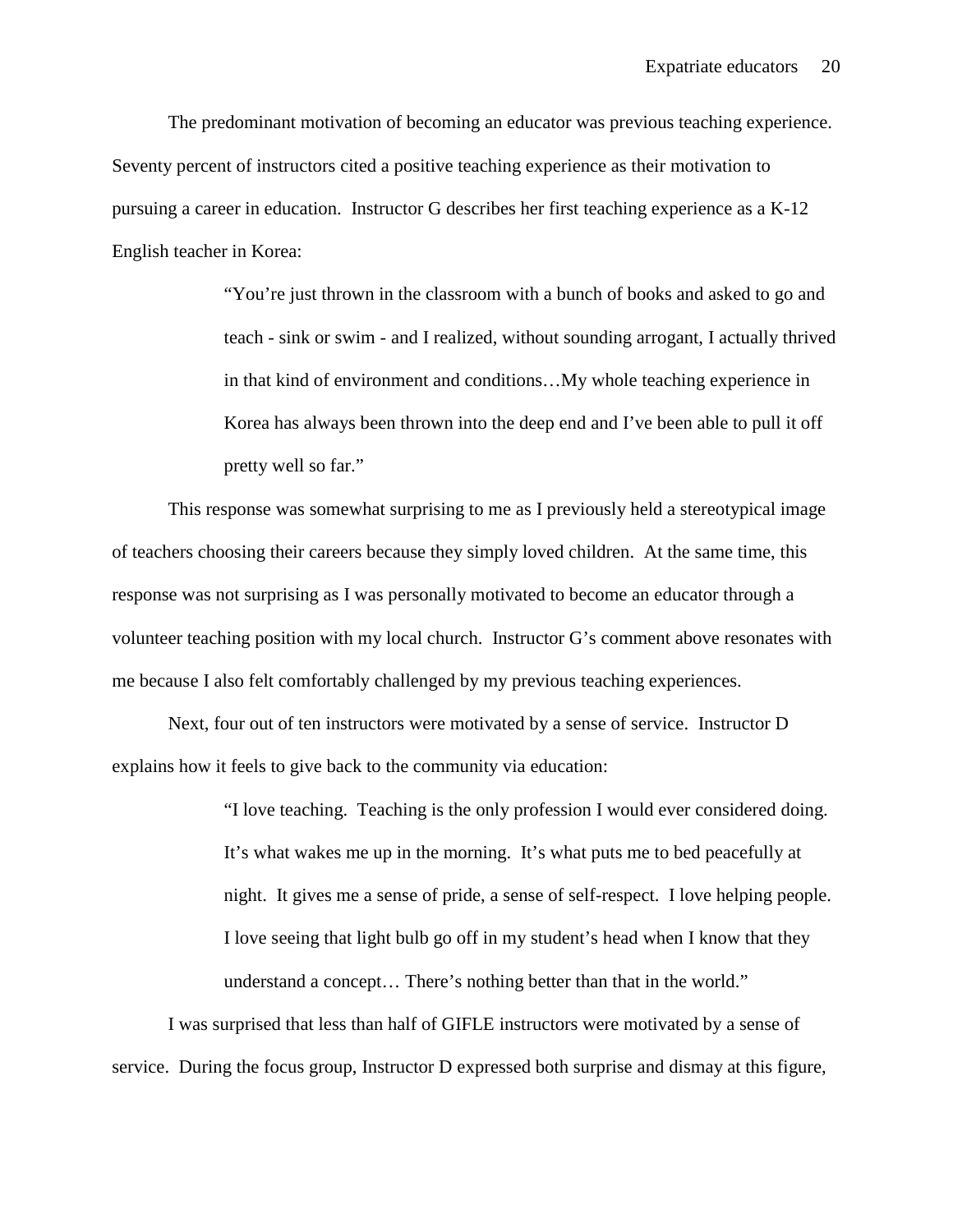asserting that teachers who were not passionate about service are detrimental to student development. Instructor D admitted that she became an educator in order to serve student development. In response, all of the other instructors at the focus group nodded their heads. To clarify, I asked the instructors as a group and then in turn if they felt motivated to become an educator due to a sense of service. Each of them affirmed this via nodding or a simple verbal response such as "yes", "sure" and "uh-huh". However, none of the other instructors changed the data on their individual preliminary data forms to include service as a motivation for becoming an educator, even after a verbal reminder that they could update their individualized preliminary data for accuracy.

I found this exchange during the focus group intriguing. Why did the other instructors use verbal and nonverbal communication to indicate a sense of service, but not commit to this notion on their official data sheets? I believe the reasons for this discrepancy are complex. Instructors may agree that service is a function of their role as an educator, but admit that it was not a major motivating factor for their career choice. On the other hand, instructors may disagree with Instructor D's sentiment entirely, but did not want to express an opposing opinion during the focus group.

Instructors may not have wanted to express an opposing opinion during the focus group for various reasons. One reason may have been shame. To admit in front of Instructor D that service was not a motivator would accepting the label of an educator who is detrimental to student development. Another reason may have been unity. Instructors are all foreigners who often look to each other for friendship, support and encouragement. There may have been fear that open disagreement with other instructors would hurt relationships and the sense of community. I believe it was a combination of these factors that caused this discrepancy.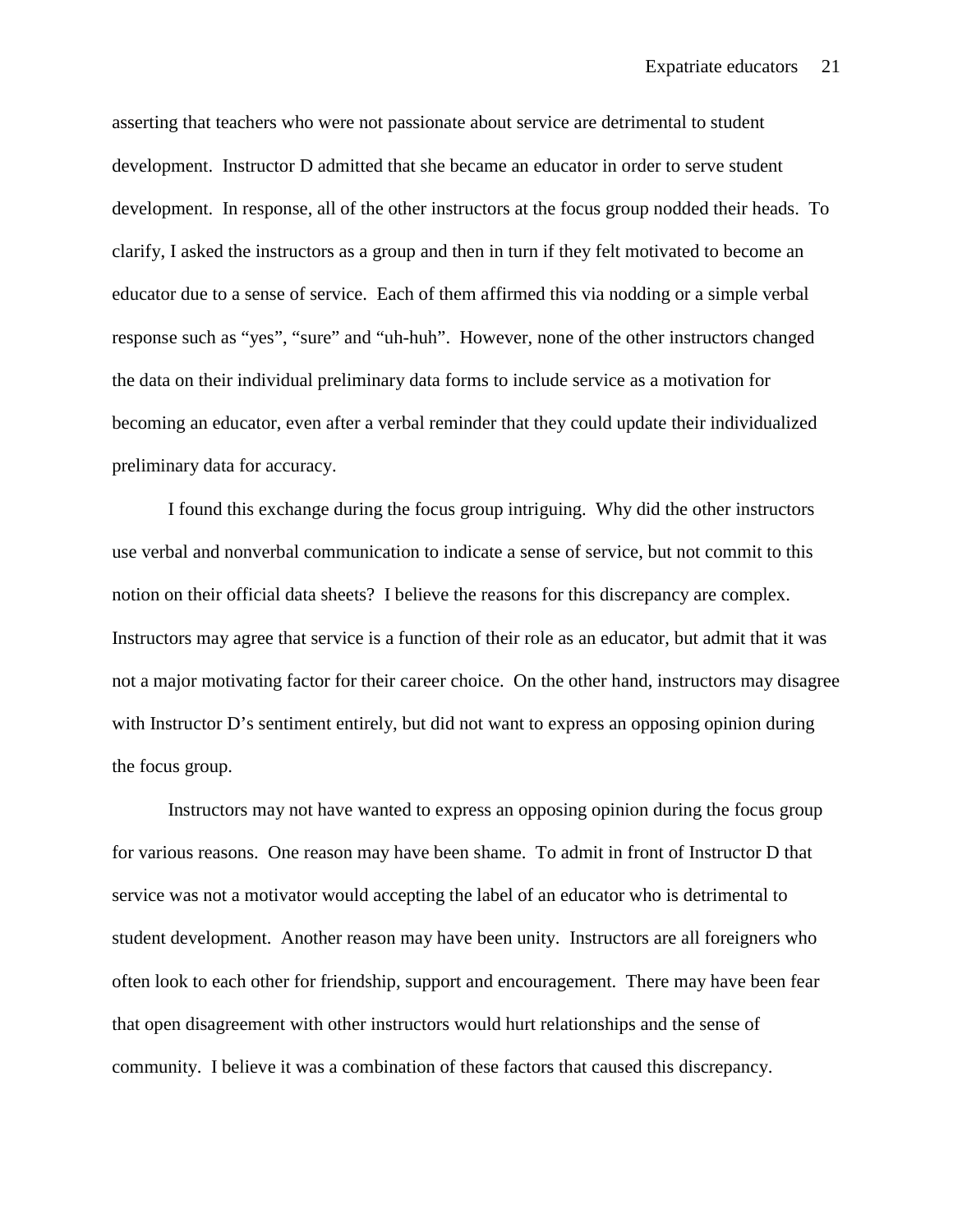The third most popular response was that becoming an educator was a second career choice. Three instructors are performing artists who would prefer to make a living as an artist full-time, but also enjoy teaching. So, they can support themselves as a full-time educator while pursuing the performing arts outside class time.

I found this information pleasantly surprising because I have a history of performing arts as well. I tried making a living as a performing artist full-time, but decided that it was not the best environment for me. This contrasts with Instructor F's motivations for becoming an educator:

> "In the work that I've done, there's always been…an educational side to it…When I finally decided that I wanted to go back to school, I'll be honest with you – I was reluctant…I really wanted to give the acting thing a real try…I didn't feel like I was really getting anywhere and so I thought…'I have to do something…with my life, so…if I'm not going to act, what else am I going to do?' and the only thing I felt…I was qualified for and that I felt like I had the ability to do was to teach…I always knew it was going to be teaching or acting. I always had that feeling…I didn't feel like I was settling for something. I felt like I was doing the other thing…as capable and probably enjoy doing just as much...Finally, I decided to become an educator…because…my acting career isn't really taking off and I think I should give this a try. I think I could be good at it. I think I could enjoy it…but I also want to keep my foot in the door of acting as well…I don't want to rule one out. I'd like to juggle both of them if I could."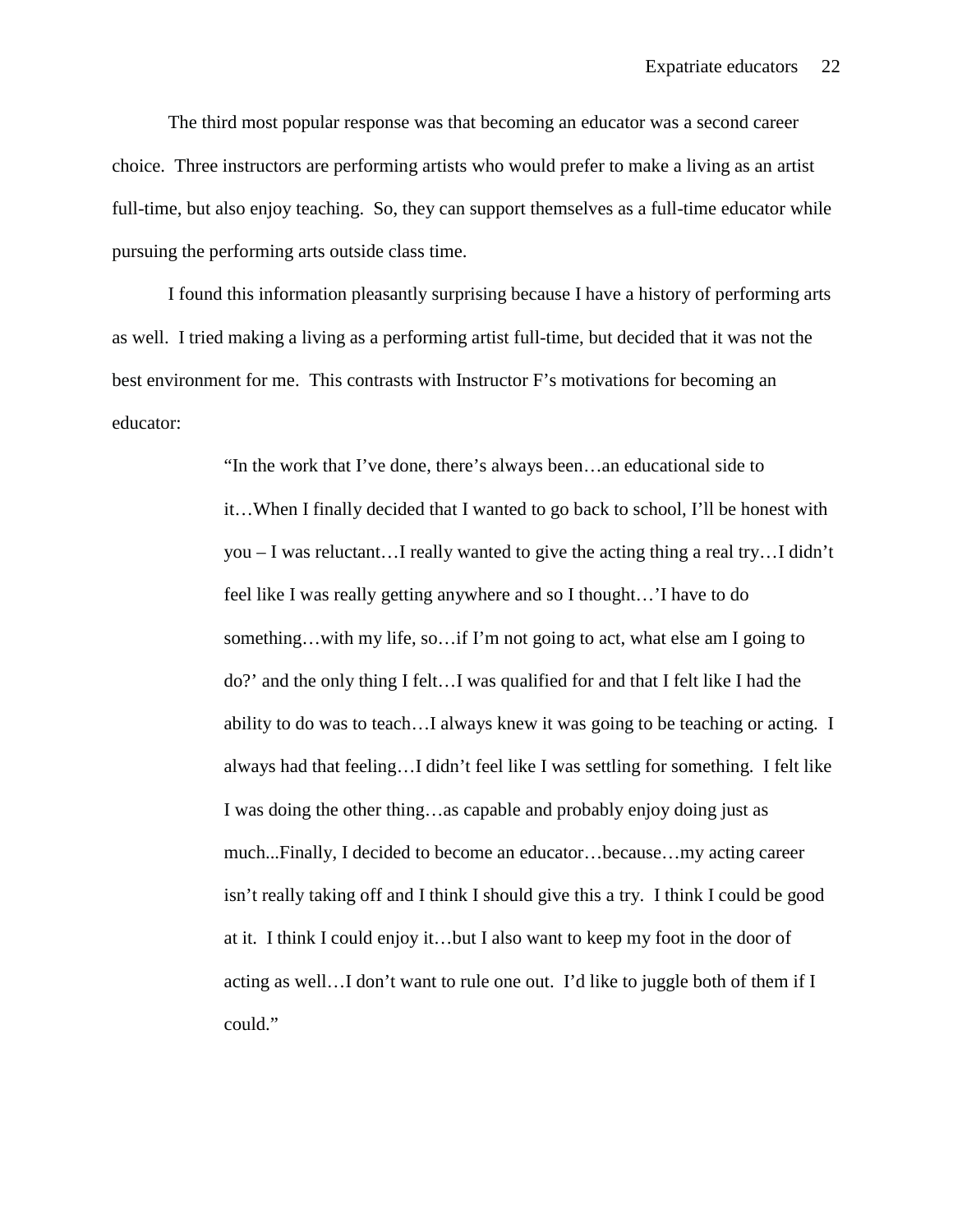In truth, a theme of performing arts within education was not very surprising to me. A classroom is similar to a stage in many ways. Instructors are often the center of attention when they are at the front of the classroom presenting information. Instructors must also respond to the needs of their audience of trainees. In addition, lessons must be entertaining in order for trainees to be engaged and excited about learning.

The next category, interim, is similar to previous teaching experience and second career choice. Interim refers to instructors who did not intend to become an educator, but happened across a teaching opportunity and later decided to join the teaching profession. Two instructors' responses were categorized within the interim category, including Instructor I with the following comment:

> "I wasn't really on any kind of career path after I graduated college, so if I didn't get the job [teaching]…I don't know what I would have done. I don't know if I really would have gone to graduate school, but it was time to move on to something bigger than…doing different kinds of things that weren't of career significance..."

Other two-response motivations for becoming an educator include a positive role model, ample vacation time, and a friend's referral. Additionally, one instructor named compensation and another identified the opportunity to travel as a motivator for becoming an educator. During the focus group, many instructors were surprised that there was even one person who entered the teaching profession due to compensation. Education is notorious for its low-paying positions.

Many instructors were also surprised that positive role models did not play a larger role in motivating people to become educators. I was especially surprised by Instructor H's role model, a character from a popular television show: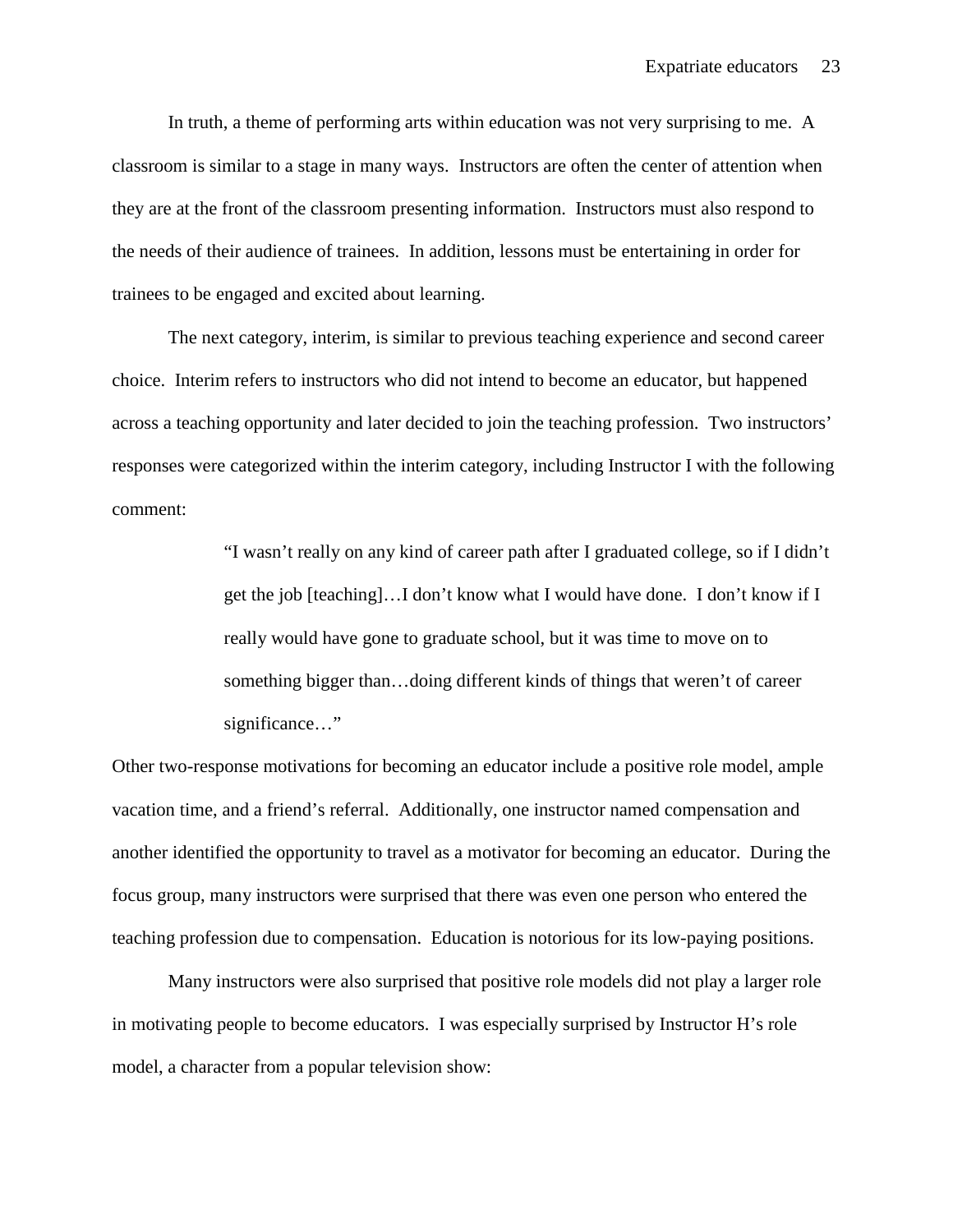"*Little House on the Prairie*…When I was a child, it was my favorite show, and my favorite character was the single teacher, Ms. Beedle, and I just always wanted be a teacher from then. And then I had good teacher influences throughout my career, throughout my education."

## **Teaching in South Korea**



## Graph 2

There was a tie for the most popular motivation for teaching in South Korea. With seven out of ten instructors in agreement, compensation and friend referral were the leading motivations for working in South Korea. I was surprised that so many instructors received friend referrals to teach in South Korea. Prior to coming to South Korea, I did not know anyone who had taught English in South Korea. Furthermore, my friends and family were very surprised by my decision to teach in South Korea. It seemed like a very novel idea to people I knew in the United States.

With six responses each, there was another tie between opportunities to travel and to advance or expand their teaching careers. Regarding opportunities to travel, few instructors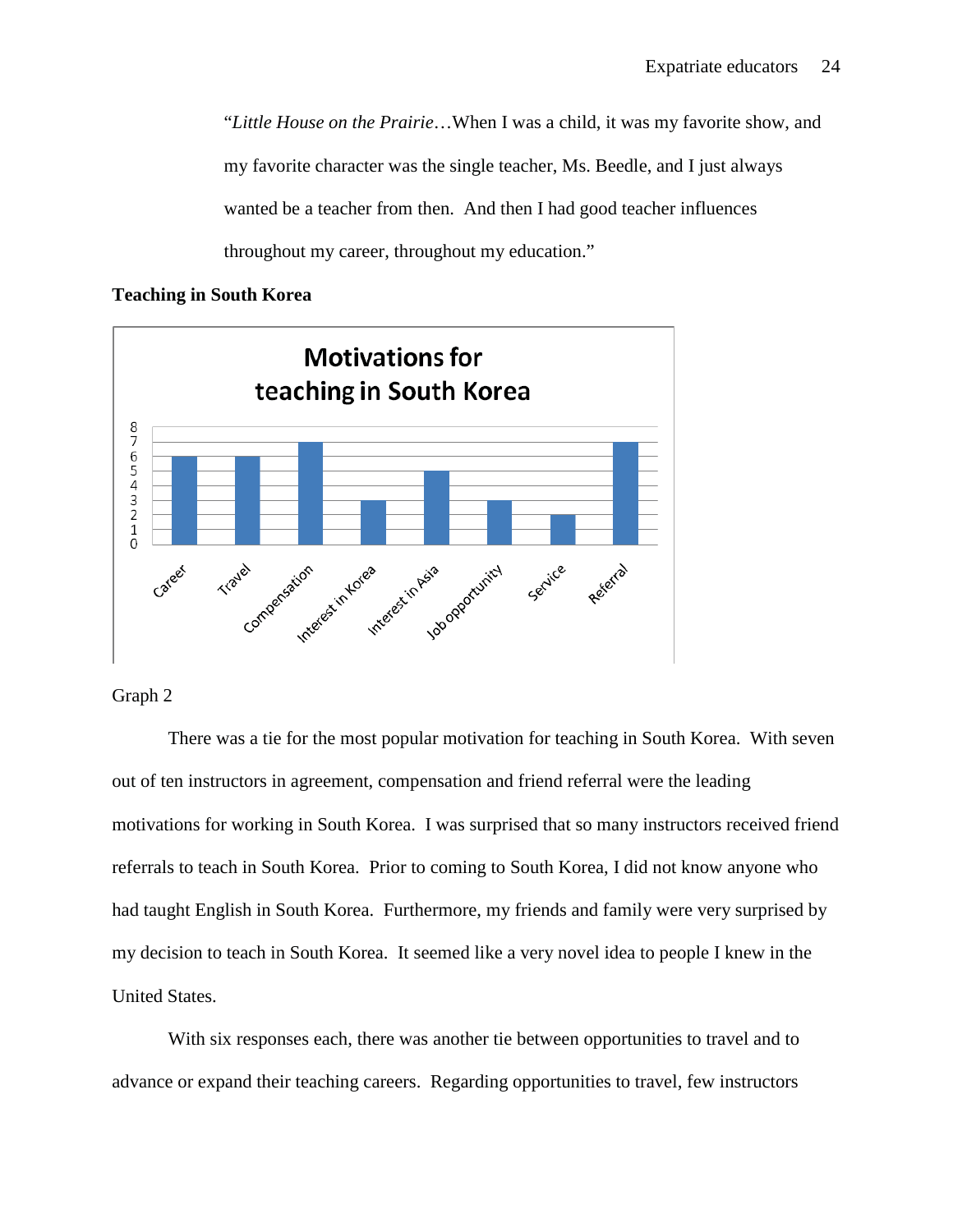noted a desire to travel to South Korea, but many were eager to visit nearby countries in Asia. Many instructors viewed South Korea as a base from which they could explore other Asian countries.

Other responses included interest in South Korea, interest in Asia, job availability and a sense of service. Interestingly, many instructors expressed a general interest in teaching somewhere in Asia, but finally decided on teaching in South Korea due to Korea's comparatively higher compensation packages. A typical response was voiced by Instructor D:

> "The friend referral is what really made me want to come. That and the fact that I always wanted to come to Asia…anywhere in Asia. I never thought Korea, though, to be honest…Indonesia, Bali, Malaysia, Tibet...Cambodia…Even in Japan…the money wasn't as lucrative as it was here in Korea. The salaries were comparable, but they would not cover your rent…wouldn't cover your roundtrip ticket…So, Korea was a total package – rent and roundtrip ticket – that really was great."



## **Training teachers at GIFLE**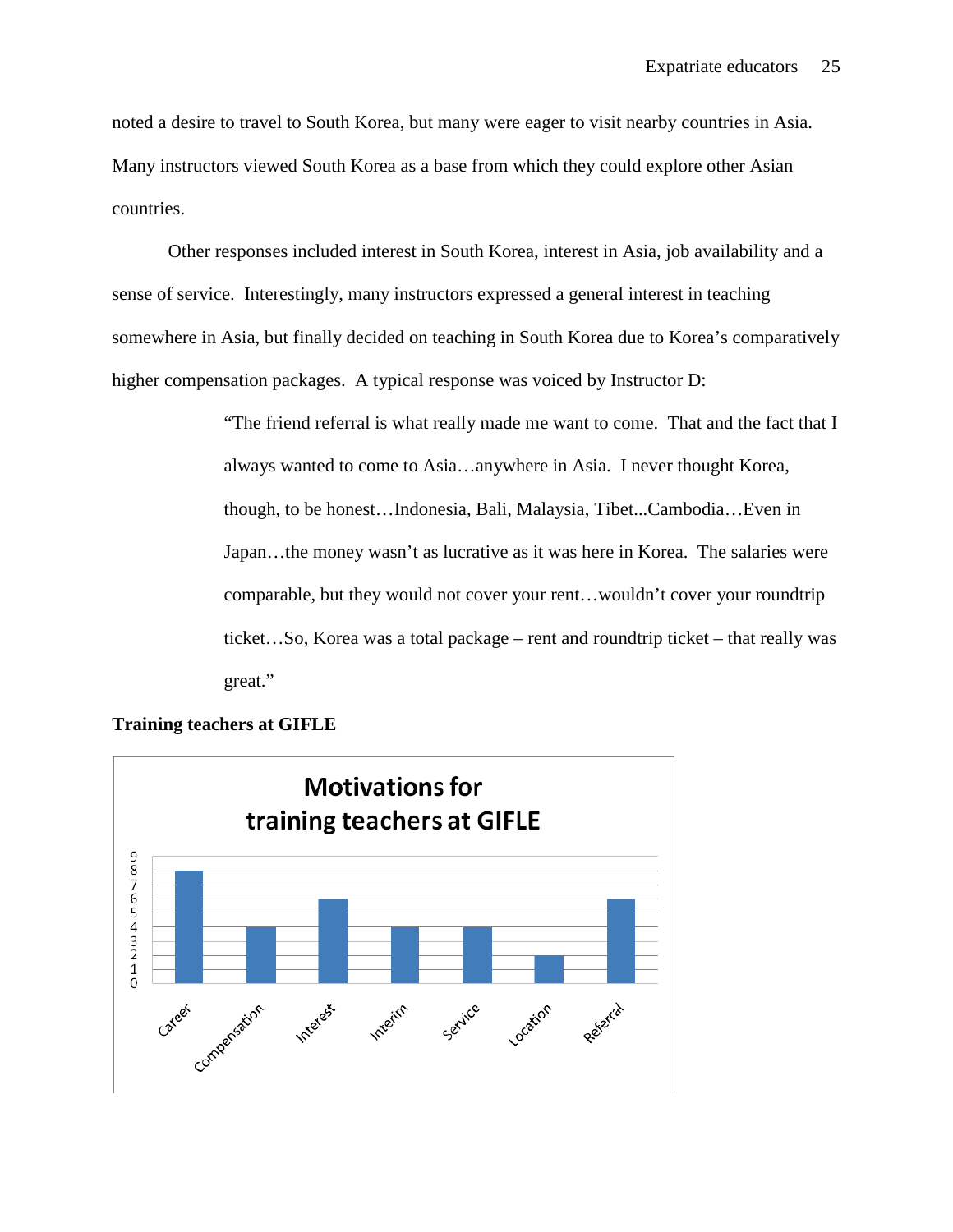Graph 3

The number one motivation for training teachers at GIFLE was to advance or expand instructors' teaching careers. Eighty percent of instructors said their coming to GIFLE was a career move to enhance their resume. Here are some of the comments instructors made regarding their motivation for training teachers:

> "For me, it was really about the career choice of having this experience of teaching teachers." –Instructor H

"I was surprised to get this job because I had just graduated from my teacher training...This is a teacher training institute, so it seemed odd to me that I got hired here, but I was very grateful because it seemed to be a big step up." –Instructor C

This was categorized separately from personal interest in working at GIFLE, which garnered six responses. Instructor D was motivated to work at GIFLE in order "to teach teachers…I taught at a teacher training college…so I'm familiar with teaching seasoned educators. So, that's what really motivated me to come here."

Also with six responses, was a friend referral to work at GIFLE. Other motivators included compensation, service and interim. A sense of service is depicted in Instructor E's response below:

> "The thought of influencing the influencers was kind of appealing to me. After working in the private institutes and encountering Koreans from all walks of life, I kind of became aware of such big problems in the way they learn English…I thought, in the grand scheme of things, it would be more productive to be working with the teachers and the education system."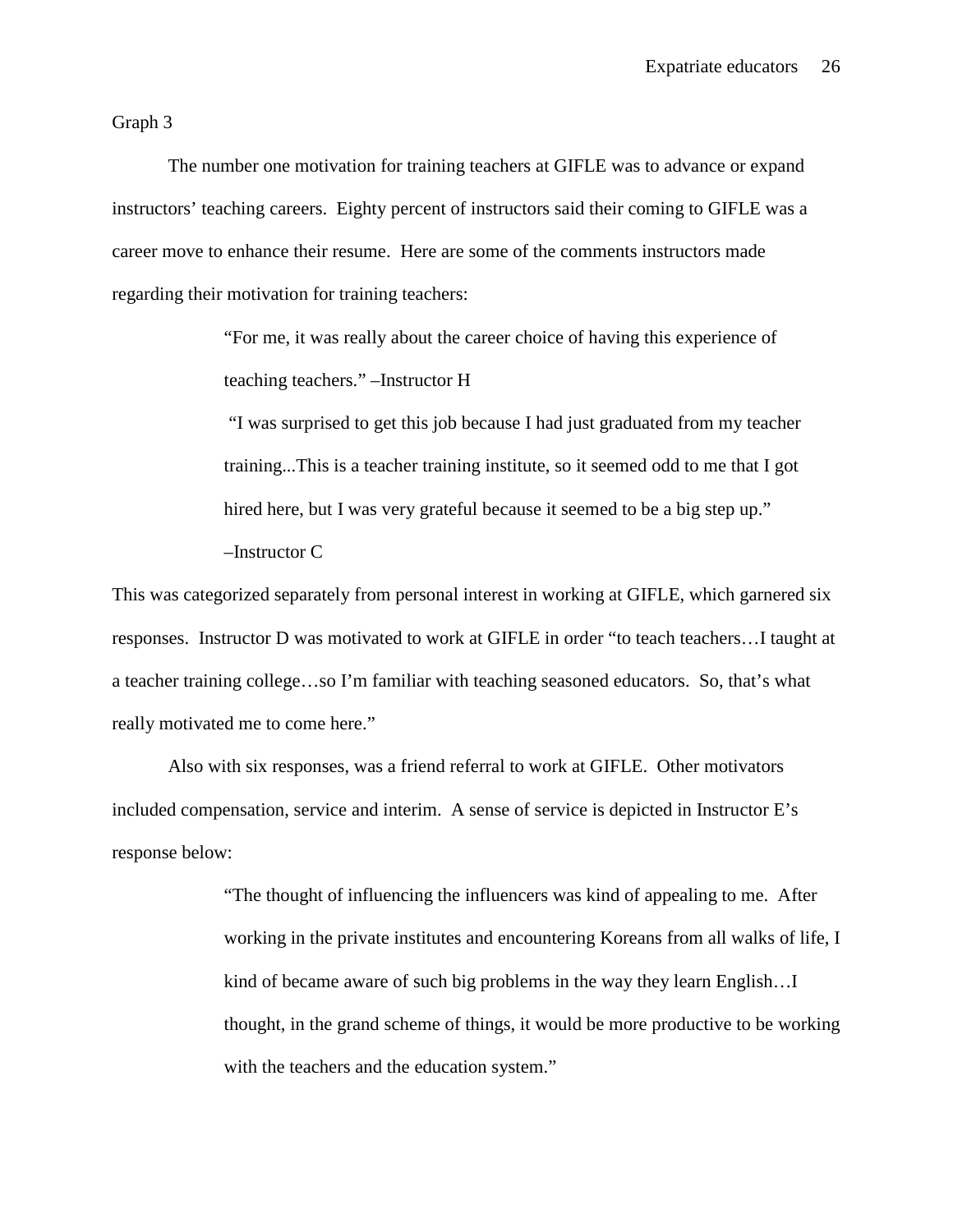Interim within this category focused on taking a break from other types of teaching. Instructor F explained "I think I need a little break from kids right now. The idea of working with adults appealed to me." In addition, two instructors named location as a motivator for working at GIFLE.

# *Themes – Experiences at GIFLE*

**Positive experiences**



# Graph 4

At GIFLE, positive experiences revolve around the community and classroom experience. Instructors appreciate each other and their trainees. Regarding fellow instructors, Instructor F says, "I've enjoyed working with the other instructors – meeting very interesting, talented people." Regarding interaction with trainees, Instructor D tells:

> "How amazing it is to teach teachers! They're eager students. And learning what teachers really need – the realistic things teachers need in the classroom – and being able to give that to them. Those are the things that I think I'm most proud of and really feel like they're the best part of my job."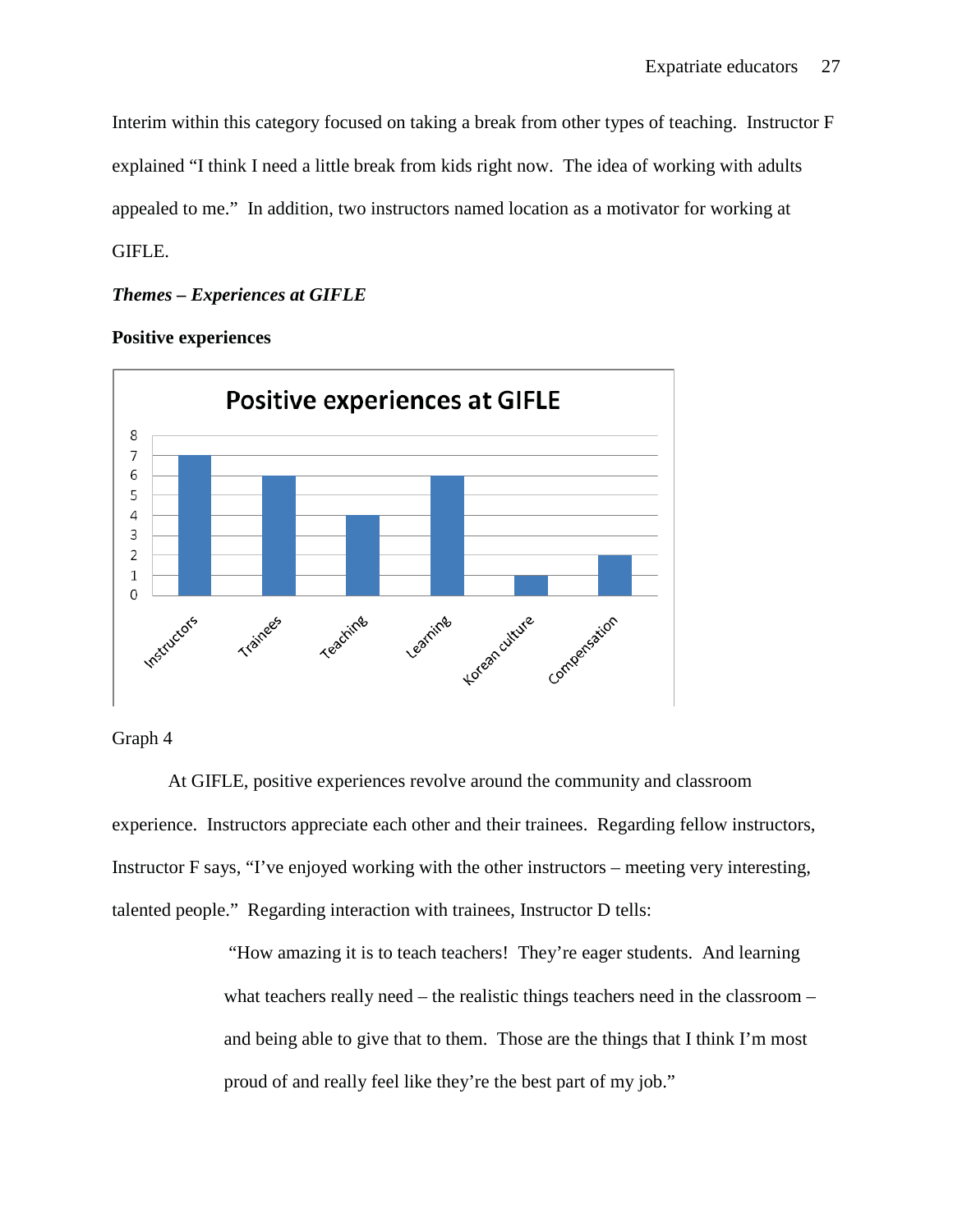Instructors also greatly enjoy being in the classroom. They enjoy both teaching and learning aspects. Instructor G relates the following:

> "Developing much more advanced curriculum where I could really use the theories I've learned during my MA and try to put it into practice and really kind of see either see it work or kind of backfire, but then you realize, you learn from that experience…The learning experience has been the most beneficial for me…we learned about…the theories of it during my MA, but you really, really don't get it until you're teaching it yourself. And it's advanced theory of TESOL and applied linguistics, but you can do that in this workplace because you have these really educated teachers…it's always been a constant challenge and push, and I like that…I'm always kept on my toes."

Other positive experiences mentioned by instructors include two references to compensation and one reference to Korean culture. During the focus group, the positive reference to Korean culture was surprising to most participants because Korean culture was a leading negative experience, as described in the section below.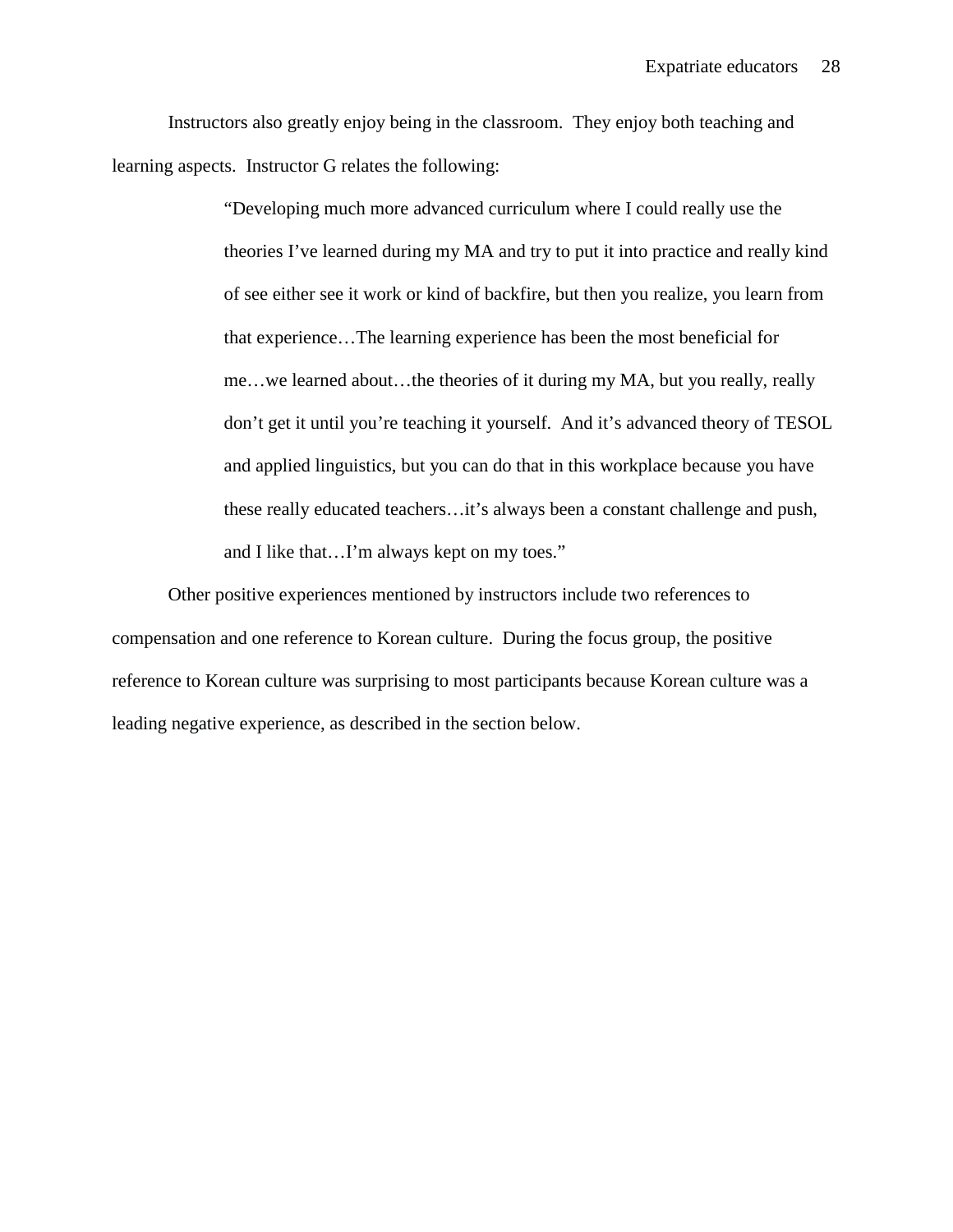# **Negative experiences**



# Graph 5



Graph 6

With the exception of GIFLE's isolated location, all other responses regarding negative experiences at GIFLE depict disagreements over how GIFLE is run. Instructors complain of inefficiency, lack of communication between Korean and foreign staff, poor treatment of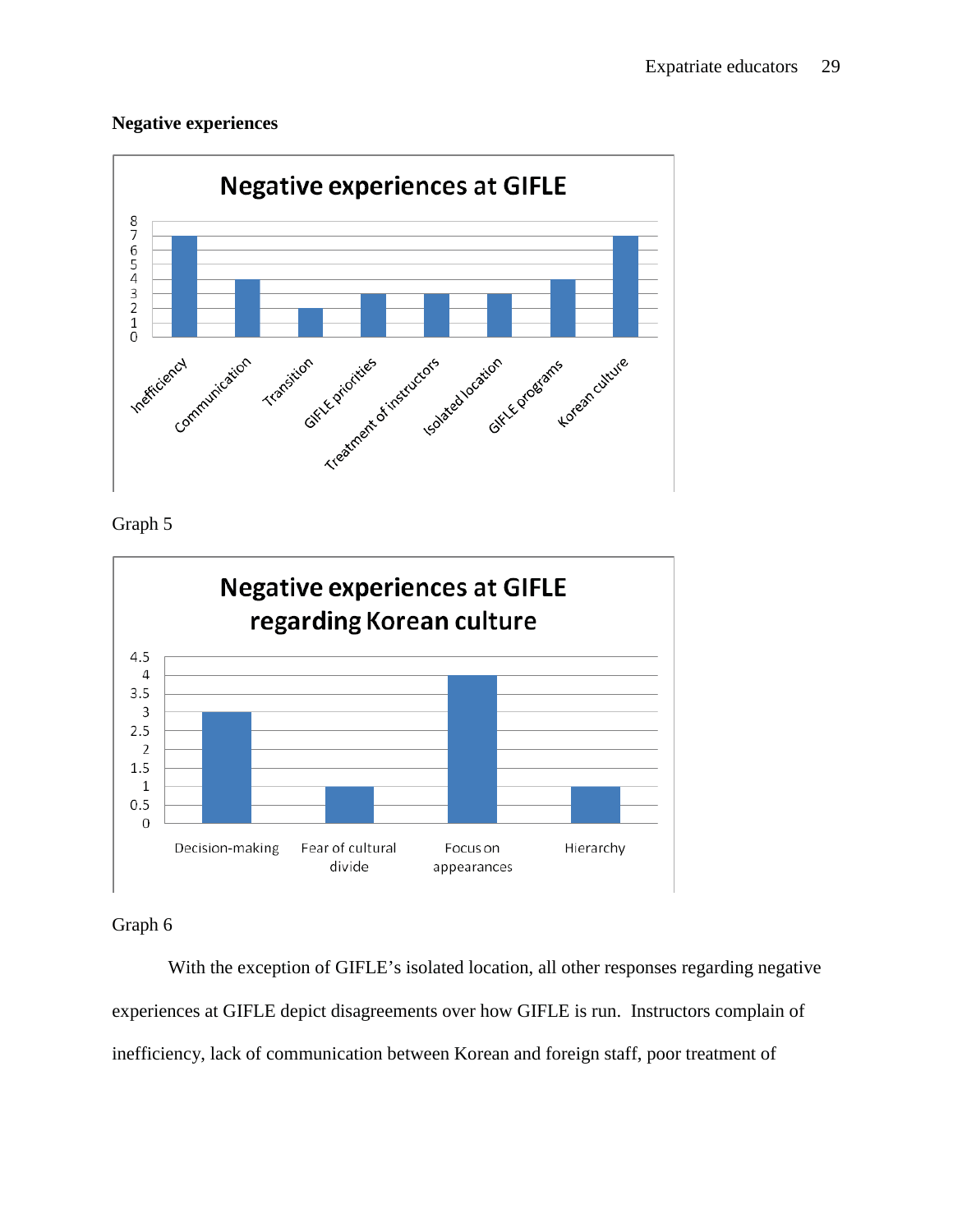instructors by Korean staff, specific GIFLE programs, GIFLE priorities, and lack of transitional support.

Seventy percent of instructors cited inefficiency as a negative experience at GIFLE. Instructor A describes some of this inefficiency with the following quote:

> "I think planning could be a lot better, and some of the things don't seem completely thought out and appropriate for what they want to achieve here...What I would call 'busy work'...used up our time on something I don't see as productive or useful."

Instructor H elaborates on this inefficiency by adding:

"that something is said 'Oh, we should change this' but nobody really takes the initiative to actually change it – they dance around it a lot. So, changes don't get made that need to get made. And that is very, very frustrating."

Korean culture tied with inefficiency as the most negative experience at GIFLE. Within this category, instructors expressed frustrations regarding the focus on appearances, decisionmaking, Korea's strict hierarchy system and a general fear of the cultural divide. Focus on appearances refers to the strong cultural need to uphold a positive public image regardless of efficiency or integrity. Instructor B gave an opinion on decision-making and Korea's strict hierarchy system, saying "collaboration rather than one person at the top making decisions would be much better." Regarding a general fear of the cultural divide, Instructor E noted "a little bit of tension like 'Oh, I hope I don't do the wrong thing'."

There are many examples of the lack of communication between Korean and foreign staff. To begin, much information is provided in Korean to Korean staff and Korean trainees without English translations for native English instructors. In addition, native English instructors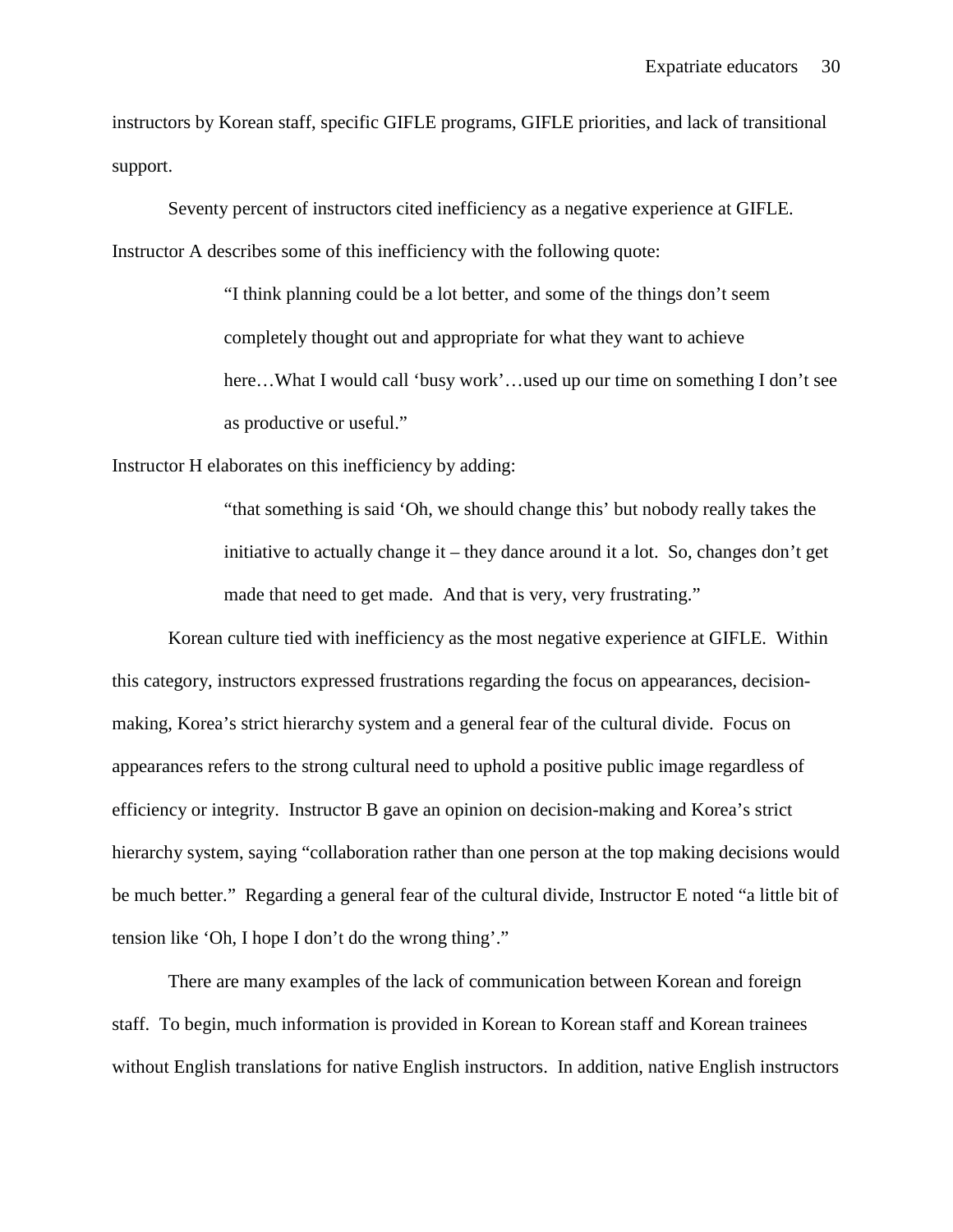are not allowed to contribute discussion items to Korean and foreign staff meeting agendas. Furthermore, scheduled meetings are often cancelled last-minute by Korean staff, so there are limited opportunities for foreign staff members to have their concerns addressed.

Tied for second place with lack of communication between Korean and foreign staff are complaints regarding GIFLE programs. In the following excerpt, Instructor I laments:

> "They can kind of change your job and throw these kids in a camp environment at you…When you took this job it was nothing at all related to teaching kids. You were supposed to be working at a teacher training institute. And I don't see the connection…That's not what I came here for…It really has nothing much at all to do with teacher training."

GIFLE priorities and poor treatment of instructors by Korean staff were noted by thirty percent of instructors as being negative experiences at GIFLE. Instructor C expresses the following opinion on GIFLE priorities:

> "They should provide curriculum. They should provide objectives, learning aids, structure, but they don't - which leads me to believe they don't really have too much concern about the learning outcomes of the institute."

To illustrate GIFLE programs and priorities, consider the English Adventure Camps. A group of approximately 80 students in grade 3-9 come to GIFLE for one day. Students are divided into groups of 8 and distributed among the 10 instructors for a 90-minute session. There is no curriculum and there are no clear objectives. Instructors simply spend time with the students for 90 minutes then release the students for lunch. Much time is spent on classroom management as instructors struggle to maintain order in a classroom without a Korean teacher among students with extremely limited English ability. After lunch, instructors receive another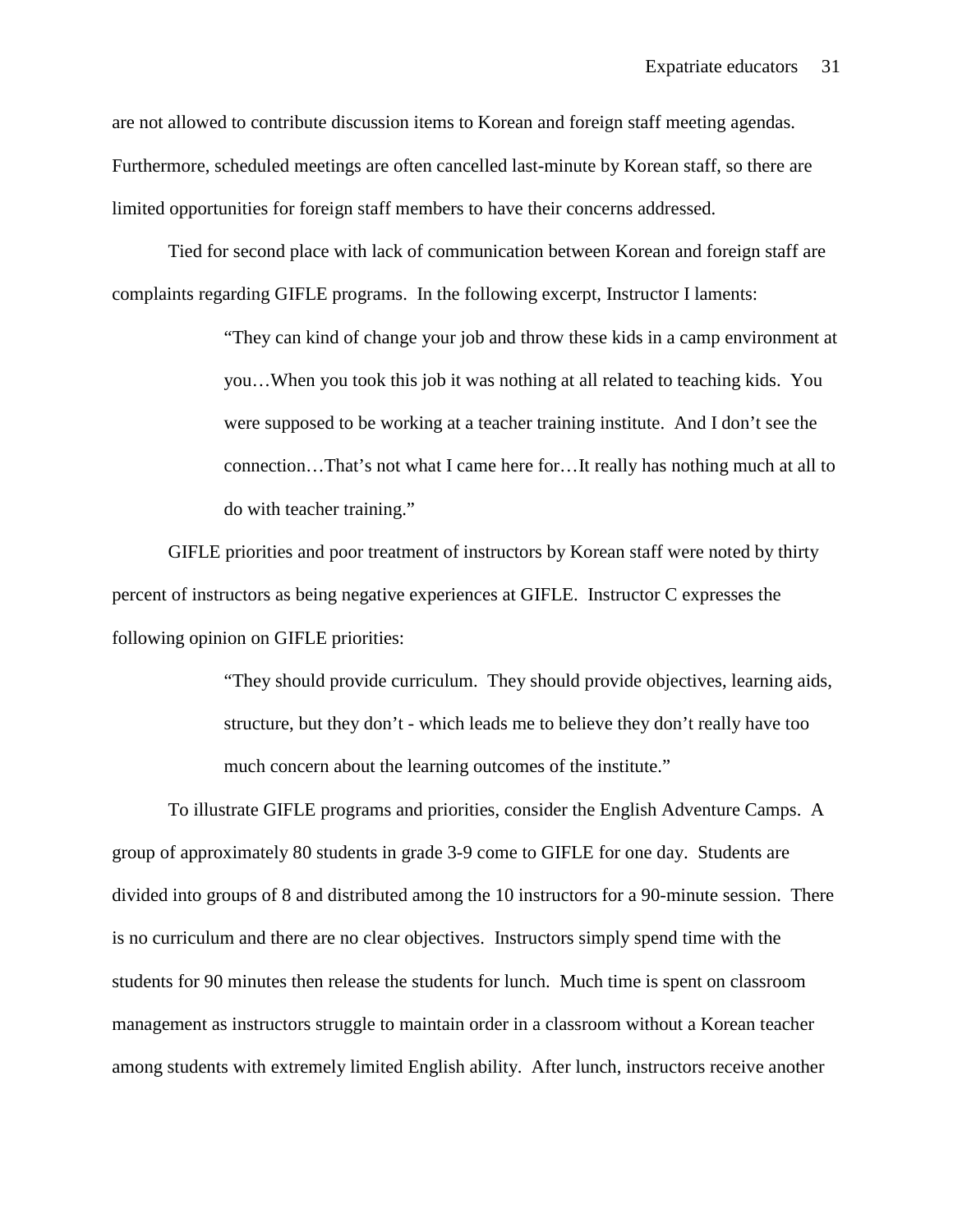set of 8 students for an afternoon session of, again, 90 minutes. Then, the students leave GIFLE. Nearly a dozen of these Camps are scheduled throughout 2009 and it is unclear to instructors what the purpose of this program is. This is particularly disheartening when four of ten, nearly half of all instructors, chose to work at GIFLE as an interim position to take a break from teaching children.

Instructor F talks about some of the poor treatment of instructors by Korean staff:

"The treatment…some instructors get from the supervisors is something that irks me…I wish that there was more professionalism amongst the Korean staff…Overall, there might be a lack of respect for our professionalism. I'm not so sure at times they really regard what we do and what we can do with a lot of respect, although, at the same time, they expect us to do a lot."

Since November 2008, I have personally experienced poor treatment and difficulties regarding fulfillment of my contract. Regarding my contract, reimbursement of my one-way flight to Korea from the United States is guaranteed in my contract, but I never received this reimbursement. In addition, the housing facilities guaranteed in my contract were not provided for over three months. During the interim months, I was provided substandard housing and was charged 10 times the normal price for utilities. Furthermore, my contract stipulates incentive bonuses that have never been accurately awarded.

There is also distinct favoritism for certain instructors and blatant mistreatment of instructors who are not favored by Korean staff. I have not been favored by Korean staff, and have been treated poorly throughout my employment with GIFLE. I have been denied the basic employee support that other instructors have received from Korean staff, such as aid in scheduling healthcare appointments and support for housing-related items such as utilities, cable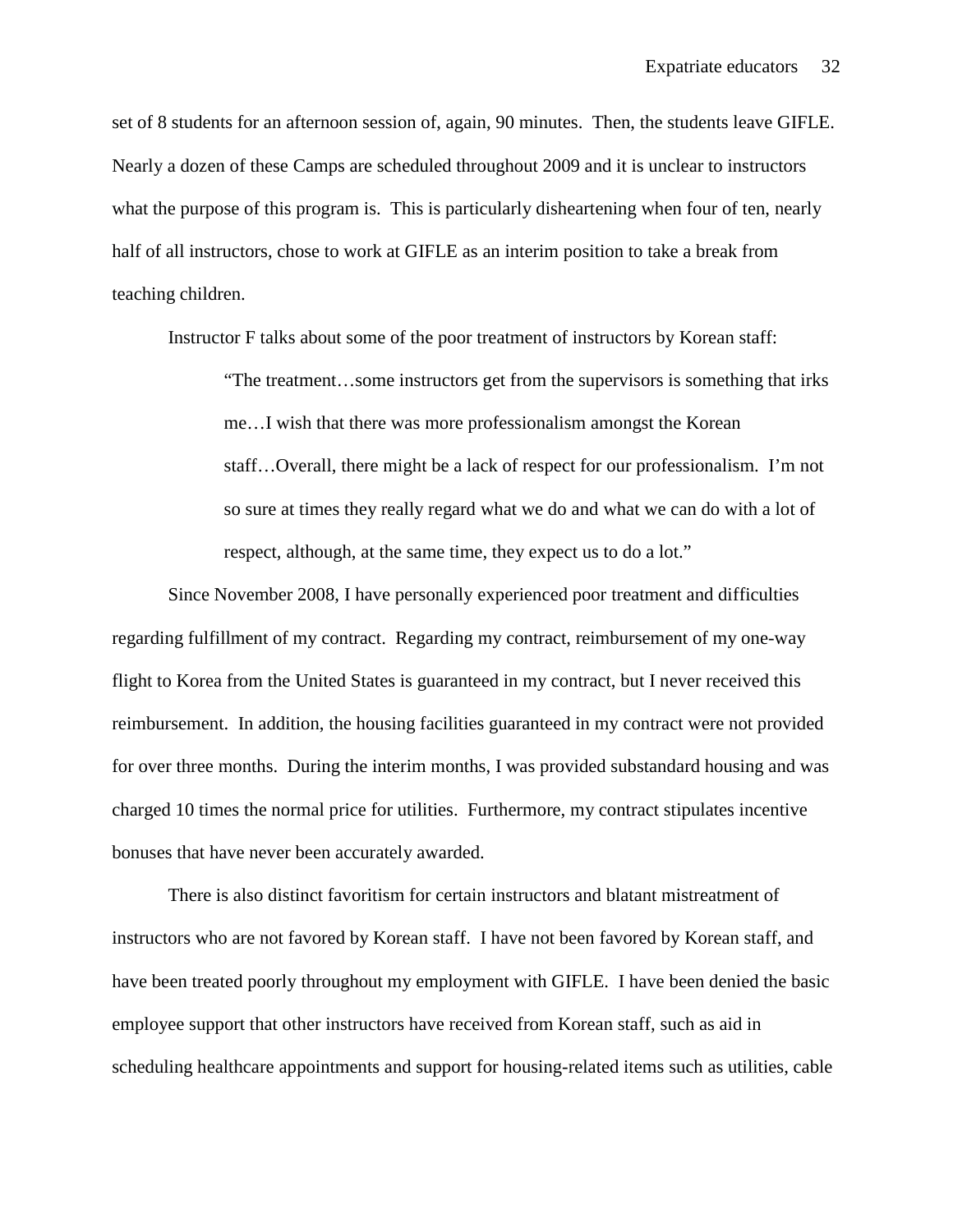and faulty fixtures. In addition, I have been yelled at and been called an array of unflattering names by Korean staff and felt pressured to resign for no apparent reason.

At the same time, I have seen multiple instructors take the same action, such as being tardy, leaving early or being absent, and the responding disciplinary action by GIFLE has been inconsistently implemented. For example, two instructors failed to attend a GIFLE field trip. The favored instructor did not receive any disciplinary action. On the other hand, an unfavored instructor was docked pay for the day. In another instance, two instructors were tardy for class. The favored instructor, who missed an entire 90-minute lesson, was not disciplined. The unfavored instructor was publicly humiliated in front of other instructors and Korean staff via mass e-mail messages that communicated an offensively condescending tone toward this particular instructor. I believe this general lack of respect and fairness toward native English instructors has contributed to the 80% turnover rate over the past year..



## *Themes – Future plans*

Graph 7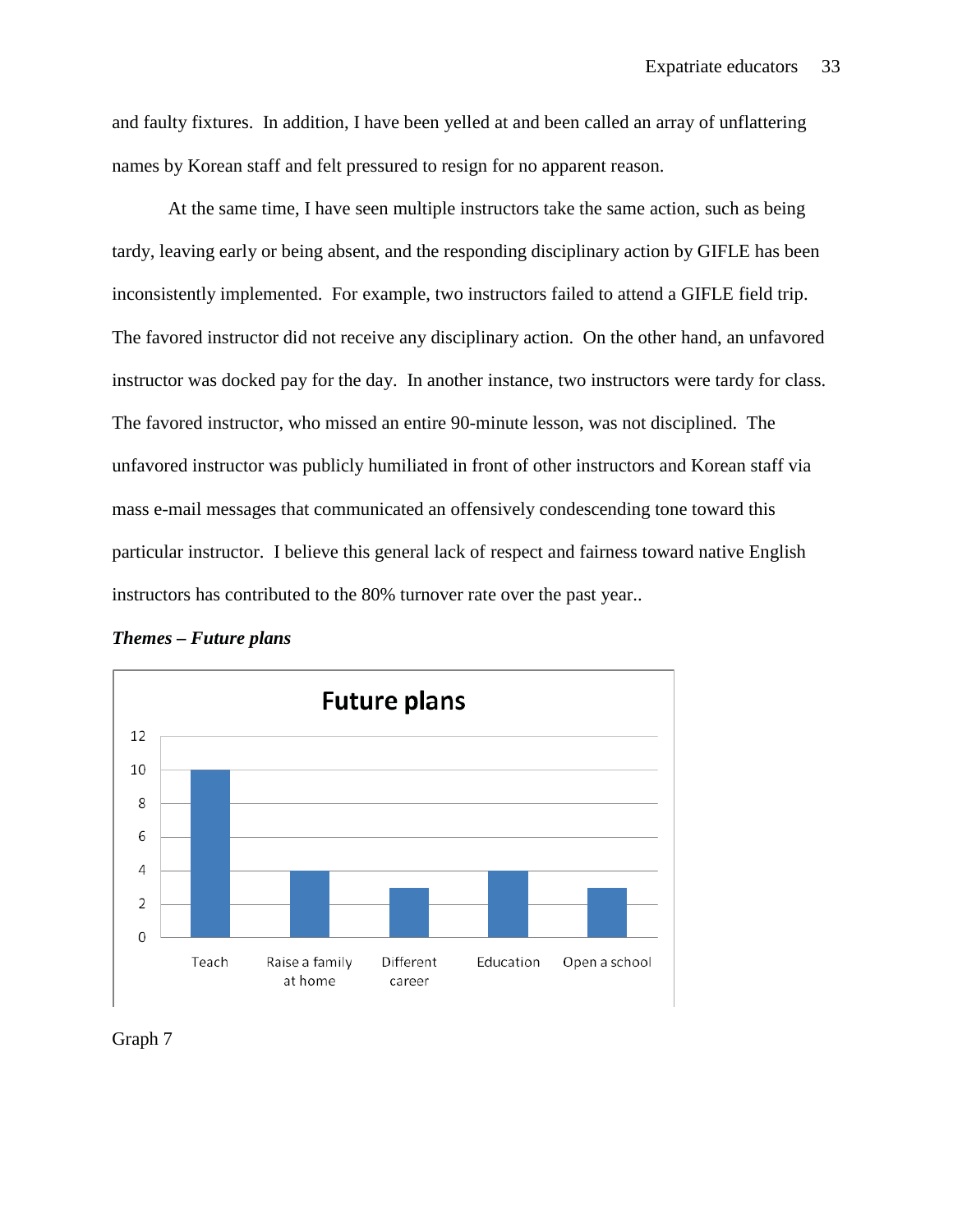

# Graph 8

Regarding future plans, all instructors plan to continue teaching. Eight instructors plan to teach in their home countries and half of them hope to raise a family at home as well. Seven instructors are open to continue teaching abroad outside Korea while six instructors would consider teaching in Korea more in the future.

Instructor I plans to teach in Korea for a few more years for career advancement:

"I'm trying to get a University position in Korea, ideally for a few years and then see how that goes. I think it's a good place to teach University for a few years at least to get experience teaching at a University… After that, maybe stay here longer if I'm really enjoying it and making some money."

This is Instructor B's second year teaching in Korea. Regarding future plans, Instructor B has decided not to continue teaching in Korea, saying:

> "Two years in Korea, I think, is enough…because Korea is…sort of insular. They don't think outside of the box a lot of the time and even though they're kind of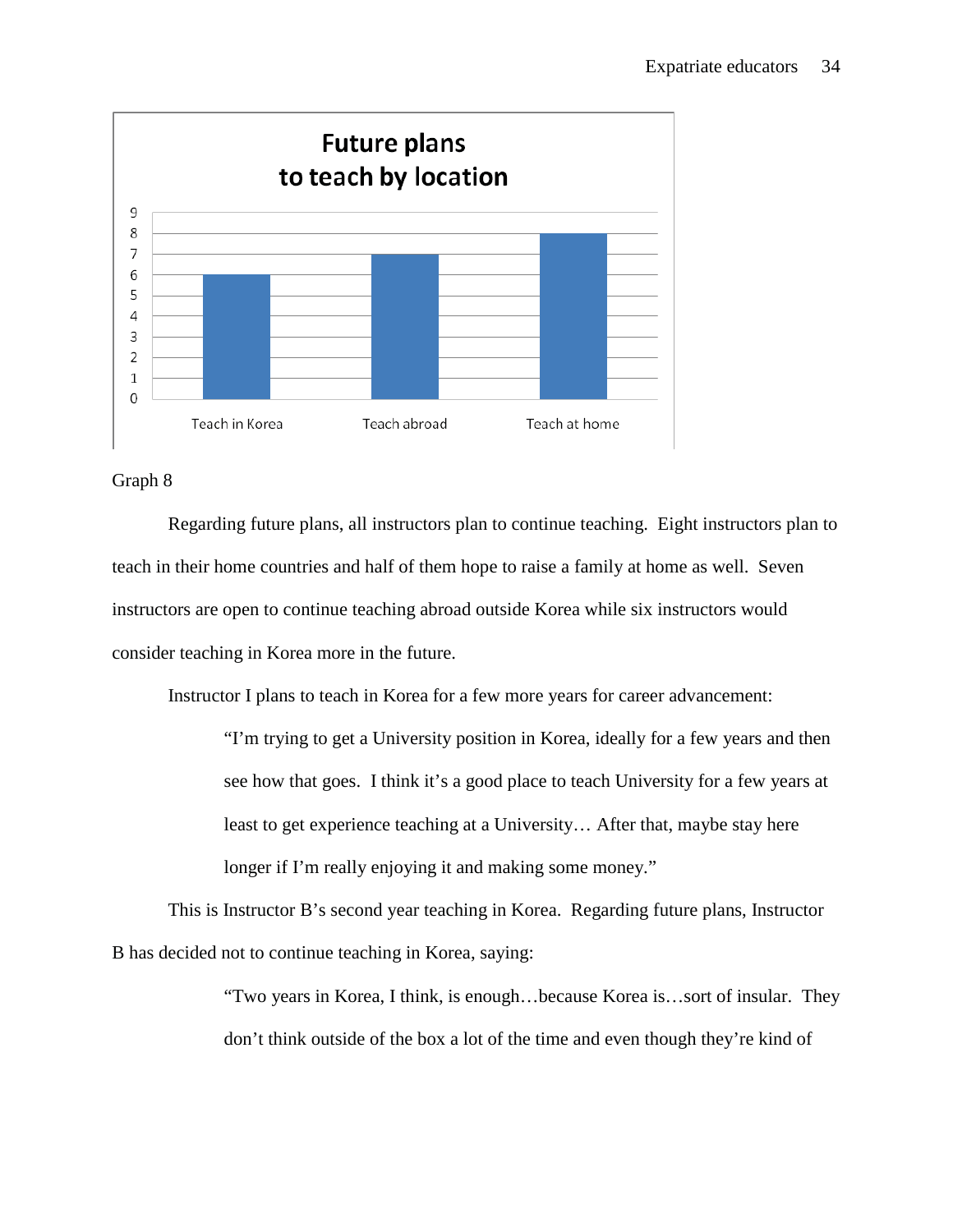fascinated by the rest of the world, being international, I don't think that they are that much."

Instructor H sheds some light on the decision to teach at home instead of continuing to teach in Korea:

> "I uprooted myself literally to make a difference to teachers. But sadly, I'm finding that that difference is not being used. And the information as a professional that I have to give is not being used, and that's one of the reasons why I'm leaving. And it's a sad thing to say that if I'm going to be this frustrated, I'd rather be frustrated in my own system at home…I feel like for a professional to come here, it could be a little bit of a waste of time unless the system keeps evolving a little better than it is now."

Other future plans include four instructors planning to continue their education and three instructors considering opening their own school. Three instructors may pursue different careers in addition to or instead of education in the future. For example, Instructor C states, "I'm a teacher and a musician…I'm hoping to graduate from being a teacher to being an artist full-time in the next 5 years, but I definitely teach as an artist also, to the best of my abilities."

## *Summary*

 In general, GIFLE instructors became educators because they enjoy teaching. At GIFLE, they have enjoyed training teachers, expanding their teaching skills, and working with other expatriate educators. On the other hand, majority of instructors did not choose to work in Korea out of a specific interest in the country or culture. Instead, they chose to work in Korea primarily due to compensation and referral factors. During their employment with GIFLE, they have faced many challenging experiences, particularly in dealing with Korean staff and culture. However, this has not deterred them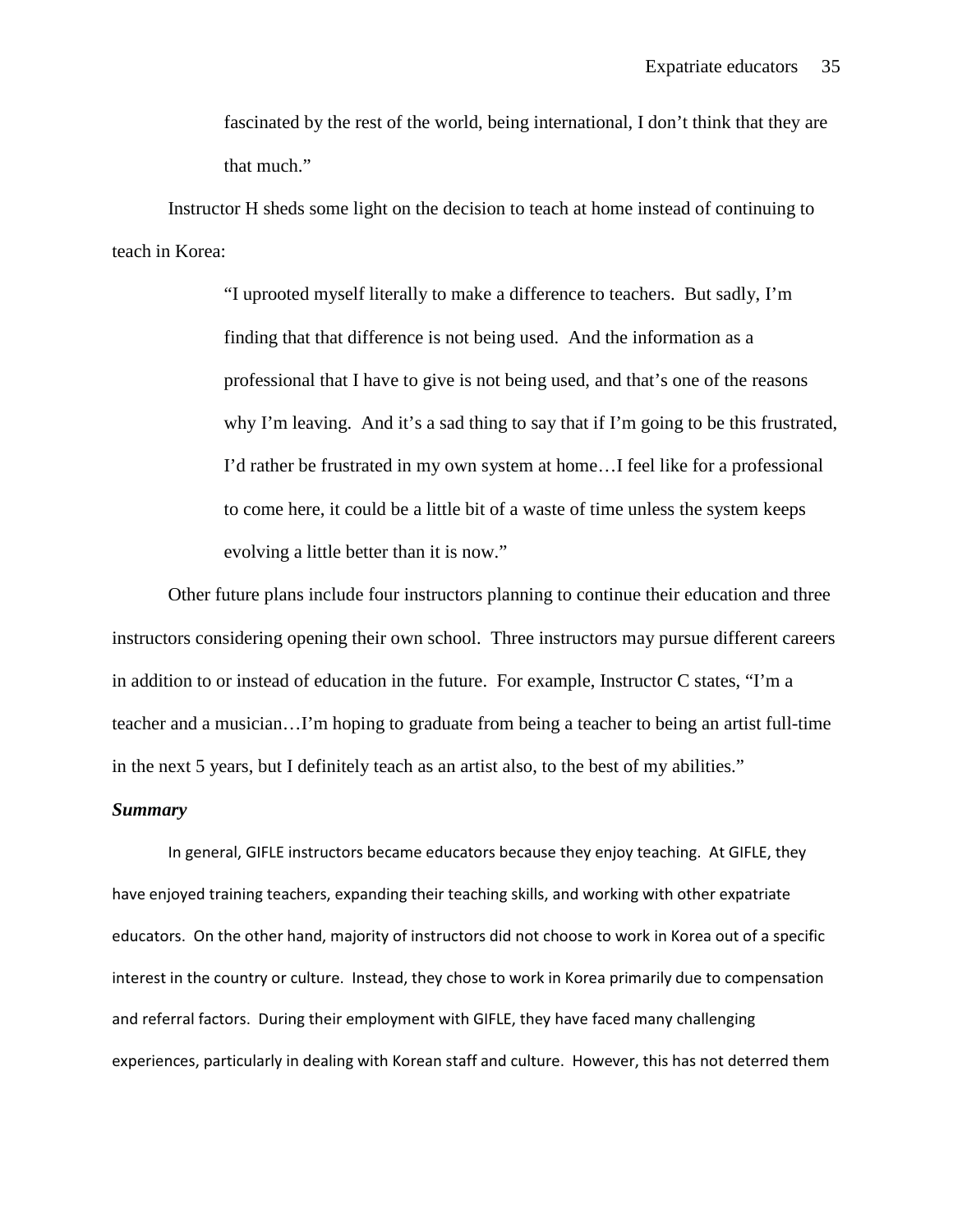from a continued career in education. They view their experience at GIFLE as an important step in their educational career path.

#### **Implications and limitations**

I believe this research can inform others in the field, such as prospective and current expatriate educators, plus staff members of schools abroad. This study can forewarn prospective expatriate educators of the difficulties faced by living and working in South Korea. Current expatriate educators in South Korea can learn about the experience of training teachers at GIFLE to see if this or a similar institution would be a good fit for their career goals. For staff members of schools abroad, hopefully this study of motivations and experience will help them recruit new teachers and create a respectful atmosphere with their foreign instructors.

This research was limited by the fact that I only included instructors from one site. It is also limited in that the study was conducted during a short time period. Given the high turnover rate, a completely new group of instructors will be employed by GIFLE and their experiences may or may not be the same as reflected in this study.

I believe more research on expatriate education in South Korea is needed to create a more comprehensive illustration of this phenomenon. During the focus group, many instructors mentioned that a comparative study of the different types of expatriate educators would be very interesting. For example, this study could be duplicated for public elementary and secondary English teachers, plus private hakwon instructors, and university professors. Then, the data could be analyzed for major similarities and differences in the motivations of the different types of educators and their experiences in these different settings.

#### **Summary**

The purpose of this project was to shed light upon the phenomenon and experience of expatriate educators in South Korea. In questioning GIFLE instructors' background, motivations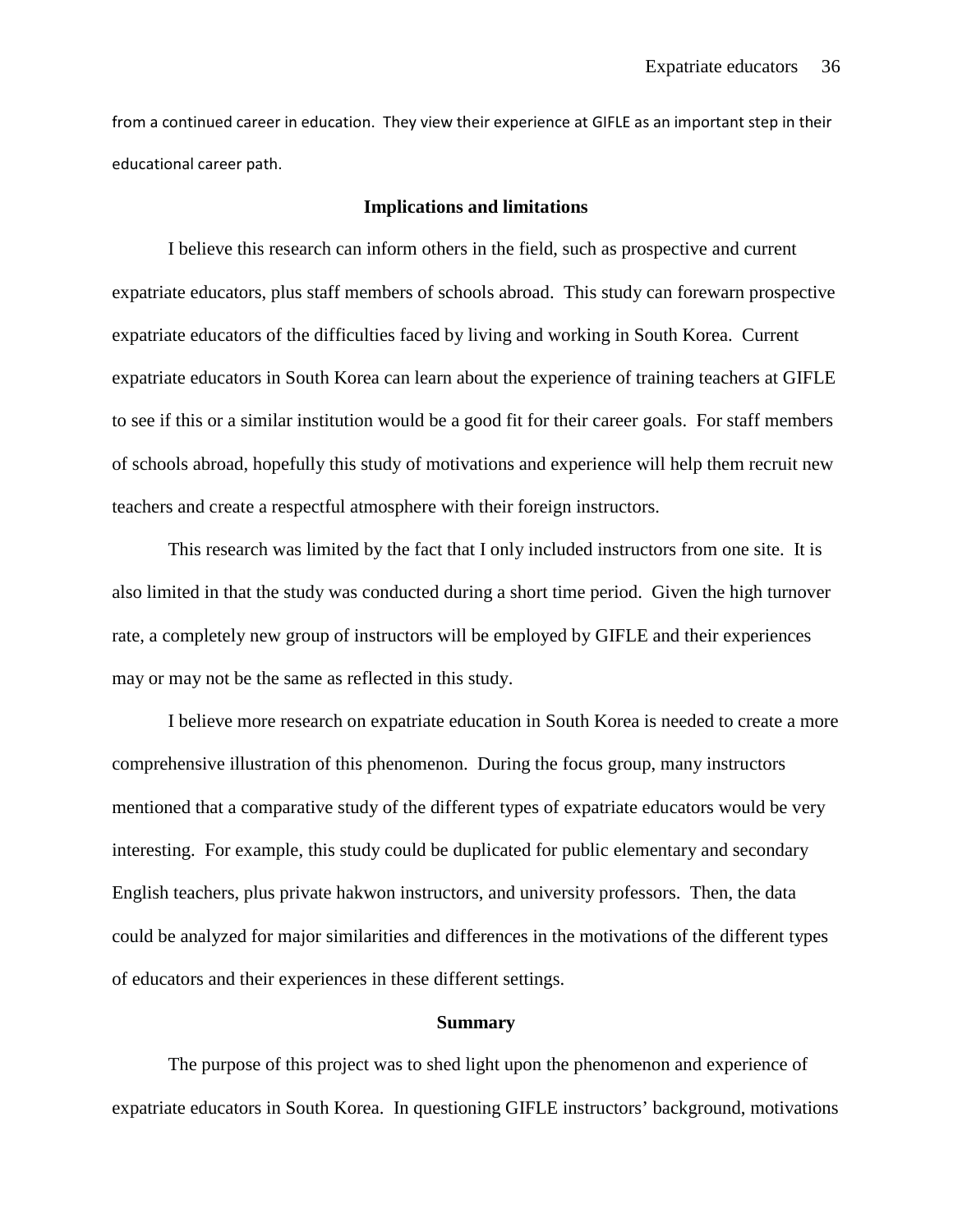and experience, this data shows that GIFLE instructors are a diverse group of expatriate educators, but they are committed to the education field and have attained high education levels. Working at GIFLE has been a great learning experience for their career advancement, but many instructors have experienced frustrations with GIFLE's management and underlying cultural differences.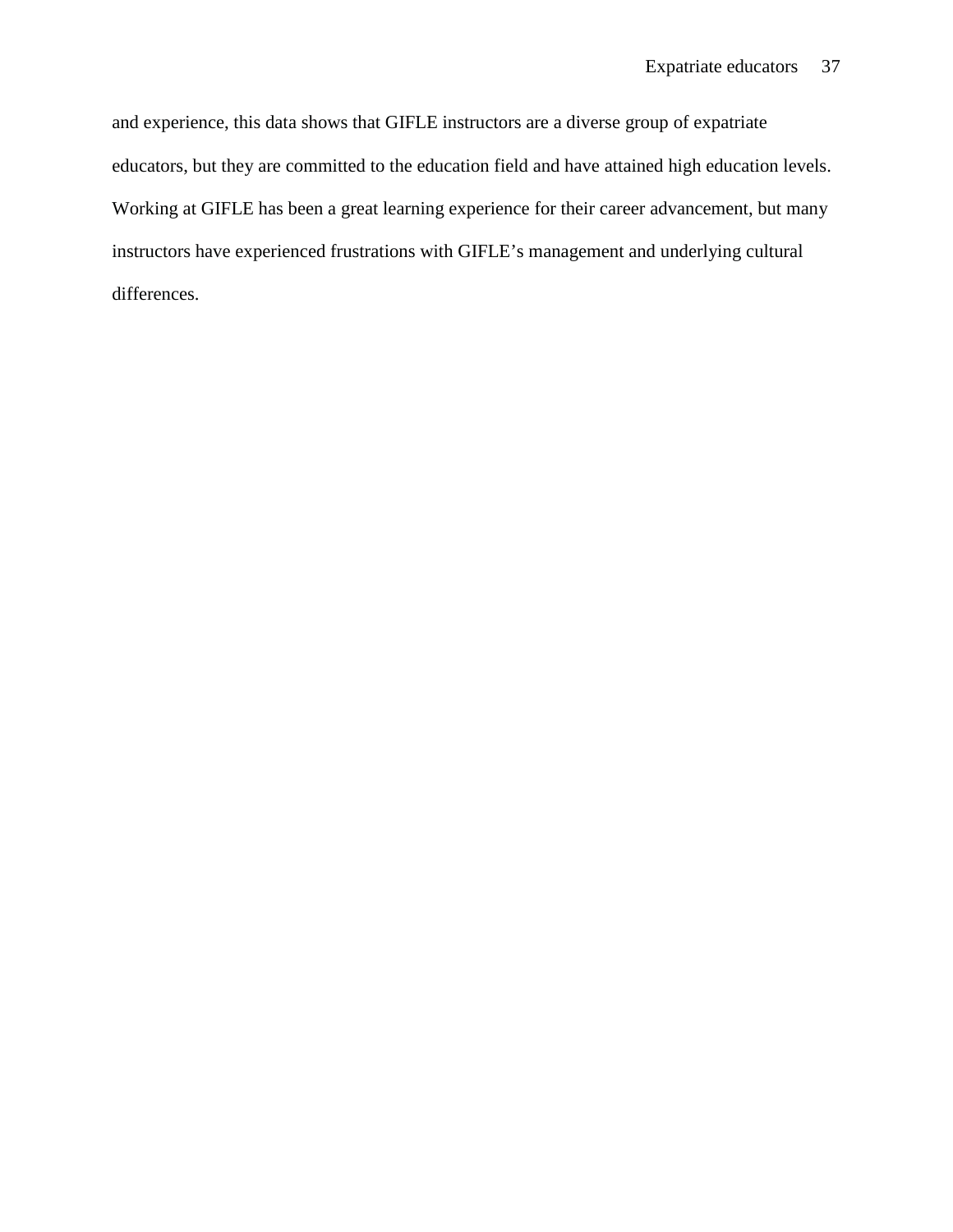#### **References**

- Adam, John W. (n.d.) U.S. expatriate handbook: Guide to living and working abroad. Retrieved March 14, 2009, from the US Expatriate Handbook Website: http://www.usexpatriate-handbook.com.
- Airasian, P., & Gay, L. (2006). Educational Research: Competencies for Analysis and Application. (8th ed.) Pearson.
- Arirang News. (February 17, 2009). Native English-speaking teachers making a difference. Retrieved March 15, 2009, from The Chosun Ilbo Website: http://joongangdaily.joins.com/article/view.asp?aid=2901544.
- Armitage, Keith and Loraine Powell. (1997). A re-examination of expatriate recruitment for education in developing countries. Retrieved February 1, 2009, from the ERIC Database Website:

http://www.eric.ed.gov/ERICWebPortal/Home.portal?\_nfpb=true&ERICExtSearch\_Oper ator\_2=and&ERICExtSearch\_SearchType\_0=kw&searchtype=advanced&ERICExtSearc h\_Operator\_1=and&ERICExtSearch\_SearchType\_1=kw&eric\_displayStartCount=41&E RICExtSearch\_PubDate\_To=2009&ERICExtSearch\_SearchValue\_0=expatriate&ERICE xtSearch\_SearchType\_2=kw&ERICExtSearch\_PubType=Journal+Articles&ERICExtSea rch\_PubType=Dissertations%2FTheses&ERICExtSearch\_SearchCount=2&ERICExtSear ch PubDate From=0&pageSize=10&eric displayNtriever=false& pageLabel=RecordD etails&objectId=0900019b801189f4&accno=EJ554924&\_nfls=false.

Card, James. (June 19, 2008). Teachers unite in South Korea. Retrieved March 15, 2009, from The Guardian Weekly Website:

http://www.guardianweekly.co.uk/?page=editorial&id=620&catID=18.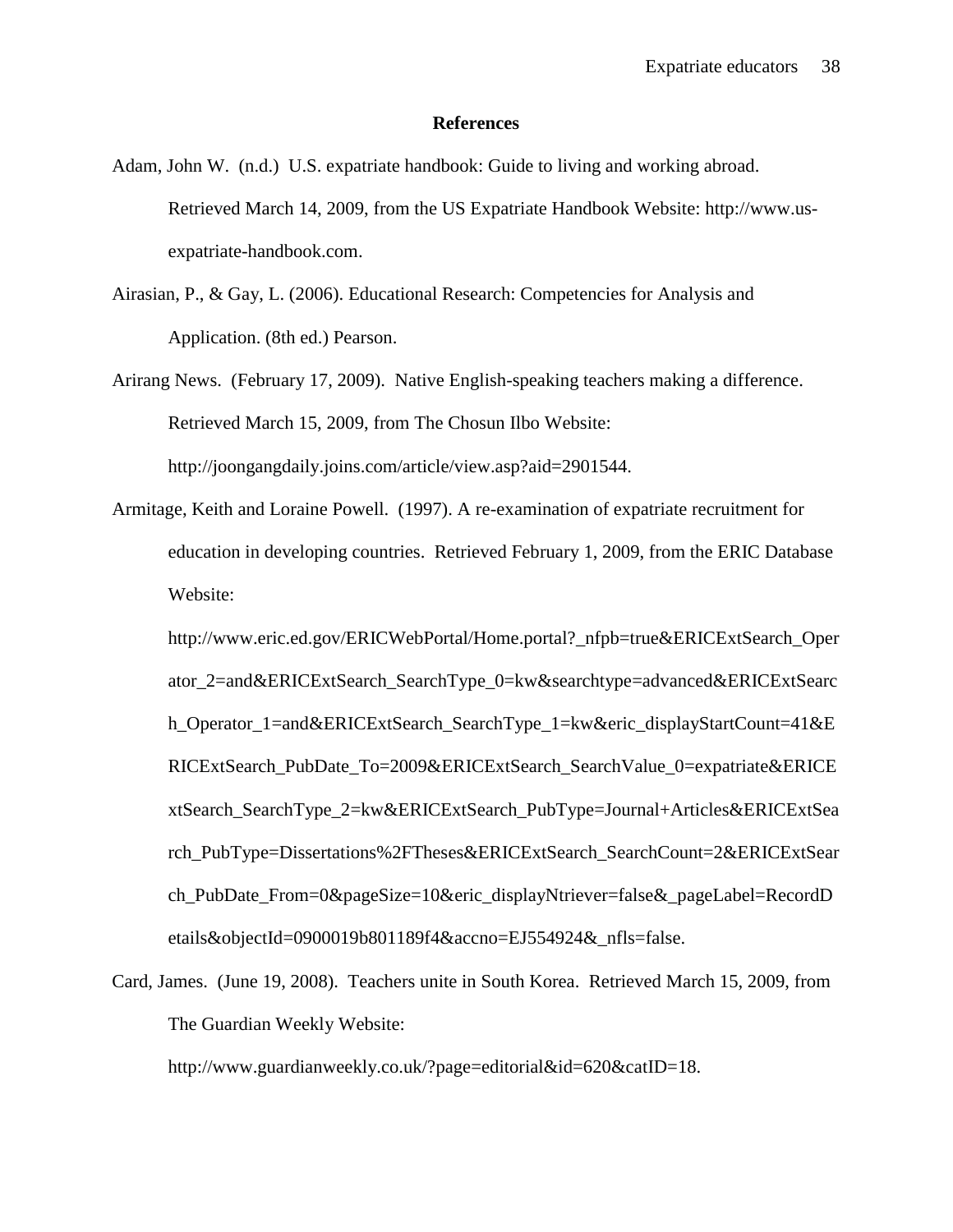- CIFLE. (2006). Chungnam Institute for Foreign Language Education. Retrieved March 15, 2009, from the CIFLE Website: http://cifle.go.kr.
- Coldevin, Gary and Som Naidu. (February 1989). In-service teacher education at a distance: Trends in third world development. Retrieved February 1, 2009, from the ERIC Database Website:

http://www.eric.ed.gov/ERICWebPortal/Home.portal?\_nfpb=true&ERICExtSearch\_Oper ator\_2=and&ERICExtSearch\_SearchType\_0=kw&searchtype=advanced&ERICExtSearc h\_Operator\_1=and&ERICExtSearch\_SearchType\_1=kw&eric\_displayStartCount=61&E RICExtSearch\_PubDate\_To=2009&ERICExtSearch\_SearchValue\_0=expatriate&ERICE xtSearch\_SearchType\_2=kw&ERICExtSearch\_PubType=Journal+Articles&ERICExtSea rch\_PubType=Dissertations%2FTheses&ERICExtSearch\_SearchCount=2&ERICExtSear ch\_PubDate\_From=0&pageSize=10&eric\_displayNtriever=false&\_pageLabel=RecordD etails&objectId=0900019b801122d8&accno=ED310739&\_nfls=false.

Dickey, Robert. (February 27, 2009). Currency woes = teacher shortage. Retrieved March 15, 2009, from the JooAng Daily Website:

http://joongangdaily.joins.com/article/view.asp?aid=2901544

Fast, Gerald. (2000). "Africa: my teacher! An expatriate's perspectives on teaching mathematics in Zimbabwe." Retrieved February 1, 2009, from the ERIC Database Website:

http://www.eric.ed.gov/ERICWebPortal/Home.portal?\_nfpb=true&ERICExtSearch\_Oper ator\_2=and&ERICExtSearch\_SearchType\_0=kw&searchtype=advanced&ERICExtSearc h\_Operator\_1=and&ERICExtSearch\_SearchType\_1=kw&eric\_displayStartCount=31&E RICExtSearch\_PubDate\_To=2009&ERICExtSearch\_SearchValue\_0=expatriate&ERICE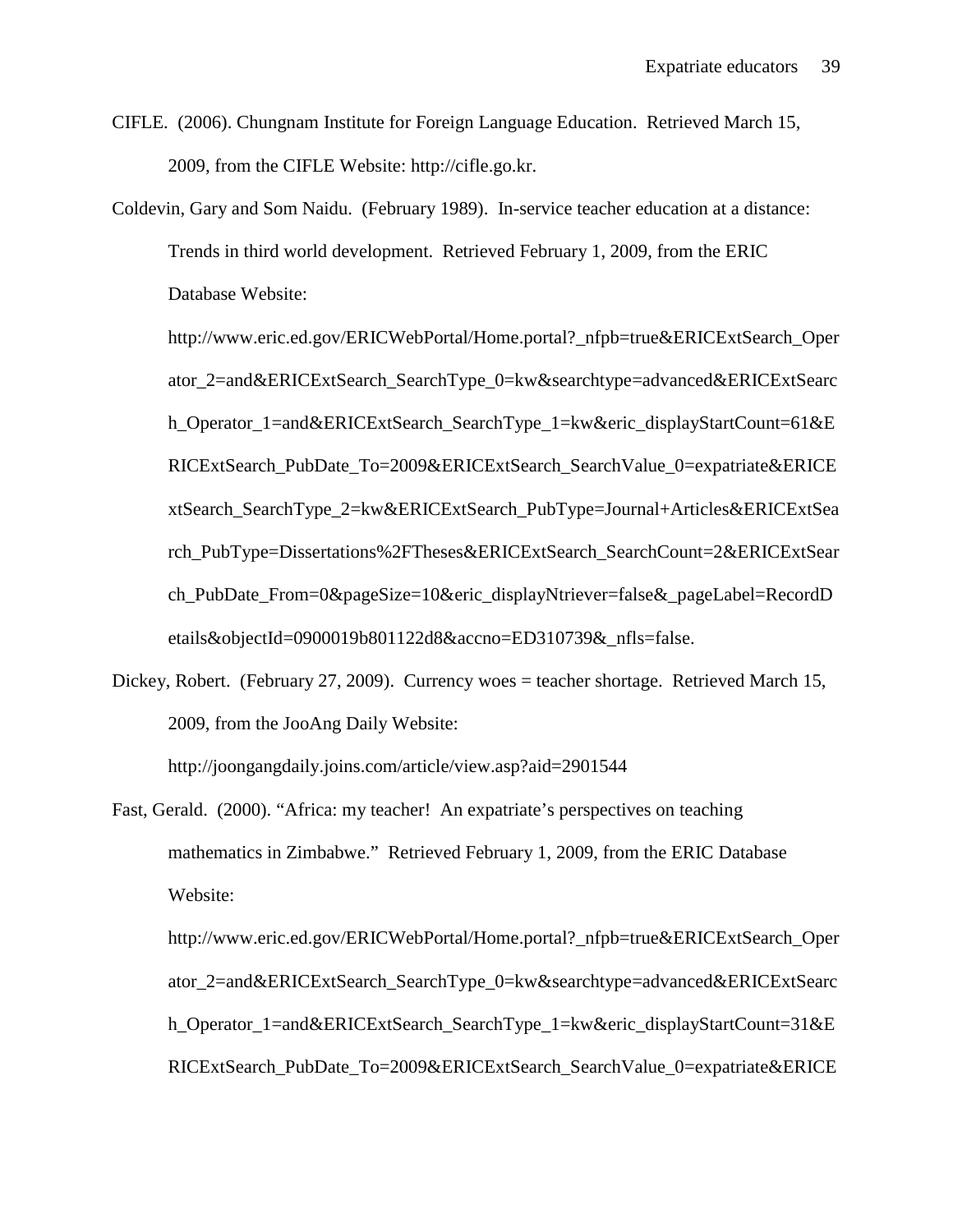xtSearch\_PubType=Journal+Articles&ERICExtSearch\_PubType=Dissertations%2FThes es&ERICExtSearch\_SearchType\_2=kw&ERICExtSearch\_SearchCount=2&ERICExtSea rch PubDate From=0&pageSize=10&eric displayNtriever=false& pageLabel=RecordD etails&objectId=0900019b801533a3&accno=EJ644291&nfls=false.

- GIFLE. (2004). Gyeonggido Institute for Foreign Language Education. Retrieved March 15, 2009, from the GIFLE Website: http://www.gifle.go.kr.
- Glionna, John M. (February 24, 2009). Foreigners hope to teach South Korea dangers of bias. Retrieved March 15, 2009, from the LA Times Website: http://www.latimes.com/news/nationworld/world/la-fg-korea-teach24- 2009feb24,0,7766777,full.story.
- Hao, Arleen B. and Allan B. de Guzman. (2007). "Why go into teaching? Understanding Filipino preservice teachers' reasons for entering teacher education." KEDI journal of educational policy. 4:2, pp. 115-135.
- Johnston, Bill. (1999). The expatriate teacher as postmodern paladin. Retrieved February 1, 2009, from the ERIC Database Website:

http://eric.ed.gov/ERICWebPortal/custom/portlets/recordDetails/detailmini.jsp?\_nfpb=tru e&\_&ERICExtSearch\_SearchValue\_0=EJ601102&ERICExtSearch\_SearchType\_0=no& accno=EJ601102.

Joo, Chul-An and Janice Grow-Maienza. (March 1997). Ideal goals for schools and real emphases: Perspectives of undergraduates in Korea compared to those of teacher candidates in the United States. Retrieved March 15, 2009, from the ERIC Website: http://www.eric.ed.gov/ERICDocs/data/ericdocs2sql/content\_storage\_01/0000019b/80/1 6/b7/b1.pdf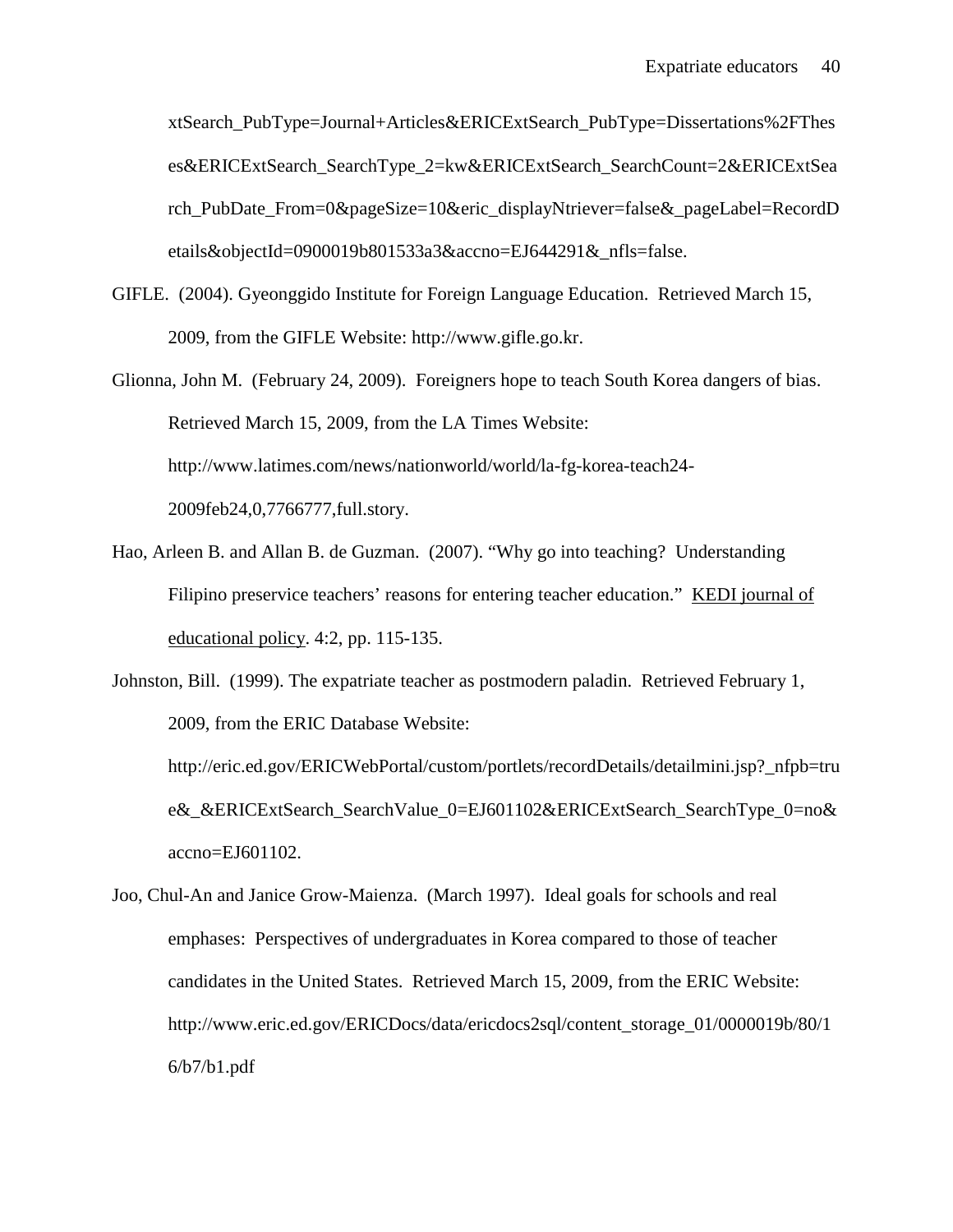Kang, Shin-who. (March 11, 2008). Foreign teachers launching association. Retrieved March 15, 2009, from The Korea Times Website:

http://www.koreatimes.co.kr/www/news/nation/2008/03/117\_20528.html.

KEDI. (2008). Korean educational development institute. Retrieved March 15, 2009, from the KEDI Website: http://eng.kedi.re.kr.

Kim, Mi-ju. (February 5, 2009). Visa rules for foreign English teachers challenged. Retrieved March 15, 2009, from the JooAng Daily Website: http://joongangdaily.joins.com/article/view.asp?aid=2900646.

Li, Mingsheng. (2003). Roles, expectations and pedagogies: Cross-cultural differences and implications. Retrieved February 1, 2009, from the ERIC Database Website: http://www.eric.ed.gov/ERICWebPortal/Home.portal?\_nfpb=true&ERICExtSearch\_Oper ator\_2=and&ERICExtSearch\_SearchType\_0=kw&searchtype=advanced&ERICExtSearc h\_Operator\_1=and&ERICExtSearch\_SearchType\_1=kw&eric\_displayStartCount=21&E RICExtSearch\_PubDate\_To=2009&ERICExtSearch\_SearchValue\_0=expatriate&ERICE xtSearch\_SearchType\_2=kw&ERICExtSearch\_PubType=Journal+Articles&ERICExtSea rch\_PubType=Dissertations%2FTheses&ERICExtSearch\_SearchCount=2&ERICExtSear ch\_PubDate\_From=0&pageSize=10&eric\_displayNtriever=false&\_pageLabel=RecordD etails&objectId=0900019b8015a31f&accno=EJ670974&\_nfls=false.

Li, Mingsheng. (July 2002). Roles, expectations and pedagogical awareness: A case study of expatriate English teachers in China. Retrieved February 1, 2009, from the ERIC Database Website:

http://www.eric.ed.gov/ERICWebPortal/custom/portlets/recordDetails/detailmini.jsp?\_nf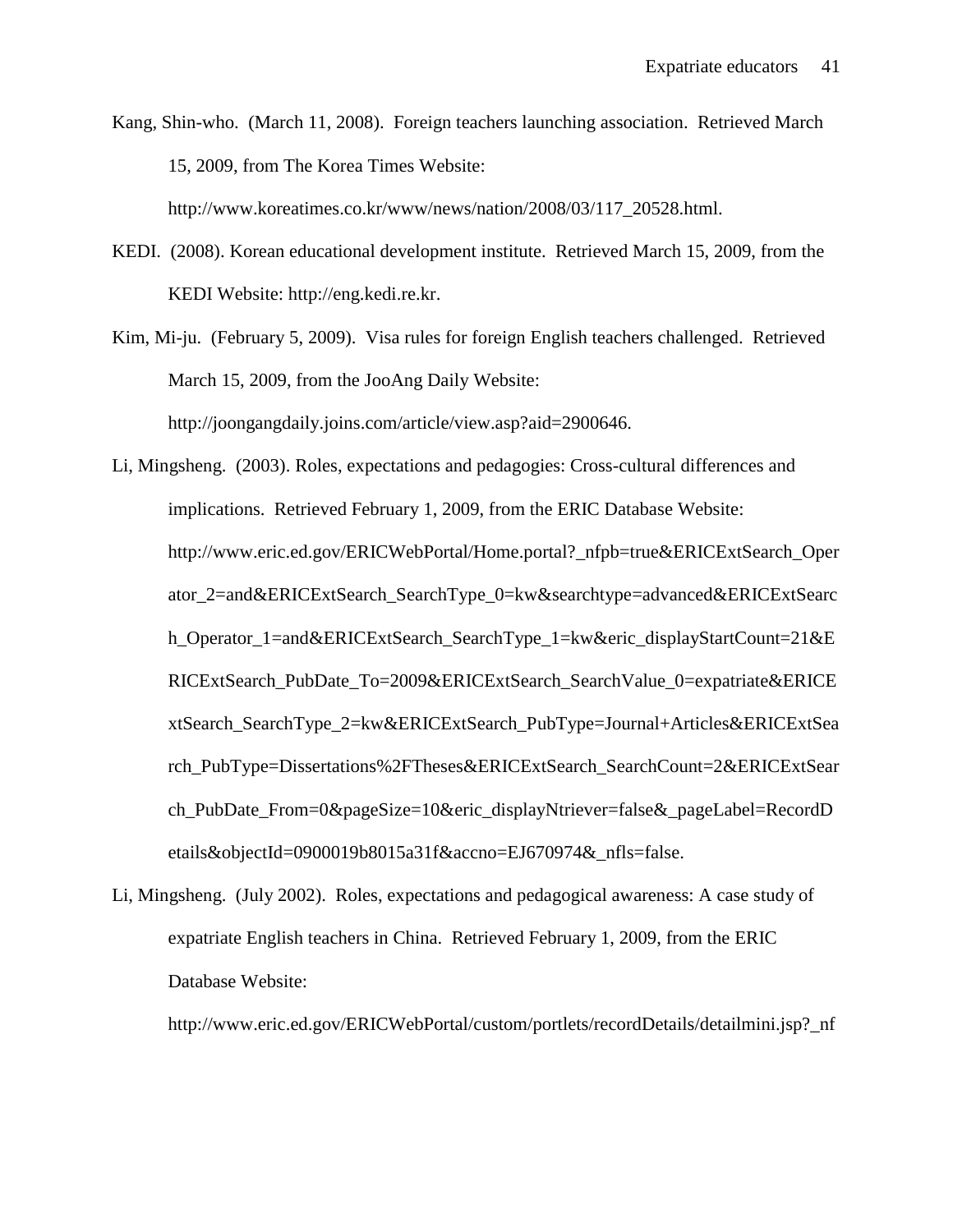pb=true&\_&ERICExtSearch\_SearchValue\_0=ED475522&ERICExtSearch\_SearchType \_0=no&accno=ED475522.

- Li, Mingsheng. (1999). Perceptions of the place of expatriate English language teachers in China. Retrieved February 1, 2009, from the ERIC Database Website: http://www.eric.ed.gov/ERICWebPortal/Home.portal?\_nfpb=true&ERICExtSearch\_Oper ator\_2=and&ERICExtSearch\_SearchType\_0=kw&searchtype=advanced&ERICExtSearc h\_Operator\_1=and&ERICExtSearch\_SearchType\_1=kw&eric\_displayStartCount=31&E RICExtSearch\_PubDate\_To=2009&ERICExtSearch\_SearchValue\_0=expatriate&ERICE xtSearch\_PubType=Journal+Articles&ERICExtSearch\_PubType=Dissertations%2FThes es&ERICExtSearch\_SearchType\_2=kw&ERICExtSearch\_SearchCount=2&ERICExtSea rch\_PubDate\_From=0&pageSize=10&eric\_displayNtriever=false&\_pageLabel=RecordD etails&objectId=0900019b800c0965&accno=ED447514&\_nfls=false.
- Melby, Caroline S., et. Al. (May 27, 2008). The experiences of Western expatriate nursing educators teaching in East Asia. Retrieved March 14, 2009, from the Journal of Nursing Website:

http://www3.interscience.wiley.com/journal/120089421/abstract?CRETRY=1&SRETRY  $=0.$ 

Richardson, Julia and Zikic Jelena. (2007). The darker side of an international academic career. Retrieved February 1, 2009, from the ERIC Database: http://www.eric.ed.gov/ERICWebPortal/Home.portal?\_nfpb=true&ERICExtSearch\_Oper ator\_2=and&ERICExtSearch\_SearchType\_0=kw&ERICExtSearch\_SearchValue\_2=&E RICExtSearch\_SearchValue\_1=&ERICExtSearch\_Operator\_1=and&ERICExtSearch\_Se archType\_1=kw&ERICExtSearch\_PubDate\_To=2009&ERICExtSearch\_SearchValue\_0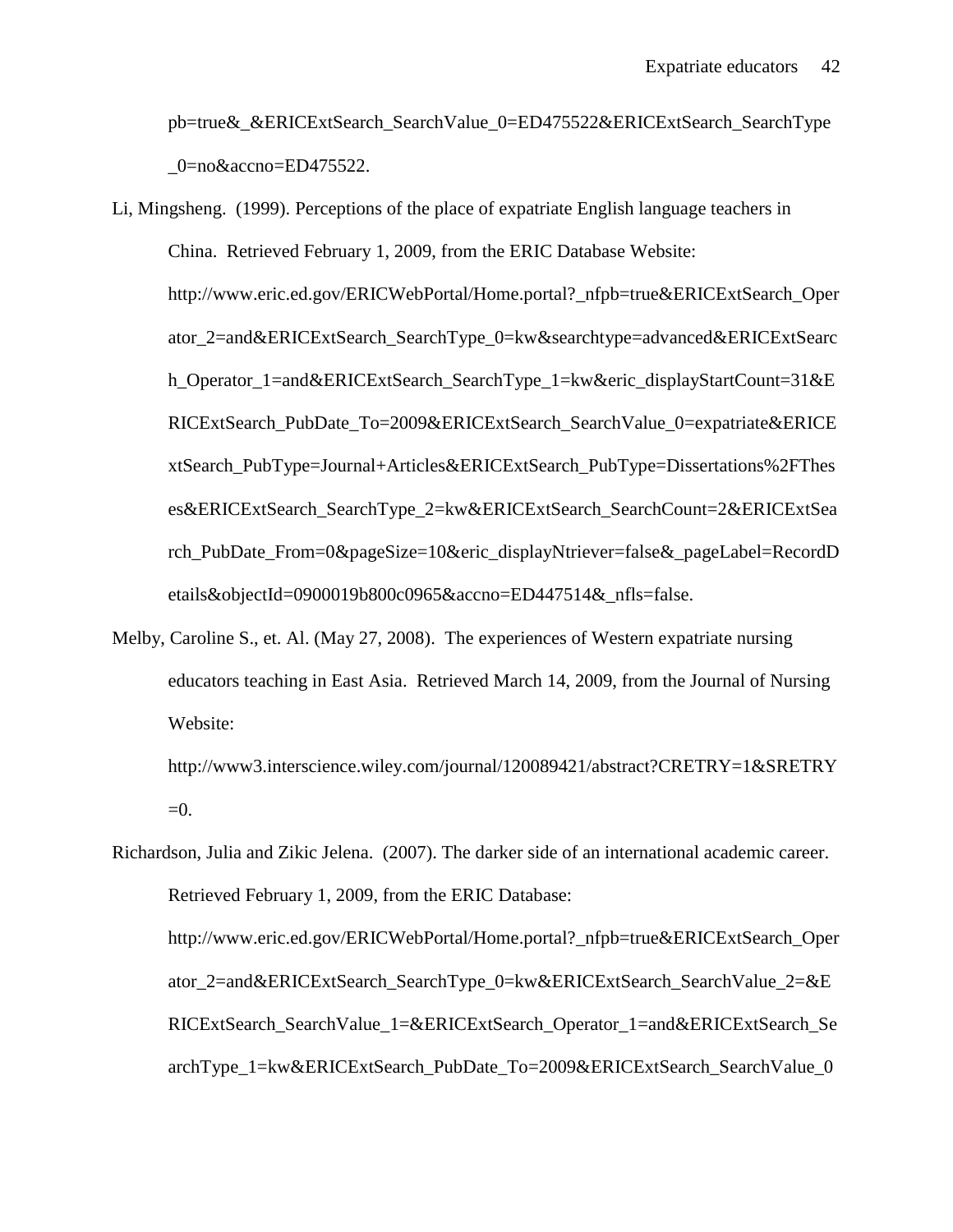=expatriate&ERICExtSearch\_SearchType\_2=kw&ERICExtSearch\_SearchCount=2&ER ICExtSearch\_PubDate\_From=0&ERICExtSearch\_PubType=Journal+Articles&ERICExt Search PubType=Dissertations%2FTheses&\_pageLabel=ERICSearchResult&newSearc h=true&rnd=1233497781222&searchtype=advanced.

Richardson, Julia and Steve McKenna. (2002). Leaving and experiencing: Why academics expatriate and how they experience expatriation. Retrieved February 1, 2009, from the ERIC Database Website:

http://www.eric.ed.gov/ERICWebPortal/Home.portal?\_nfpb=true&ERICExtSearch\_Oper ator\_2=and&ERICExtSearch\_SearchType\_0=kw&searchtype=advanced&ERICExtSearc h\_Operator\_1=and&ERICExtSearch\_SearchType\_1=kw&eric\_displayStartCount=21&E RICExtSearch\_PubDate\_To=2009&ERICExtSearch\_SearchValue\_0=expatriate&ERICE xtSearch\_SearchType\_2=kw&ERICExtSearch\_PubType=Journal+Articles&ERICExtSea rch\_PubType=Dissertations%2FTheses&ERICExtSearch\_SearchCount=2&ERICExtSear ch PubDate From=0&pageSize=10&eric displayNtriever=false& pageLabel=RecordD etails&objectId=0900019b80153ce6&accno=EJ646642&\_nfls=false.

- UC San Diego Extension. (May 20, 2009). A study of career trends for college graduates. Retrieved June 4, 2009 from the UC San Diego Extension Website: http://extension.ucsd.edu/news/display/dsp\_newsarticle.cfm?vAction=view&vEventID=4 92.
- U.S. State Department. (February 5, 2007). Teaching English in Korea: opportunities and pitfalls. Retrieved March 14, 2009, from the U.S. State Department Website: http://travel.state.gov/travel/living/teaching/teaching\_1240.html.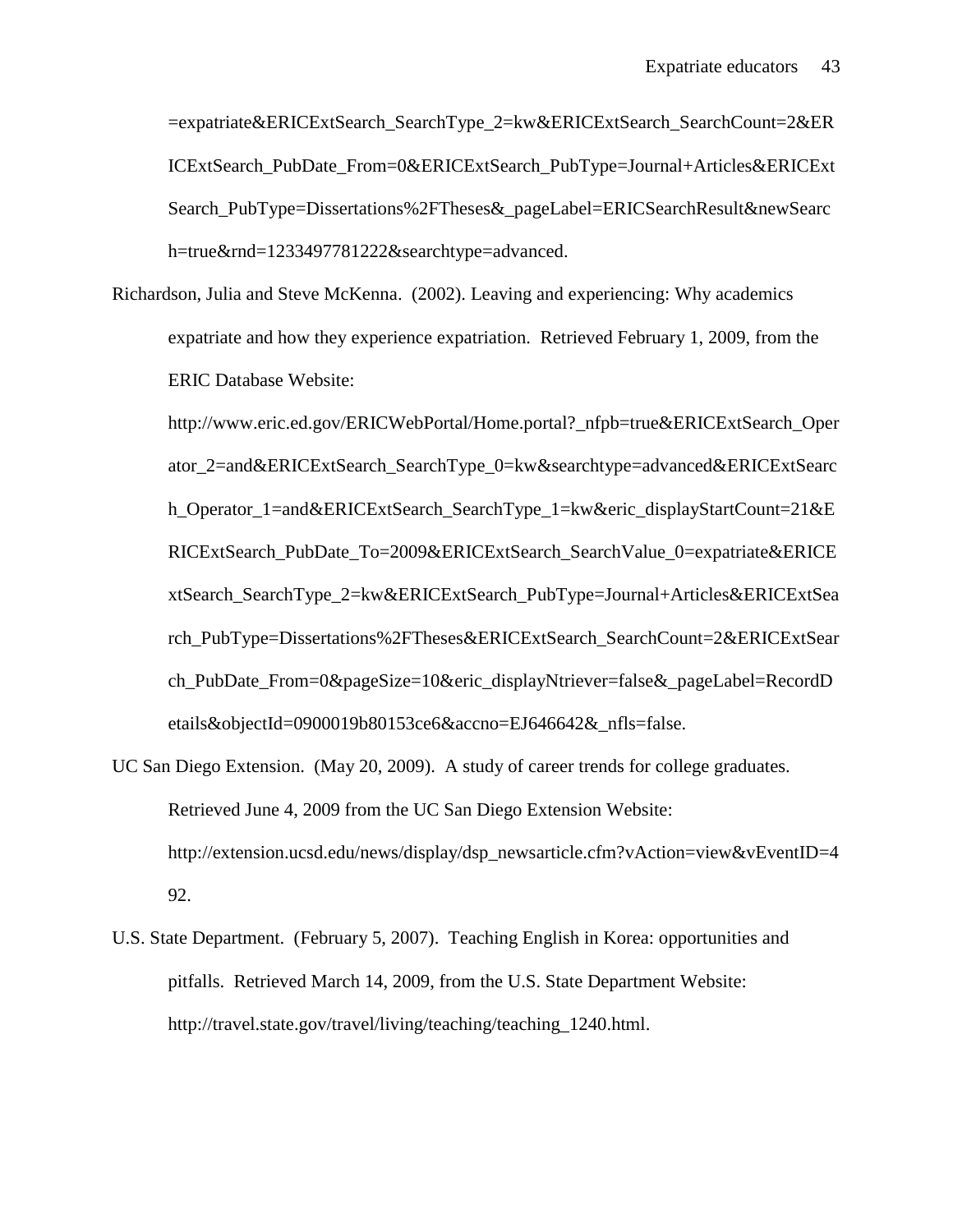# **Appendix A**

# Interview Guide

| <b>Participant Name:</b> | Code Name for written Capstone                                                                        |
|--------------------------|-------------------------------------------------------------------------------------------------------|
|                          |                                                                                                       |
|                          |                                                                                                       |
| Nationality:             | Age Range: $\Box$ 20-24 $\Box$ 25-29 $\Box$ 30-34 $\Box$ 35-39 $\Box$ 40-44 $\Box$ 45-49 $\Box$ 50-54 |
|                          |                                                                                                       |

Date of Interview: Time: Location: Location:

One hour interviews will be scheduled with each of the 9 other instructors at GIFLE. Interviews will be recorded for reference. These questions will be distributed ahead of time so that subjects will have time to reflect upon their motivations. If subjects prefer to prepare by writing out their answers, they may do so, and submit the sheet to me during their interview. Prompting to seek more detailed or philosophical answers will be used. A follow-up interview may be scheduled, if further questions arise.

1. Tell me a little bit about yourself, your personal history, interests and goals.

2. What is your educational background?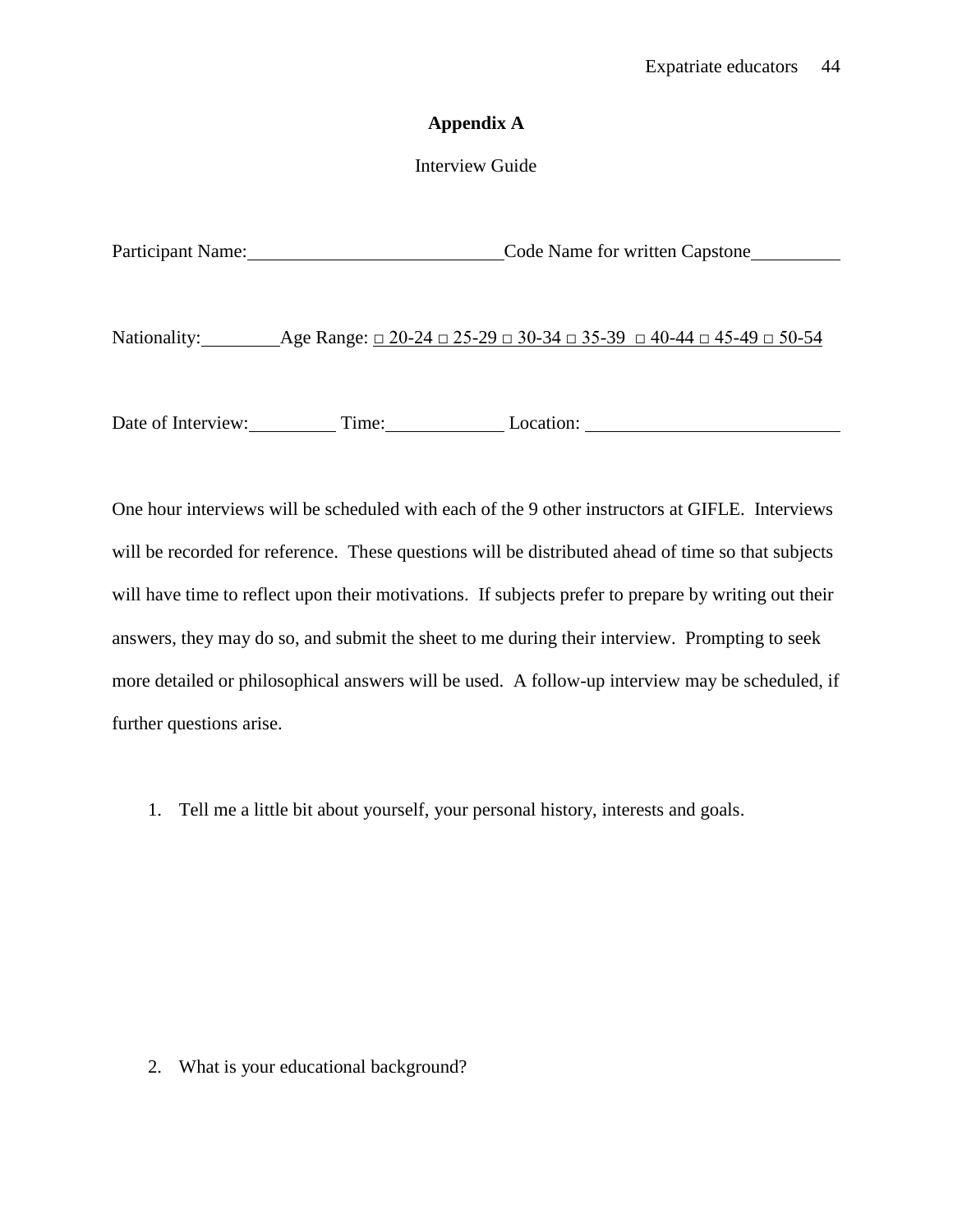3. What is your past teaching experience?

4. What motivated you to become an educator?

5. What motivated you to work in South Korea?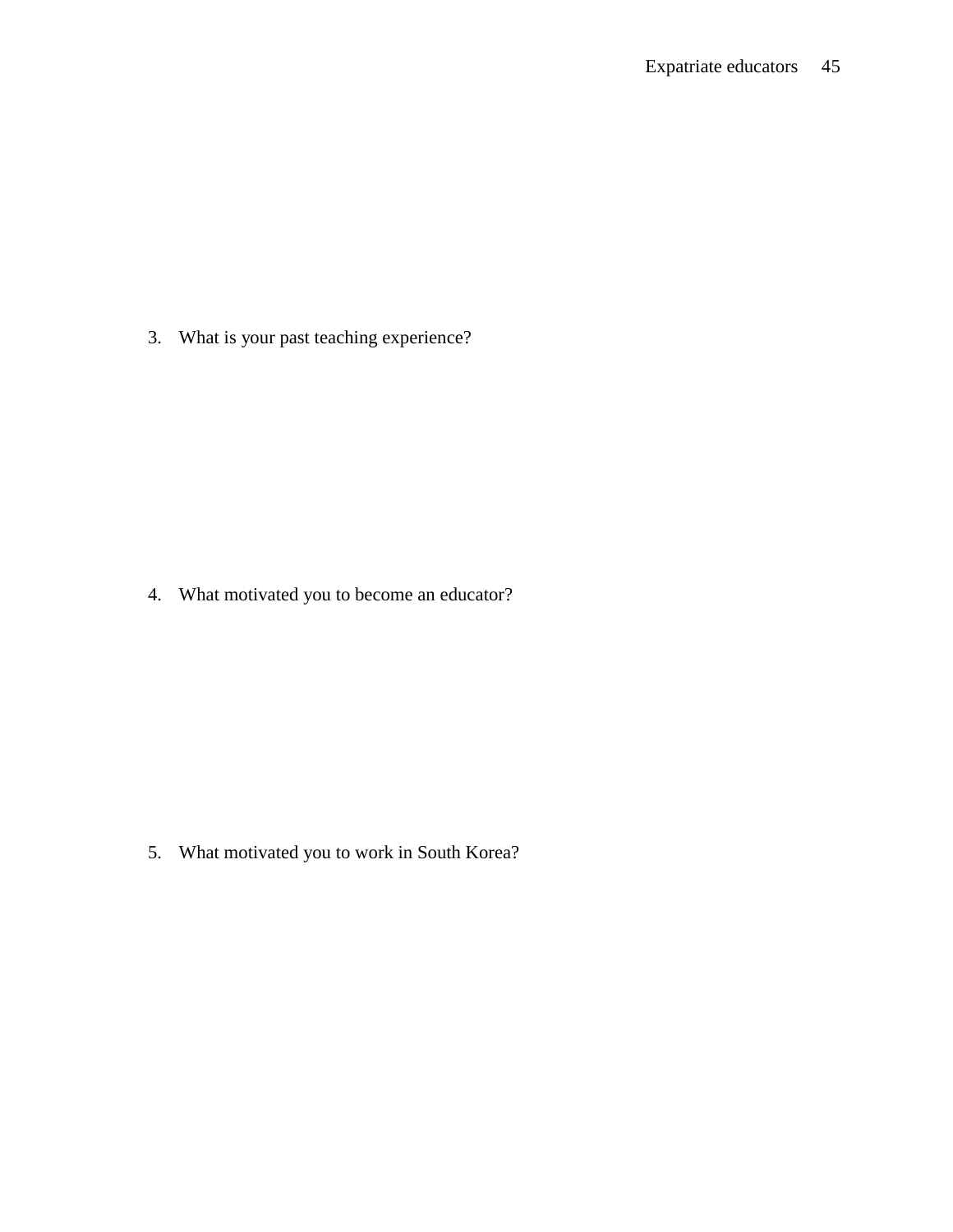6. What motivated you to work at GIFLE?

7. What positive things have you gained from your teaching experience at GIFLE?

8. What has been the most difficult thing for you to deal with, in being here at GIFLE?

9. What are your plans for the future?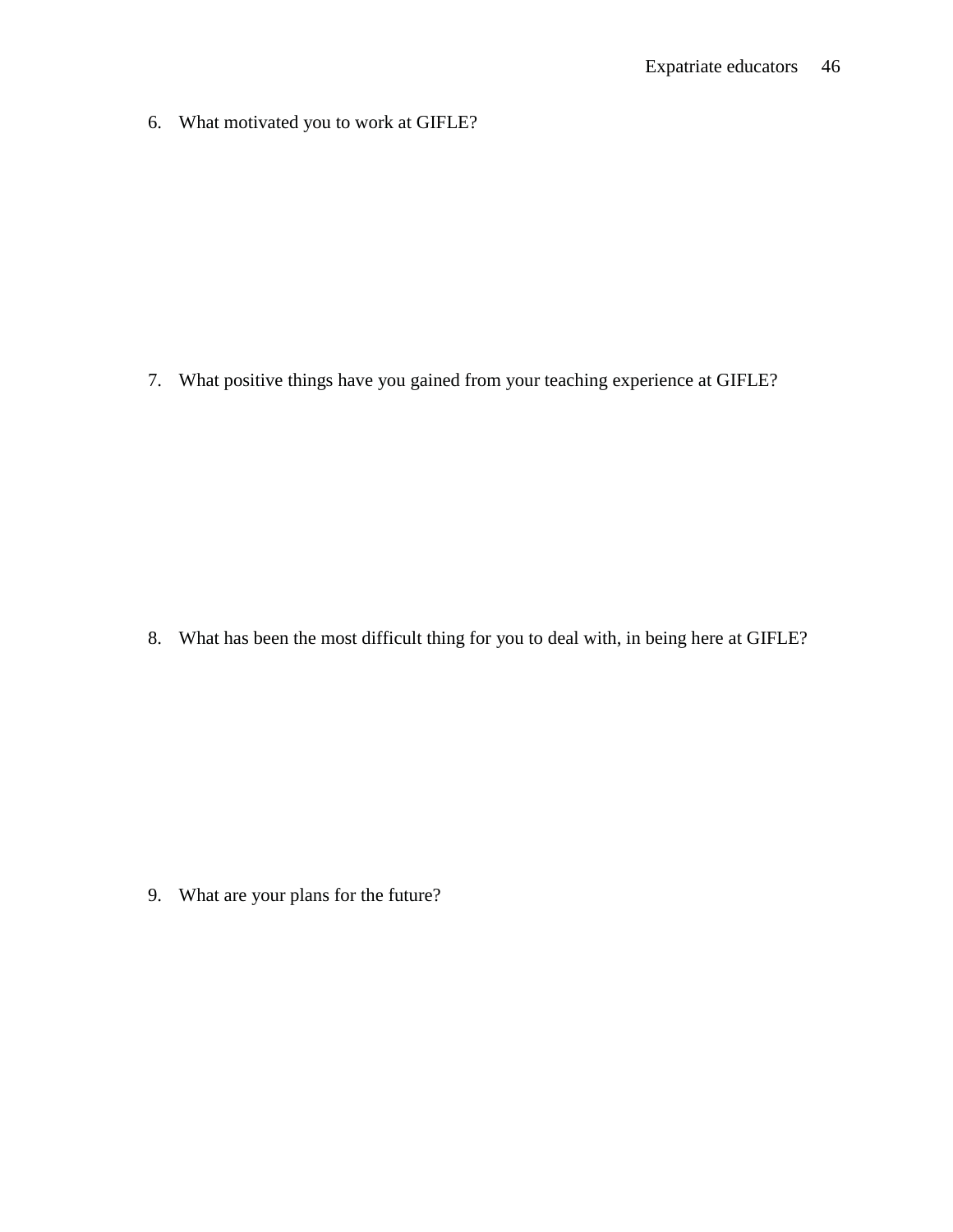# **Appendix B** INFORMED CONSENT FORM Western Governors University MAT Elementary Education Written Capstone Nicolette Oliver

# **Introduction**

You are invited to participate in a research project being conducted by a MAT Elementary Education student from Western Governors University, Nicolette Oliver.

# **Description of the project:**

Mrs. Nicolette Oliver is conducting research to determine the motivations of native English

instructors in working at the Gyeonggido Institute for Foreign Language Education.

All native English instructors are expected to participate fully in all routine job responsibilities.

In addition, they will be invited to participate in one-on-one interviews and/or focus groups with Nicolette Oliver.

# **Benefits and Risks of this study:**

There will be no monetary benefits provided for your participation in this study.

No risks are expected.

# **Confidentiality:**

Confidentiality will be maintained, records will only be seen by the researcher, and all data that is reported will be aggregated. Aliases will be used in the final report to ensure anonymity of individual participants.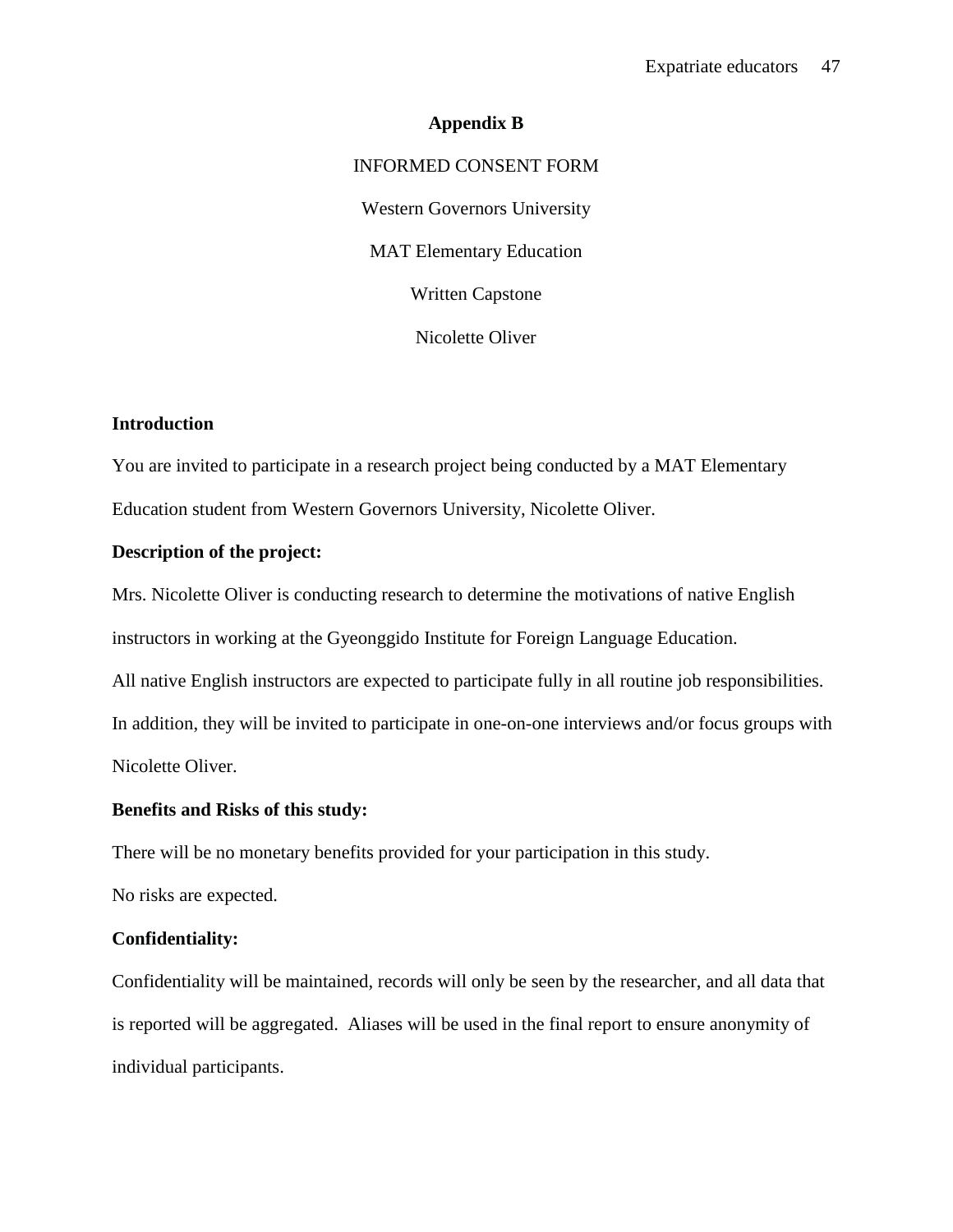# **Voluntary participation and withdrawal:**

Participants are expected to participate in any regular classroom instruction but may choose to voluntarily participate or withdraw from video or audio taping and interviews. Participants may withdraw at any time from non-regular classroom instruction and will not be penalized for nonparticipation.

# **Questions, Rights and Complaints:**

Participants and legal guardians have a right to the results of the study. Participants or their legal guardians can contact the researcher via the following information:

> Nicolette Oliver <Street address> <City, State, ZIP, Country> <Telephone> <Facsimile>

> > <E-mail>

Consent statement:

In signing this informed consent, participants and legal guardians agree to participate in the

research, including interviews, focus groups, and observations

\_\_\_\_\_\_\_\_\_\_\_\_\_\_\_\_\_\_\_\_\_\_\_\_ \_\_\_\_\_\_\_\_\_\_\_\_\_\_\_\_\_\_\_\_\_\_\_

\_\_\_\_\_\_\_\_\_\_\_\_\_\_\_\_\_\_\_\_\_\_\_\_\_ \_\_\_\_\_\_\_\_\_\_\_\_\_\_\_\_\_\_\_\_\_\_\_

\_\_\_\_\_\_\_\_\_\_\_\_\_\_\_\_\_\_\_\_\_\_\_\_\_\_ \_\_\_\_\_\_\_\_\_\_\_\_\_\_\_\_\_\_\_\_\_\_\_\_

Signature of Participant Signature of Legal Guardian

Typed/printed Name Typed/printed Name

Date Date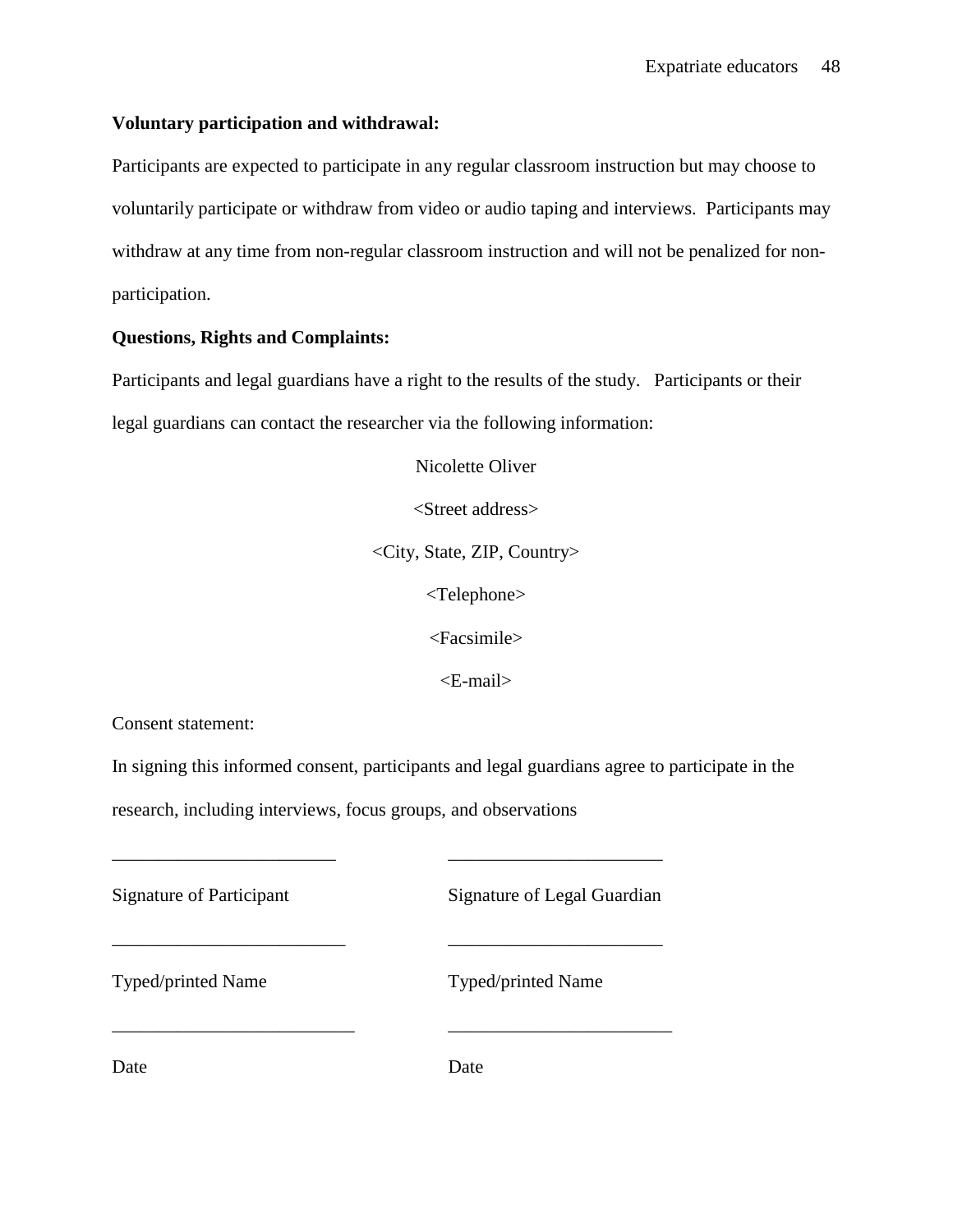# **Appendix C**





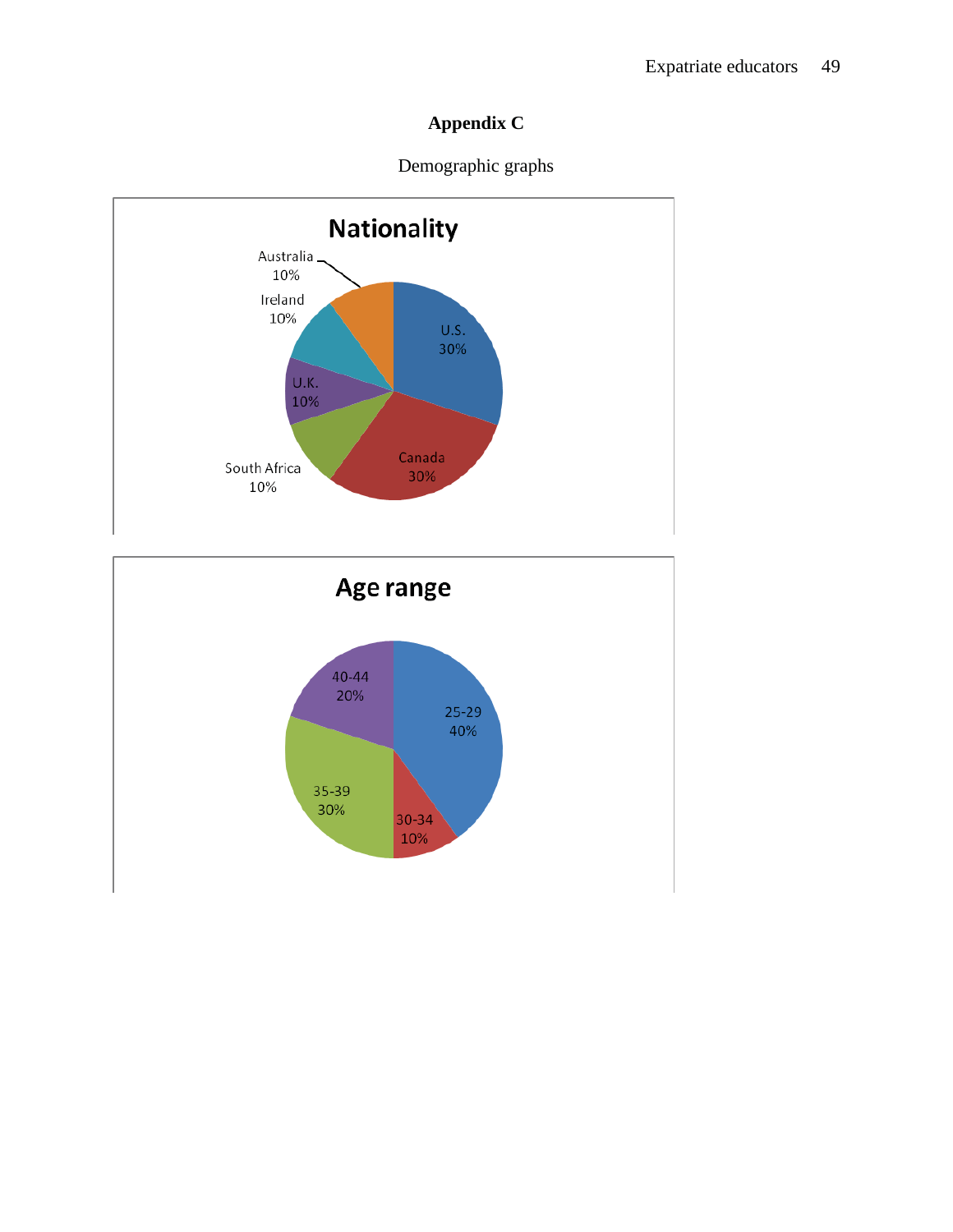

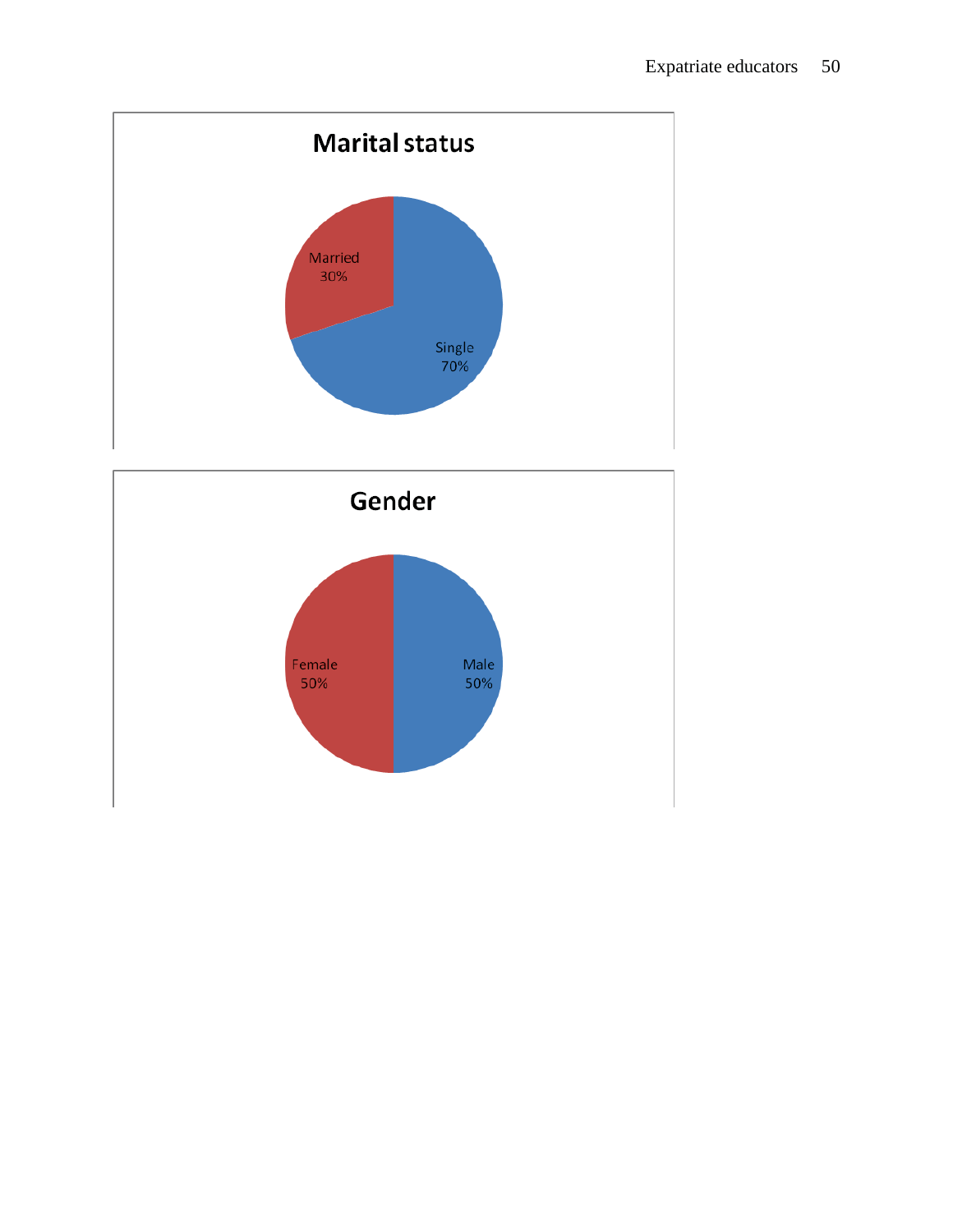

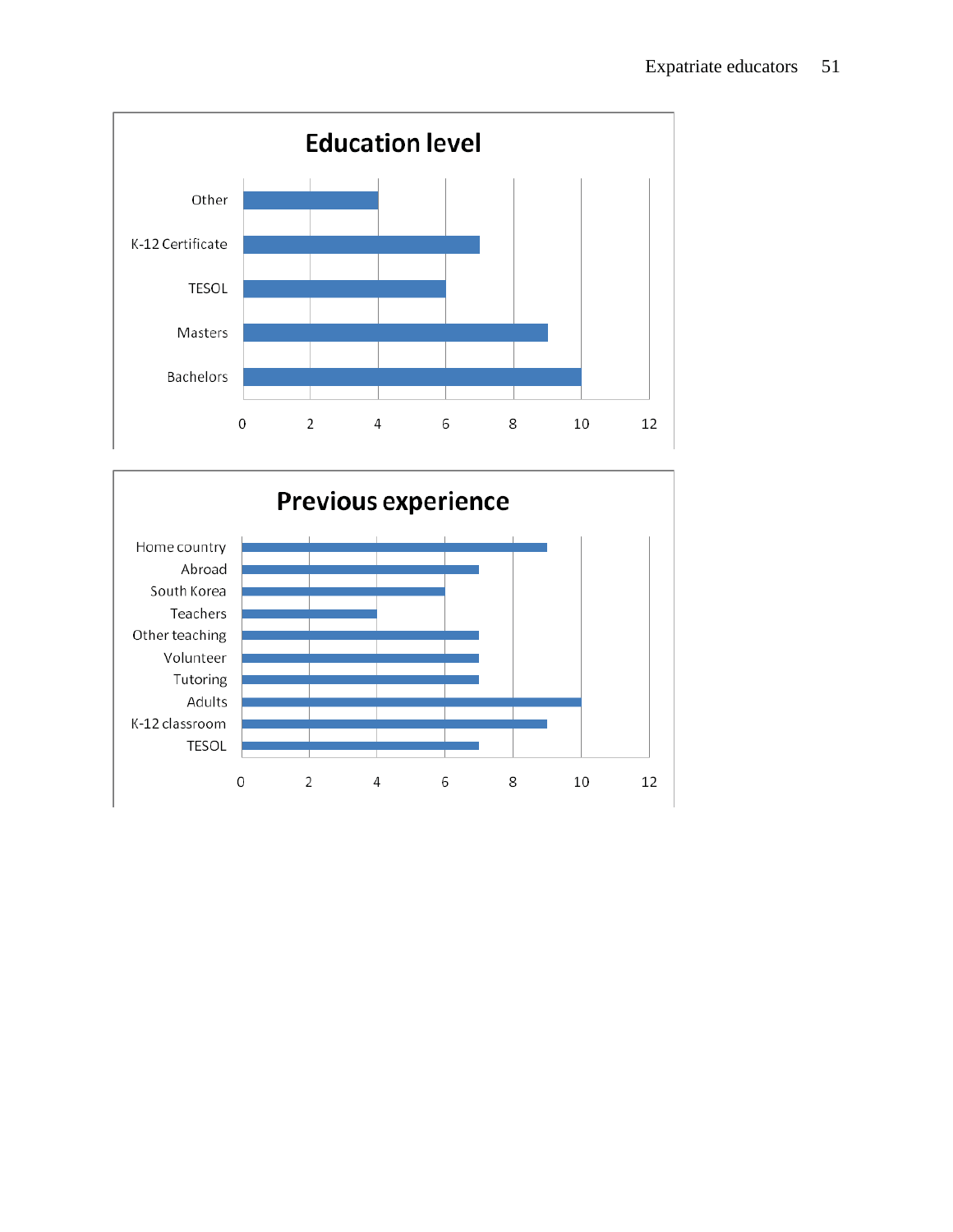# **Appendix D**

# Focus group guide

1. Does the information in these graphs ring true to you?

2. Does anything surprise you about these graphs?

3. Is there anything unclear, or do you have questions about these graphs?

4. What do you think is the most important information presented in these graphs? Why?